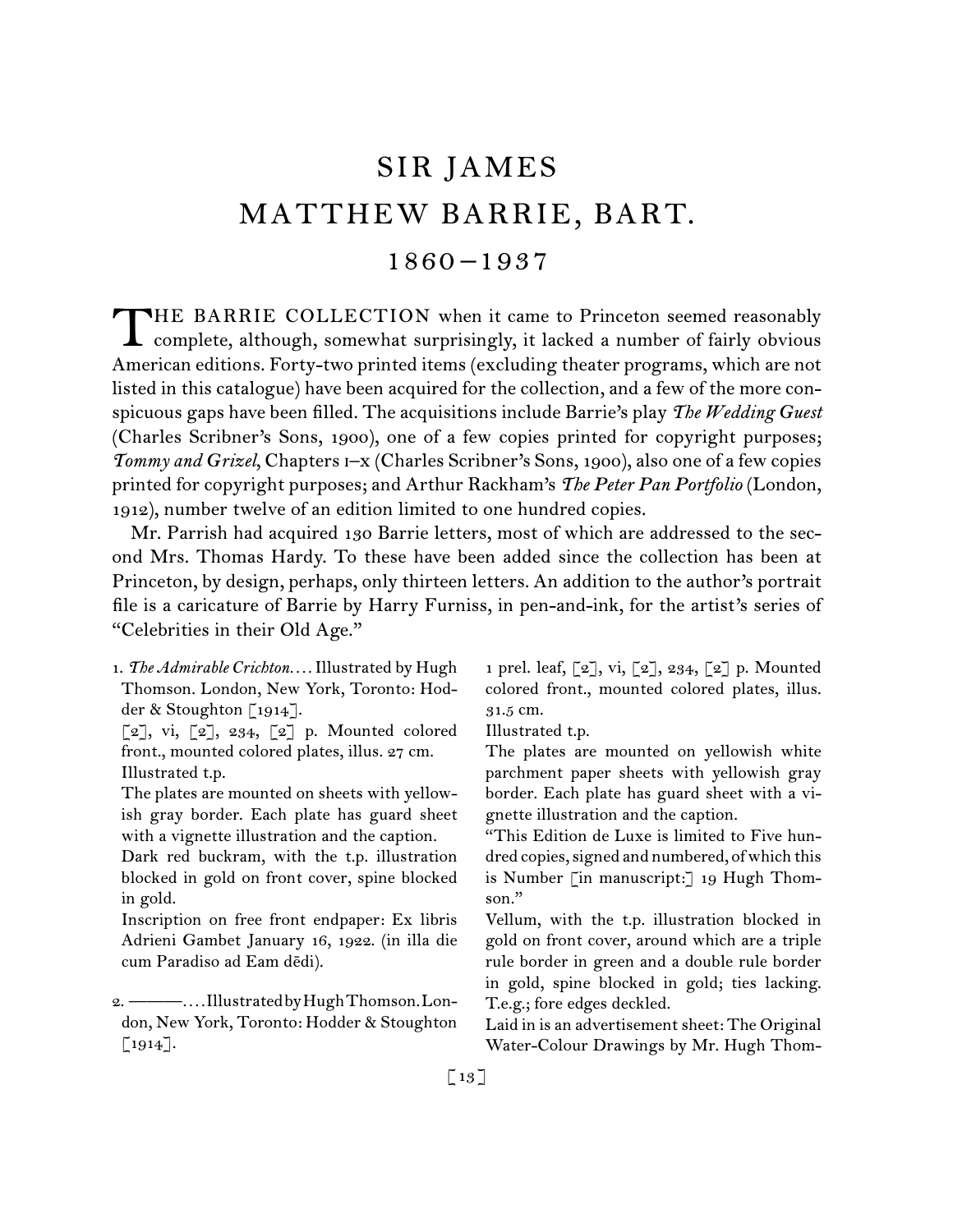son for "The Admirable Crichton" and "Quality Street" may be obtained from Messrs. Ernest Brown & Phillips*. . . .*

- 3.  *. . . The Admirable Crichton. A Comedy.* London, New York, Toronto: Hodder and Stoughton [1918].
- [3], 168 p. 19 cm.
- T.p. printed in black and red. At head of title: The Plays of J. M. Barrie.
- On halftitle: The Uniform Edition of the Plays of J. M. Barrie.
- Grayish blue smooth cloth. Paper label on front cover and on spine.
- 4.  *. . .* ———. New York: Charles Scribner's Sons, 1918.
	- [4], 168 p. 19.5 cm.
- T.p. printed in black and red. At head of title: The Plays of J. M. Barrie.
- On halftitle: The Uniform Edition of the Plays of J. M. Barrie.
- Very dark green smooth cloth.
- 5.  *The Admirable Crichton.* [New York: Charles Scribner's Sons, c1918.]
- 16 p. 16.5 cm.

No t.p. Title taken from running title; imprint taken from copyright notice at bottom of p. 1. This piece consists of the first part of Act i only, ending abruptly with: "LORD LOAM. No, no, the family. How's the baby?" (Page 31 of the original Hodder & Stoughton, 1914, edition.)

Moderate reddish brown wrappers, plain except for JMB in a circular medallion blocked in gold on outside front wrapper.

6.  *The Admirable Crichton and Other Plays. . . . Plays II. The Admirable Crichton. Dear Brutus. Mary Rose.* New York: Charles Scribner's Sons, 1926.

[7], 168 p., 1 leaf, 140 p., 1 leaf, 139 p. 19 cm. Dark green smooth cloth, with Barrie's initials within a circle blocked in blind on front cover. All edges stained reddish brown.

"Plays I" is *What Every Woman Knows and Other Plays* (New York: Charles Scribner's Sons, 1926), a copy of which is not in the collection.

- 7.  *. . . Alice-Sit-by-the-Fire.* London, New York, Toronto: Hodder and Stoughton [1919].
- $[4]$ , 139,  $[1]$  p. 19 cm.

T.p. printed in black and red. At head of title: The Plays of J. M. Barrie.

On halftitle: The Uniform Edition of the Plays of J. M. Barrie.

Grayish blue smooth cloth. Paper label on front cover and on spine.

8.  *. . .* ———. New York: Charles Scribner's Sons, 1919.

[4], 139 p. 19.5 cm.

T.p. printed in black and red. At head of title: The Plays of J. M. Barrie.

On halftitle: The Uniform Edition of the Plays of J. M. Barrie.

Very dark green smooth cloth.

9.  *The Allahakbarrie Book of Broadway Cricket for 1899.* [n.p.: privately printed, 1899.]

33 p. Illus. 14.5 cm.

Issued anonymously.

Parchment paper wrappers. At foot of outside front wrapper: Private.

Fifteen signatures on verso of title leaf, including those of "J. M. Barrie (capt)" and 12 other members of the club.

10.  *. . . Allahakbarries C. C.* [n.p.: privately printed], 1893.

[11] p. 17.5 cm.

At head of title: Private.

Issued anonymously.

No wrappers; stitched. Deckle edges.

Inscribed on t.p.: J: Bernard Partridge.

Inscribed on p.  $\lbrack 3 \rbrack$ , next to his printed name in the list of officers: J. M. Barrie.

11.  *Auld Licht Idylls. . . .* London: Hodder and Stoughton, 1888.

4 prel. leaves, 250 p. 19.5 cm.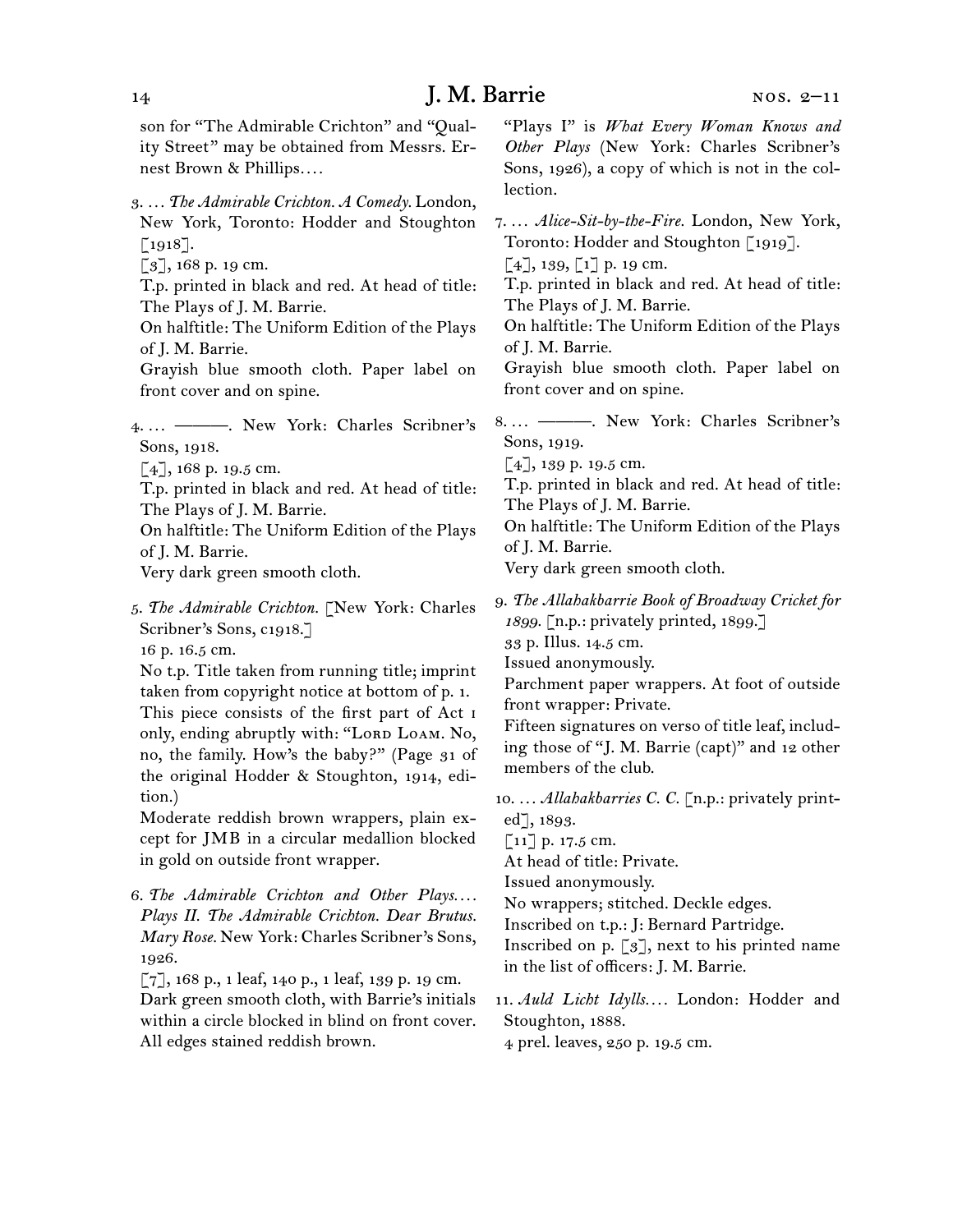#### nos. 11–21

# J. M. Barrie 15

Blackish blue buckram. Bevelled boards. T.e.g. Adverts., [2] p. at back.

12.  ———*. . . .* New York: Cassell Publishing Company [1891].

3 prel. leaves, 250 p. 19.5 cm.

Blackish blue smooth cloth, front cover blocked in gold. Bevelled boards. T.e.g.

Laid in at random pages of the text are several Cassell advertisement leaflets.

13.  ———*. . . .* With an Etching by G. Mercier. New York: Charles Scribner's Sons, 1897.

[7], 185 p. Front. 17 cm.

On verso of halftitle: Cameo Edition.

The frontispiece is a portrait of Barrie.

Dark grayish olive green smooth cloth, with a single rule border in gold and a cameo embossed in pink and white (within a double rule oval frame in gold) on front cover. T.e.g.

14.  *An Auld Licht Manse and Other Sketches. . . .* Biographical and Literary Estimate by Elliott Henderson. New York: John Knox & Company  $[$ c1893].

256 p. Front. 18.5 cm.

The frontispiece ("The Old Licht Manse of Thrums") is unsigned.

"J. M. Barrie," p. 9–22.

Pale orange yellow decorated wrappers, printed in reddish brown. On outside front wrapper: Number 1. The Universal Series. Outside back wrapper blank.

15.  Copy 2.

19 cm.

No frontispiece.

"York Cliffs" and *Noah's Times* adverts. on outside back wrapper.

16.  Copy 3.

19.5 cm.

With frontispiece.

No series statement (which appears only on the wrapper of Copies 1 and 2).

Dark purplish blue smooth cloth. Bevelled boards. T.e.g.

17.  Copy 4.

19 cm.

No frontispiece.

No series statement.

Deep red diagonal fine rib cloth. Spine and corners embossed with a morocco pattern.

Inscribed on free front endpaper: Jerome D. Greene March 6th 1896.

18.  *The Author. . . .* A Satirical Attack on the Organ of the Society of Authors Written for "Scots Observer" for June 28, 1890. Cincinnati: Privately Printed [1925].

11, [1] p. 24.5 cm.

"Arranged and printed at the Stratford Press, private press of E. F. Gleason. Cincinnati Ohio."

"With the kind permission of the Author, 20 copies have been privately printed for Lawson McClung Melish. No. [in manuscript:] 14." Yellowish white self-wrappers (with the front wrapper included in the pagination).

19.  *Barbara's Wedding. An Echo of the War. . . .*

In *Reveille,* No. 1, Aug. 1918. London: His Majesty's Stationery Office.

Pages 20–33. 23.5 cm.

Grayish blue decorated wrappers.

20.  *Barrie at Bay: Which Was Brown? An Interview on the War*. From The New York Times, Oct. 1, 1914.

In *The New York Times Current History of the European War,* Vol. 1, No. 1, *What Men of Letters Say.* New York: The New York Times Company, 1914.

Pages [100]–102. 24 cm.; in binding, 24.5 cm. An alleged interview with Brown, "Sir James Barrie's 'man.'"

Photograph of Barrie, opposite p. 17.

Grayish yellowish brown wrappers, printed in brown and red. Bound in dark blue cloth, with dark blue morocco spine and corners. T.e.g.

21.  *Better Dead. . . .* London: Swan Sonnenschein, Lowrey, & Co., 1888.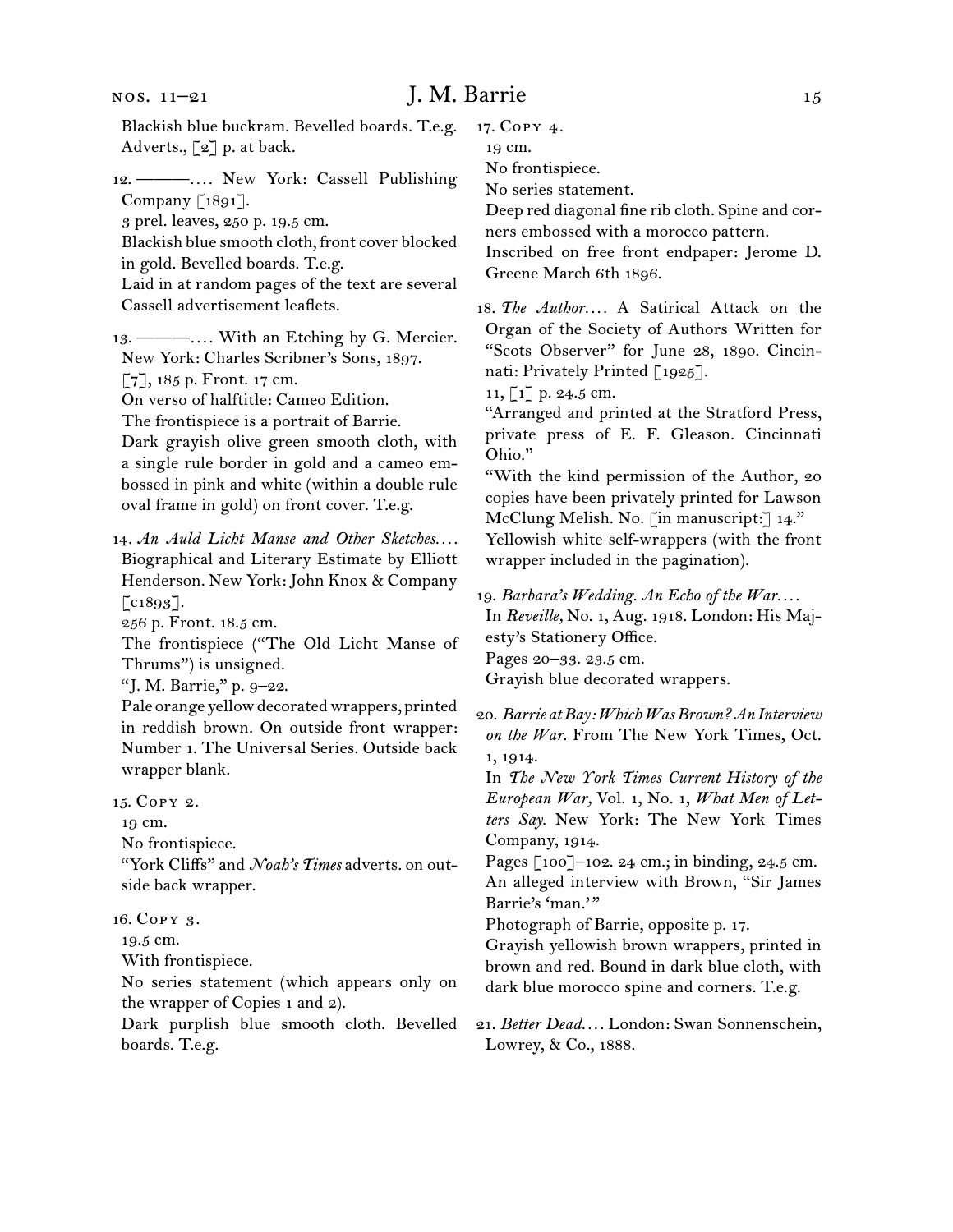$[5]$ , 145 p. 18 cm.

Stiff glazed illustrated (by William Mitchell) wrappers, black, blue, pink, and yellow on pale yellow. Adverts. on outside back wrapper. Adverts. on pastedown front endpaper.

22.  ———*. . . .* London: Swan Sonnenschein & Co., 1891.

 $[5]$ , 145 p. Front. 19.5 cm.

Facing t.p. in frontispiece position is a plate with title, author, and illustration as on the outside front wrapper of the 1888 edition, except for variation in the colors.

Blackish blue buckram. Bevelled boards. T.e.g.

23.  … ———*. . . .* New York: National Publishing Company, 1892.

83 p. 18 cm.

At head of title: The Red Letter Series of Select Fiction*. . . .* No. 161. April 2, 1892, Extra.

Pale orange yellow decorated wrappers, printed in reddish brown. Adverts. on inside front and inside and outside back wrappers.

Adverts., [2] p. at front. Adverts., [6] p., "The Seaside Library, Pocket Edition," 18, [1] p., and another advert.,  $\lceil 1 \rceil$  p., at back.

24.  *Better Dead. My Lady Nicotine. . . .* New York: Lovell, Coryell & Company [1892].

83, 206 p. 18.5 cm.

Pale orange yellow decorated wrappers, printed in dark reddish brown. On outside front wrapper: Number 10. The Belmore Series. At foot of spine: September, 1892. (Extra.) Adverts. on inside and outside back wrapper. "Walter Baker & Co's" advert. on outside back wrapper; see Cutler, p. 19. The outside front wrapper and spine, however, vary from Cutler's transcription in several details.

Adverts.,  $\lceil 4 \rceil$  p. at back.

#### 25.  Copy 2.

19.5 cm.

No date. No series statement. (This information appears only on the wrappers of Copy 1.) Dark purplish blue smooth cloth. Bevelled boards. T.e.g. Lettering on spine differs from Cutler's transcription, p. 19. No adverts.

26.  *. . . The Boy David. A Play in Three Acts.* London: Peter Davies, 1938.

xxxii, 170 p. 19 cm.

T.p. printed in black and red. At head of title: The Plays of J. M. Barrie.

On halftitle: The Uniform Edition of the Plays of J. M. Barrie*.*

"Preface," by H. G.-B. [Harley Granville-Barker], p. vii–xxxii.

Grayish blue smooth cloth. Paper label on front cover and on spine.

27.  *. . .* ———. New York: Charles Scribner's Sons, 1938.

xxviii, 159 p. 20.5 cm.

At head of title: J. M. Barrie.

"Preface," by H. G.-B. [Harley Granville-Barker], p. vii–xxviii.

Moderate reddish brown smooth cloth, front cover and spine blocked in gold. All edges stained reddish brown.

Bookplate of Arthur Mills Valz.

28.  *The Captain of the School and Other Sketches. . . .* New York: Hurst & Company, c1901.

 $[2]$ , 15–20,  $[119]$ –180,  $[21]$ –33 p. 18 cm.

Pale yellowish pink decorated wrappers, printed in red and brown. On spine: The Universal Library. No. 291, Nov. 1, 1901. Adverts. on outside back wrapper.

Adverts., [9] p. at back.

Stamped on verso of title leaf: The Library of Congress, Two Copies Received Feb. 27 1901. Stamped below this: Library of Congress Jun 2 1931 Duplicate Exchanged.

29.  … *Caught Napping. A Commedietta.* By the Author of The Complete Playgoer. [Nottingham, 1883?]

16 p. 18 cm.

Caption title. At head of title: (All Rights Reserved.)

Light greenish gray wrappers.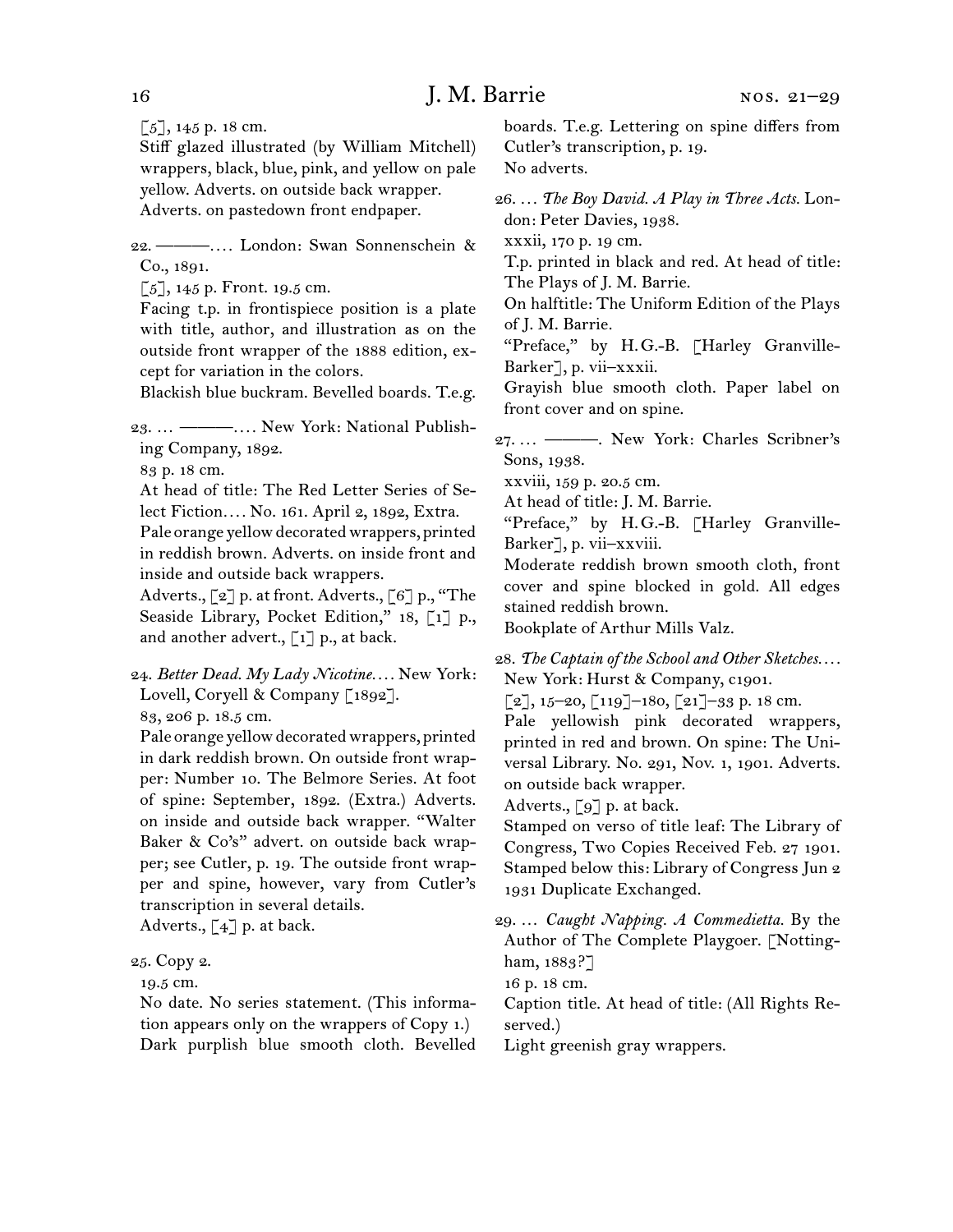Some loss of text as the result of 4 cigarette (?) burns.

Inscription in pencil in the author's hand on inside front wrapper: Address: J. M. Barrie "Journal" Office Nottingham.

In a case with bookplate of Phoenix Ingraham.

30.  *Charles Frohman: A Tribute. . . .* [n.p.: privately printed by Clement Shorter], [1915.] [8] p. 23 cm.

"Of this booklet, twenty copies only have been issued by Clement Shorter for circulation among his friends. This tribute to Mr. Frohman first appeared in the 'Daily Mail' of May 10, 1915, and is reprinted by permission of the author, Sir James Matthew Barrie, Bart. [in manuscript:] No 15 Clement Shorter."

Dark gray wrappers.

31.  [*Courage.*] *Youth and Its Destiny. Sir James Barrie on Courage. Rectorial Address at St. Andrews.*

Clipping from *The Times* (London), Thursday, May 4, 1922. Mounted with clippings from *The Times* concerning "Age and Youth." 8 leaves, laid in a portfolio. 21.5 cm.

Also laid in the portfolio is a clipping from *The Times* (London), Thursday, February 28, 1924, headed "English Public Schools. SirJames Barrie's Tribute. 'Equal Chance for All,' " containing the text of Barrie's address on February 27, 1924 to the scholars of the Wallasey High School for Girls, of which his niece was headmistress.

32.  *Rectorial Address. . . .*

In *College Echoes,* Vol. 33, No. 10 (New Series, Vol. 17, No. 10), May 5, 1922. St. Andrews: Students' Representative Council of St. Andrews University.

Pages 158–168. Plates. 24.5 cm.

The two plates are photographs of Barrie.

Published separately under title *Courage,* with many changes in vocabulary, etc.

"Sir James Barrie. (Reprinted from 'College Echoes,' Vol. xxxi., No. 1)," unsigned, p. 168– 170.

Deep red decorated wrappers.

33.  *. . . Courage. . . .* London: Hodder and Stoughton Limited  $\lceil 1922 \rceil$ .

45 p. 19 cm.

At head of title: The Rectorial Address Delivered at St. Andrews University, May 3rd 1922. Printer's imprint at foot of last page. Cutler notes a 45-page edition with printer's imprint on verso of title leaf, and a 47-page edition with printer's imprint at foot of last page, but not a 45-page edition with printer's imprint at foot of last page, as it is here. See Cutler, p.  $171 - 172.$ 

Yellowish white smooth cloth, front cover lettered in red.

34.  *. . .* ———*. . . .* London: Hodder and Stoughton Limited [1922].

47 p. 19 cm.

At head of title: The Rectorial Address Delivered at St. Andrews University, May 3rd 1922. Printer's imprint at foot of last page. See Cutler, p. 171–172.

Yellowish white smooth cloth, front cover and spine lettered in red.

35.  Copy 2.

17 cm.

Very deep red flexible fine morocco, front cover and spine blocked in gold. T.e.g. Yellowish gray marbled endpapers.

Bookplate of Clement K. Shorter.

36.  *. . .* ———*. . . .* London: Hodder and Stoughton Limited  $\lceil 1922 \rceil$ .

31 p. 21 cm.

At head of title: The Rectorial Address Delivered at St. Andrews University, May 3rd, 1922.

Light gray wrappers.

37.  Copy 2.

Pale orange yellow wrappers.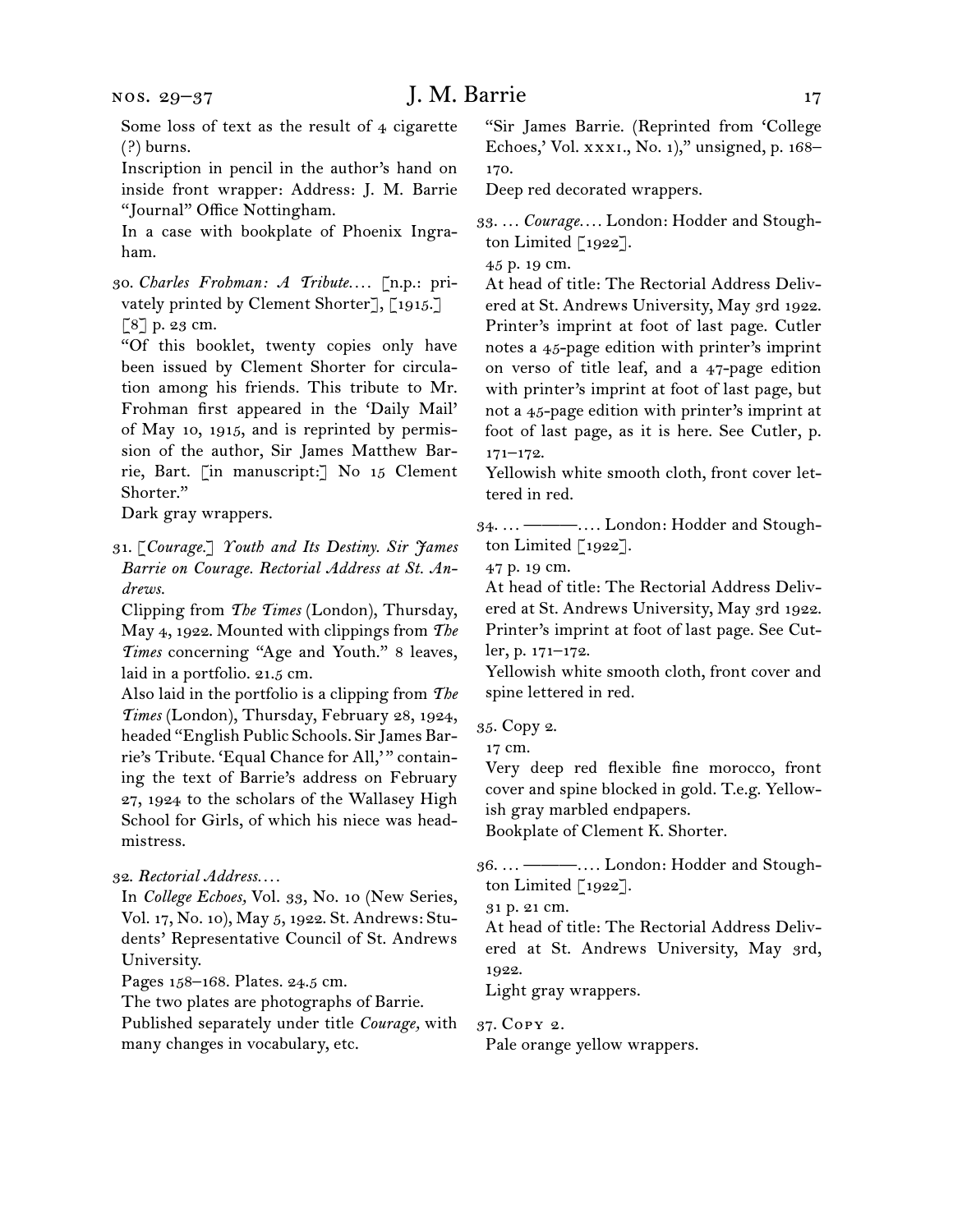38.  ———*. . . .* London: Hodder and Stoughton Limited  $\lceil 1922 \rceil$ .

[viii, 36] p. 22.5 cm.

The pages are unnumbered.

T.p. printed in black and red. Dedication, p. [vii], printed in red.

Yellowish white smooth cloth, front cover and spine blocked in gold. T.e.g.

This is the large-paper edition as described by Garland, p. 86, except for the binding of cloth rather than vellum; lettered on front cover and on spine as in Garland.

39.  *. . .*———*. . . .* New York: Charles Scribner's Sons, 1922.

 $[5]$ , 49 p. 17 cm.

At head of title: The Rectorial Address Delivered at St. Andrews University, May 3, 1922. Grayish yellow green decorated boards. Bookplate of Leonard Magruder Passano.

40.  *Cricket. . . .* Being a speech delivered by Sir James Matthew Barrie, Bart., O.M., on the occasion of the luncheon given to the Australian cricket Eleven by the London District of the Institute of Journalists, April 20, 1926. [London: privately printed by Clement Shorter, 1926.]

8 p. 26.5 cm.

"Of thisspeech twenty-five copies are privately printed from the report in 'The Times' of April 21, 1926, by Clement Shorter, for circulation among his friends, with the kind permission of the Author, who has corrected the proofs. London, June 1st, 1926."

Very deep red wrappers.

41.  *. . .Dear Brutus. A Comedy in Three Acts.* London: Hodder and Stoughton Limited [1922].  $[4]$ , 140 p. 19 cm.

T.p. printed in black and red. At head of title: The Plays of J. M. Barrie.

On halftitle: The Uniform Edition of the Plays of J. M. Barrie.

Grayish blue smooth cloth. Paper label on front cover and on spine.

42.  *. . .* ———. New York: Charles Scribner's Sons, 1922.

[6], 140 p. 18.5 cm.

At head of title: The Plays of J. M. Barrie.

On halftitle: The Uniform Edition of the Plays

of J. M. Barrie.

Dark grayish green boards.

Adverts.,  $\lceil 1 \rceil$  p. at front.

43.  *Echoes of the War. . . .* London, New York, Toronto: Hodder and Stoughton [1918].

 $[5]$ , 168 p. 19 cm.

Four plays: The Old Lady Shows Her Medals, The New Word, Barbara's Wedding, A Well-Remembered Voice.

Grayish blue smooth cloth. Paper label on front cover and on spine.

See No. 134, *The Old Lady Shows Her Medals,*  [1921].

44.  ———*. . . .* New York: Charles Scribner's Sons, 1918.

[7], 188 p. 19.5 cm.

Very dark green smooth cloth, front cover blocked in gold.

Adverts.,  $\begin{bmatrix} 1 \end{bmatrix}$  p. at front.

45.  *. . . An Edinburgh Eleven. Pencil Portraits from College Life. . . .* London: Office of the "British Weekly," 1889.

115 p. 17.5 cm.

At head of title: "British Weekly" Extras, No. 3.

On outside front wrapper: By Gavin Ogilvy [pseud.].

White wrappers, printed in red and black. Adverts. on inside front and inside and outside back wrappers.

Adverts.,  $\begin{bmatrix} 4 \end{bmatrix}$  p. at back.

46.  Copy 2.

18.5 cm.

White diagonal fine rib cloth flecked with yellowish brown, front cover blocked in gold, back cover blocked in brown.

Adverts. as above.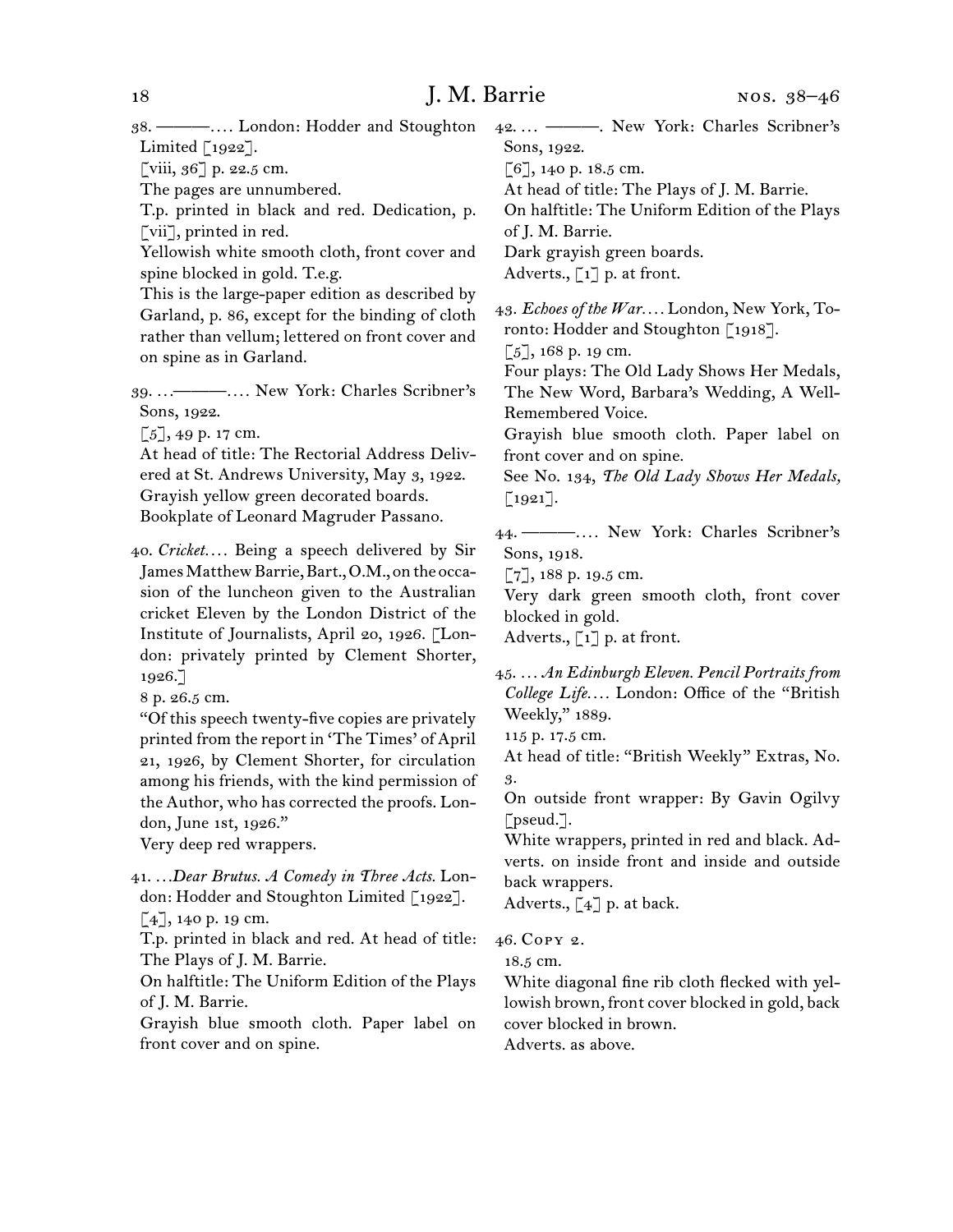# J. M. Barrie 19

47.  Copy 3. 18.5 cm. Light reddish brown diagonal fine rib cloth, same blocking in gold and brown. Adverts. as above. Another copy of Copy 3 is in STEVENSON collection. *Catalogue,* Part vi, No. 3, Copy 3. 48.  ———*. . . .* New York: Lovell, Coryell & Company [1892]. 137 p. 19.5 cm. Dark purplish blue smooth cloth. Bevelled boards. T.e.g. 49.  *. . . The Entrancing Life. . . .* London: Hodder and Stoughton Limited [1930]. 25 p. 19.5 cm. At head of title: Address Delivered on Installation as Chancellor of Edinburgh University, October 25, 1930. "First Edition *. . .* 1930." Pale yellow smooth cloth. 50.  ———*. . . .* New York: Charles Scribner's Sons, 1930. 25 p. 19.5 cm. "Address Delivered on Installation as Chancellor of Edinburgh University, October 25,  $1930.$ "—p. [5]. Yellowish white parchment paper boards, with a broad vertical rule in red on front cover. 51.  *Epilogue to "The Admirable Crichton". . . .* Ysleta: Edwin B. Hill, 1931. [4] p. 21.5 cm. The epilogue is given in a letter from Barrie to William Gillette, Feb. 23, 1931. "Note," by V. S. [Vincent Starrett], December 12, 1931, p. [4]. Unbound. 52.  *. . . Farewell Miss Julie Logan: A Wintry Tale. . . .* Published as a Supplement to *The Times,* Dec. 24, 1931. London: The Times Publishing Company, Limited.

6 p. Illus. 47 cm.

Caption title.

Running title on p. [1] is "Supplement to The Times" and date; on remaining pages, "Supplement to" is omitted.

Added running title on p. 6: The Times Weekly.

The illustration and the tail-piece are by Ernest H. Shepard.

No wrappers; unstitched.

Adverts., p. 7–8.

53.  Copy 2.

A reprint? Not identified as a supplement; running title on all pages is "The Times" and date. No added running title for "The Times Weekly." On outside front wrapper: As published in The Times, Thursday, December 24 1931. Printed on different paper.

Yellowish white parchment paper wrappers. Adverts. as above.

54.  *. . .* ———. London: Hodder and Stoughton Limited, 1932.

 $[4]$ , 98 p. 19 cm.

T.p. printed in black and red. At head of title: The Works of J. M. Barrie.

On halftitle: The Uniform Edition of the Works of J. M. Barrie.

Grayish blue smooth cloth. Paper label on front cover and on spine.

55.  ———*. . . .* New York: Charles Scribner's Sons, 1932.

[7], 103 p. 19 cm.

T.p. printed in black, with decoration in red.

Dark bluish green smooth cloth, front cover with a cut of a tree and snowflakes, spine with a cut of snowflakes, both blocked in gold. Adverts., [1] p. at front.

56.  *George Meredith, 1909. . . .* London: Constable and Co. Limited [1909].

13, [1] p. [1] illus. 11.5 cm.

Cover title.

The illustration is unsigned.

First published in *The Westminster Gazette,* 

May 26, 1909, under title "Neither Dorking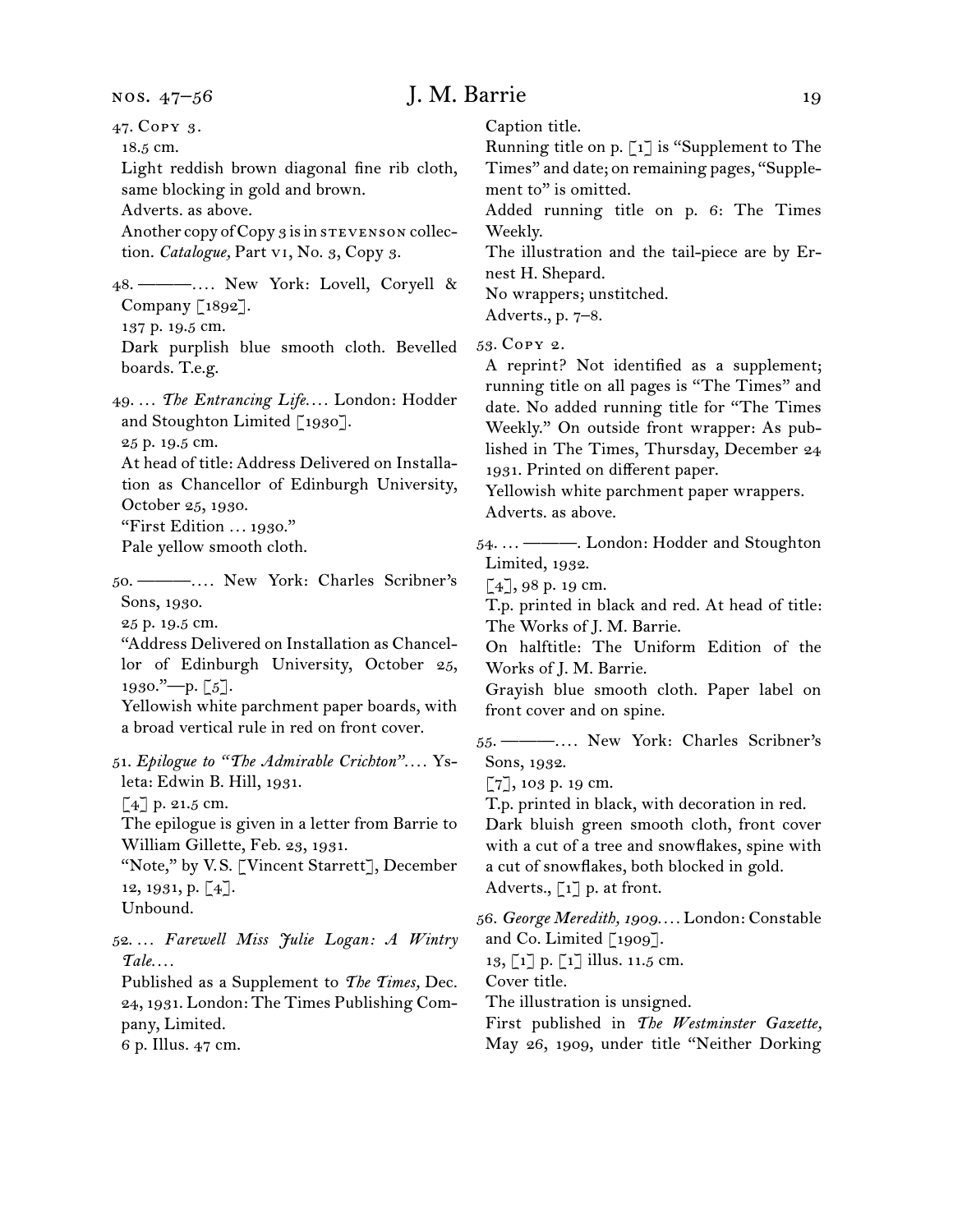nor the Abbey," and dated "Box-Hill, May 22." See Garland, p. 71.

Printed on stiff paper, with red single rule border on each page.

No wrappers; stitched.

57.  ———*. . . .* London: Constable and Co. Limited [1909].

15, [1] p. [1] illus. 13.5 cm.

Each page has red single rule border.

The illustration is unsigned.

Yellowish white smooth cloth, with a single rule border blocked in red on both covers. Deckle edges.

58.  Copy 2.

The single rule border in red on covers is thinner.

59.  ———*. . . .* London: Archibald Constable & Co. Limited [1909?].

15, [1] p. [1] illus. 13.5 cm.

Each page has red single rule border except p.  $\lceil 5 \rceil$ , the unsigned illustration.

The sheets are pinned together and laid into the binding, which lacks endpapers.

White smooth cloth, with a single rule border blocked in blind on both covers.

60.  *The Passing of Meredith.*

In *The Papyrus,* New Series, Vol. 5, No. 4 (Old Series, Vol. 13), Oct. 1909. East Orange, New Jersey: Michael Monahan.

Pages 7–9. 18 cm.

Text differs slightly from the London edition, *George Meredith, 1909.*

Light yellowish brown decorated wrappers, printed in black and red.

- 61.  *Neither Dorking nor the Abbey. . . .* Chicago: Browne's Bookstore, 1910.
- 14, [1] p. 17 cm.

"G. M. 1828–1909," by Thomas Hardy, p.  $\lceil 15 \rceil$ .

Moderate greenish blue wrappers. Paper label on outside front wrapper. Deckle edges.

Another copy is in HARDY collection  $\lceil H A 347 \rceil$ .

62.  *George Meredith. Box Hill—May 22, 1909.*

In *The Mosher Books, 1910*. Portland, Maine:  $\lceil$ T. B. Mosher].

Pages 5–6. 24 cm.

Grayish purplish red decorated wrappers, printed in moderate reddish brown and dark reddish brown.

63.  ———*. . . .* Los Angeles: Kubel & Kruckeberg [1911].

1 prel. leaf, 10 p. 16 cm.

Halftitle: George Meredith, 1909.

Yellowish gray wrappers, printed in blue.

64.  *George Meredith. . . .* Portland, Maine: Thomas B Mosher, 1911.

vi p., 1 leaf, 9, [1] p., 1 leaf. 14.5 cm.

T.p. and colophon printed in black, with borders and device in red. Initial letters in text and borders on each page in red.

Halftitle: George Meredith, 1909. Poem by R. Brimley Johnson on verso of halftitle.

"G. M. 1828–1909," by Thomas Hardy, leaf following p. vi.

"Nine hundred and fifty copies of this book printed on Van Gelder hand-made paper and the type distributed."

Yellowish white decorated parchment paper wrappers, lettered in dark green on outside front wrapper and spine, with a border in dark red on outside front wrapper and a stylized flower in dark green and dark red on outside back wrapper; folded over flexible boards. No endpapers. Deckle edges. Four blank leaves at front and six at back. In an olive green cardboard slip-in case.

Another copy is in HARDY collection [HA  $344$ ] and a third in MEREDITH collection [GM 183].

65.  *Neither Dorking nor the Abbey. . . .* Chicago: Browne's Bookstore, 1912.

14, [1] p. 16 cm.

"G. M. 1828–1909," by Thomas Hardy, p.  $\lceil 15 \rceil$ .

Light yellowish brown wrappers.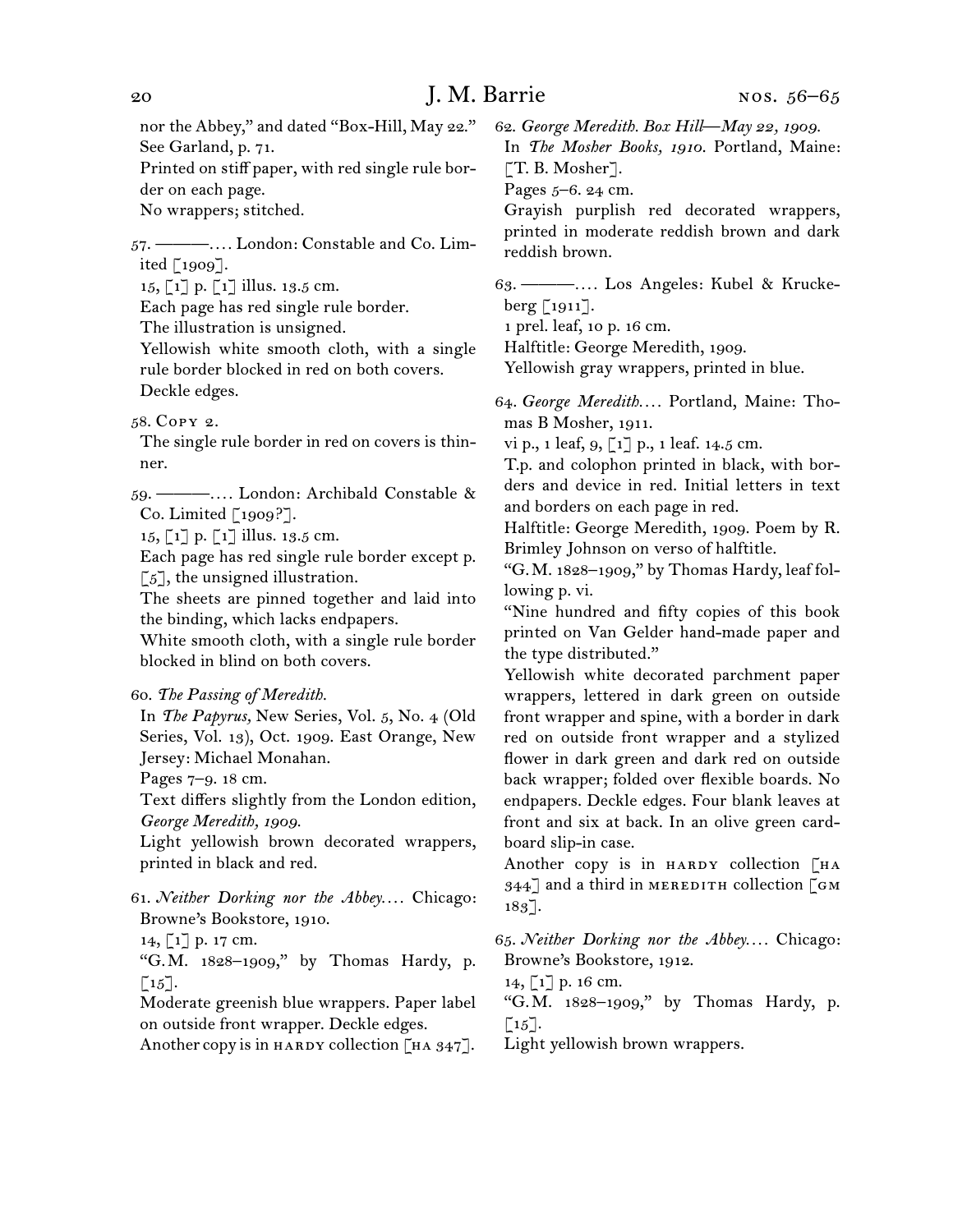# J. M. Barrie 21

| 66. George Meredith: A Tribute [Portland,<br>Maine: Thomas Bird Mosher, 1919.]<br>[4] blank leaves, halftitle, leaf with poem by<br>R. Brimley Johnson, frontispiece, title, [12]<br>leaves of text, colophon leaf, [4] blank leaves.<br>14.5 cm.<br>T.p. printed in black, with emblem in reddish<br>orange. Initial letters in text, side note, and<br>colophon in reddish orange.<br>Halftitle: George Meredith, 1909.<br>"G.M. 1828-1909," by Thomas Hardy, third<br>leaf of text following title leaf.<br>"Nine hundred and fifty copies of this book<br>have been printed on Kisogawa hand-made<br>paper"<br>Greenish gray decorated wrappers, printed in<br>reddish orange and gray; folded over flexible<br>boards. No endpapers. Deckle edges.<br>Another copy is in HARDY collection [HA 345]. | 69. The Greenwood Hat: Being a Memoir of James<br>Anon, 1885-1887. [Edinburgh]: Fifty Cop-<br>ies Privately Printed [by T. and A. Constable<br>Ltd.], $1930.$<br>vii, 315 p. Front., plates. 17 cm.<br>The frontispiece, a portrait of Barrie, is signed<br>T.L.G. [Thomas L. Gilmour].<br>Published anonymously.<br>Moderate olive green flexible fine morocco.<br>T.e.g.<br>Library label of Sir James M. Barrie.<br>70. ------ London: Peter Davies Limited<br>[1937].<br>xi, 285 p. Front., plates. 19.5 cm.<br>Frontispiece as above.<br>"Note," p. v, on Barrie's authorship.<br>Grayish yellowish brown plain wrappers.<br>Advance copy. |  |
|----------------------------------------------------------------------------------------------------------------------------------------------------------------------------------------------------------------------------------------------------------------------------------------------------------------------------------------------------------------------------------------------------------------------------------------------------------------------------------------------------------------------------------------------------------------------------------------------------------------------------------------------------------------------------------------------------------------------------------------------------------------------------------------------------------|-------------------------------------------------------------------------------------------------------------------------------------------------------------------------------------------------------------------------------------------------------------------------------------------------------------------------------------------------------------------------------------------------------------------------------------------------------------------------------------------------------------------------------------------------------------------------------------------------------------------------------------------------|--|
| 67. George Meredith, 1909 New York: William<br>Edwin Rudge, 1924.<br>1 prel. leaf, [5]-13, [1] p. 18 cm.<br>Typography by Bruce Rogers.<br>One of 500 copies.<br>Greenish gray boards, with title and wreath in<br>gold on front cover.                                                                                                                                                                                                                                                                                                                                                                                                                                                                                                                                                                  | 71. — —  With a Preface by The Earl Bald-<br>win of Bewdley, K.G. London: Peter Davies<br>Limited $[1937]$ .<br>xi, 285 p. Front., plates. 20.5 cm.<br>Frontispiece as above.<br>"Preface," p. v-vi.<br>Dark purplish blue buckram.                                                                                                                                                                                                                                                                                                                                                                                                             |  |
| 68. George Meredith: A Tribute Portland,<br>Maine: Thomas Bird Mosher, 1929.<br>vii, 11 p., 1 leaf. Front. 14.5 cm.<br>T.p. and colophon printed in black, with device<br>in orange. Initial letters in text and side note<br>in orange.<br>Halftitle: George Meredith, 1909. Poem by R.<br>Brimley Johnson on verso of halftitle.<br>"G.M. 1828-1909," by Thomas Hardy, p. vii.<br>"Seven hundred and fifty copies of this book<br>have been printed on Van Gelder hand-made<br>paper"<br>Light grayish red decorated wrappers; folded<br>over flexible boards. No endpapers. Deckle<br>edges. Four blank leaves at front and five at<br>back.<br>Another copy is in $H$ ARDY collection $[HA 346]$ .                                                                                                   | 72. The Greenwood Hat: Being a Memoir of James<br>Anon (1885-1887) With a Preface by The<br>Earl Baldwin of Bewdley, K.G. New York:<br>Charles Scribner's Sons, 1938.<br>ix p., 2 leaves, 270 p. Front., plates. 21 cm.<br>Frontispiece as above.<br>"Preface," p. v-vi.<br>Dark greenish blue buckram, front cover and<br>spine blocked in gold.<br>73. Gretna Green Revisited.<br>In The English Illustrated Magazine, No. 28, Jan.<br>1886. London: Macmillan and Co.<br>Pages [316]-320. 26 cm.<br>Very light green illustrated wrappers, printed<br>in moderate olive green.<br>In collection [wc 200].                                    |  |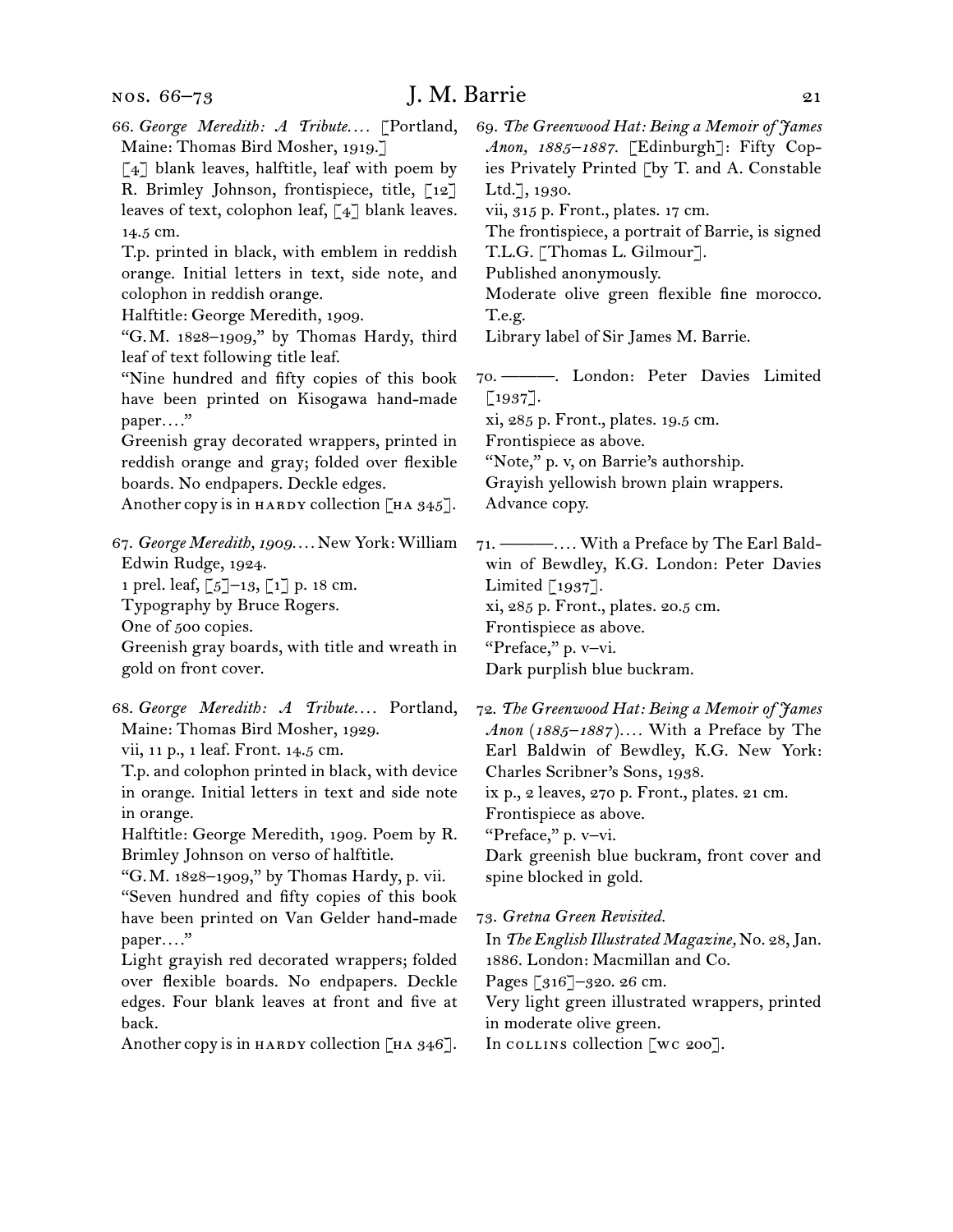$74. -$ 

In *The English Illustrated Magazine,* No. 28,Jan. 1886. New York: Macmillan & Co.

Pages [316]–320. 26 cm.

Very light green illustrated wrappers, printed in moderate olive green.

75.  *Half Hours. . . .* London, New York, Toronto: Hodder and Stoughton [1914]. 3 prel. leaves, 207 p. 19.5 cm. Four plays: Pantaloon, The Twelve-Pound

Look, Rosalind, The Will.

Blackish blue buckram.

76.  ———*. . . .* New York: Charles Scribner's Sons, 1914.  $\lceil 5 \rceil$ , 207 p. 19.5 cm.

Very dark green smooth cloth. Advert.,  $\lceil 1 \rceil$  p. at front.

77.  *The Haunted Hotel. . . .*

In *Home Chimes,* New Series, Vol. 3. London: Richard Willoughby, 1887.

Pages [302]–311. 21.5 cm.

Deep red diagonal fine rib cloth, front cover blocked in black and gold, back cover in blind, spine blocked in black.

Also in this volume: The Old Lecture Room.

78.  *A Holiday in Bed And Other Sketches. . . .* With a Short Biographical Sketch of the Author. New York: New York Publishing Company [c1892].

 $[3]$ , 15–180 p. Front. 18.5 cm.

The frontispiece is a portrait of J. M. Barrie.

"James Matthew Barrie," unsigned, p. 15–20.

White glazed decorated wrappers, printed in black and red. On spine: No. 1. The Red & White Series. November, 1892. Adverts. on outside back wrapper.

One flyleaf in front, two in the back.

#### 79.  Copies 2 and 3.

19.5 cm.

No series statement (which appears only on the wrappers of Copy 1).

Dark blue smooth cloth.Bevelled boards.T.e.g.

Copy 2 has two flyleaves in both front and back. Copy 3 has none.

80.  *In Memoriam. John Nicol.*

In *Good Words 1891.* London: Isbister and Company Limited.

Page 269. 24 cm.

Dark grayish olive green diagonal fine rib cloth, front cover and spine blocked in black and gold, back cover blocked in black. Sprinkled edges, red.

81.  *The J. M. Barrie Calendar. A Quotation from the Works of J. M. Barrie for Every Day in the Year.* Compiled by Robert Williamson. London: Frank Palmer [1912].

118, [1] p. Front. 17 cm.

Printed in blue and green throughout.

Light yellowish brown decorated parchment paper wrappers, printed in blue and green. Advert., verso of p. [119].

82.  *Jane Annie; or, The Good Conduct Prize. A new and original English Comic Opera.* Written by J. M. Barrie and A. Conan Doyle. Music by Ernest Ford. (With explanatory notes down the margin by Caddie.)*. . . .* London: Chappell & Co., c1893.

Tipped in on p. 41 are 4 pages numbered 40a, 40b, 40c, 40d.

Page incorrectly numbered 49 is a cancel pasted over original page 48.

Without the music.

Pale yellow green wrappers, printed in blue. Adverts. on inside front and inside and outside back wrappers.

Adverts., [2] p. at front.

83.  ———. Written by J. M. Barrie and A. Conan Doyle. Music by Ernest Ford. (With explanatory notes down the margin by Caddie.)*. . . .* London: Chappell & Co., c1893.

50 p. 22.5 cm.

Without the music.

Wrappers as above.

Adverts.,  $\lceil 2 \rceil$  p. as above, but at back.

<sup>49</sup> [i.e. 48] p. 22 cm.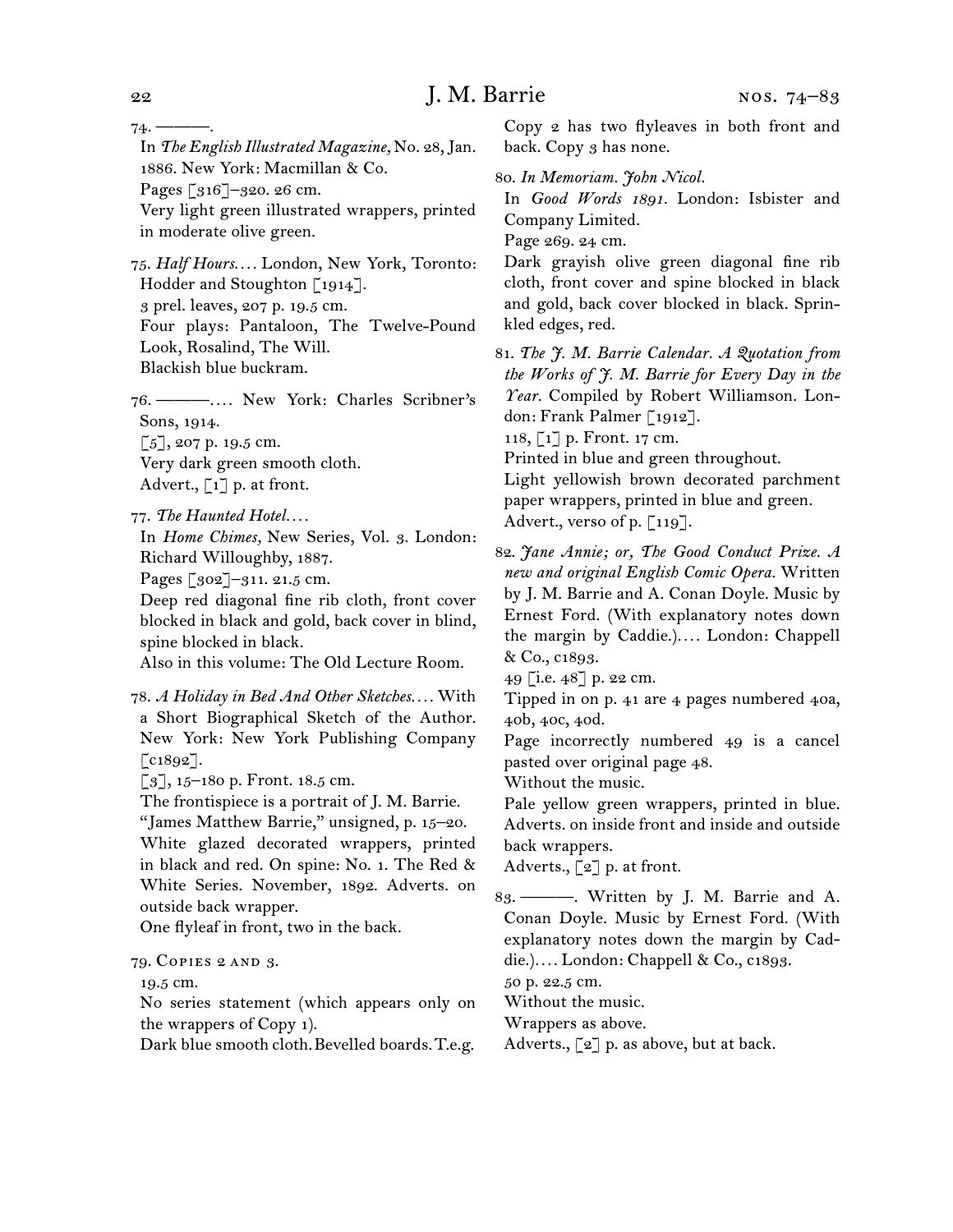84.  ———. Written by J. M. Barrie and A. Conan Doyle. Music by Ernest Ford. (With explanatory notes down the margin by Caddie.)*. . . .* London: Chappell & Co., c1893.

52 p. 22.5 cm.

Without the music.

Wrappers as above, except for differences in wording on back wrapper.

No adverts.

The varying number of pages of the three editions of *Jane Annie* reflects actual alterations in the text and not just resetting of certain pages.

85.  ———. Written by J. M. Barrie & A. Conan Doyle. Music by Ernest Ford. Arranged from the full score by King Hall*. . . .* London: Chappell & Co.; New York: Novello, Ewer & Co. [1893?].

[4], 177 p. 28 cm.

Vocal score.

Dark reddish orange wrappers. Adverts. on inside front and inside and outside back wrappers.

Adverts.,  $\lceil 3 \rceil$  p. at back.

"Price 7/6 net cash" stamped over "Price 5/ net" on t.p. and on outside front wrapper.

86.  *Jess. . . .* Illustrated. Boston: Dana Estes & Company [c1898].

148 p. Front., plates. 19 cm.

On verso of halftitle: The Young of Heart Series. ii.

Four of the six illustrations appear to be signed E. B. Bains. The other two are unsigned.

Deep yellow green vertical rib cloth, with a thistle design blocked in very dark yellowish green and light blue on front cover.

87.  Copy 2.

The blocking is heavier and the light blue areas of Copy 1 are blocked in pale violet on this copy.

Adverts.,  $\lbrack 2 \rbrack$  p. at back.

88.  *. . . A Kiss for Cinderella. A Comedy.* London: Hodder and Stoughton Limited [1920].

[4], 139 p. 19 cm.

T.p. printed in black and red. At head of title: The Plays of J. M. Barrie.

On halftitle: The Uniform Edition of the Plays of J. M. Barrie.

Grayish blue smooth cloth. Paper label on front cover and on spine.

89.  *. . .* ———. New York: Charles Scribner's Sons, 1920.

 $[4]$ , 139 p. 19 cm.

T.p. printed in black and red. At head of title: The Plays of J. M. Barrie.

On halftitle: The Uniform Edition of the Plays of J. M. Barrie.

Very dark green smooth cloth.

Inscribed by Barrie on free front endpaper: To Margaret from her affectionate brother J. M. Barrie Feb. 1921.

90.  *"The Ladies' Shakespeare". . . .* Being the substance of a speech by Sir James Matthew Barrie, O.M., delivered at Stationers' Hall upon the occasion of his receiving the Freedom of the Stationers' Company, 3rd July, 1925. [London: privately printed by Clement Shorter, 1925.] 7 p. 27 cm.

"Of thisspeech twenty-five copies are privately printed from the report in 'The Times' of July 4, 1925, by Clement Shorter for circulation among his friends with the kind permission of the Author. London, July 19, 1925." Deep reddish brown wrappers.

91.  *A Lady's Shoe. . . .*

In *Harper's Weekly,* Vol. 36, No. 1833, Feb. 6, 1892. New York: Harper & Brothers. Pages 126–127. 42.5 cm. No wrappers; unstitched.

92.  ———*. . . .* New York: Brentano's [c1893].  $\lceil 4 \rceil$ , 77 p. 16 cm.

T.p. printed in black and red.

Published in October 1898. See Cutler, p. 113– 114.

Olive gray buckram, with a full-cover floral de-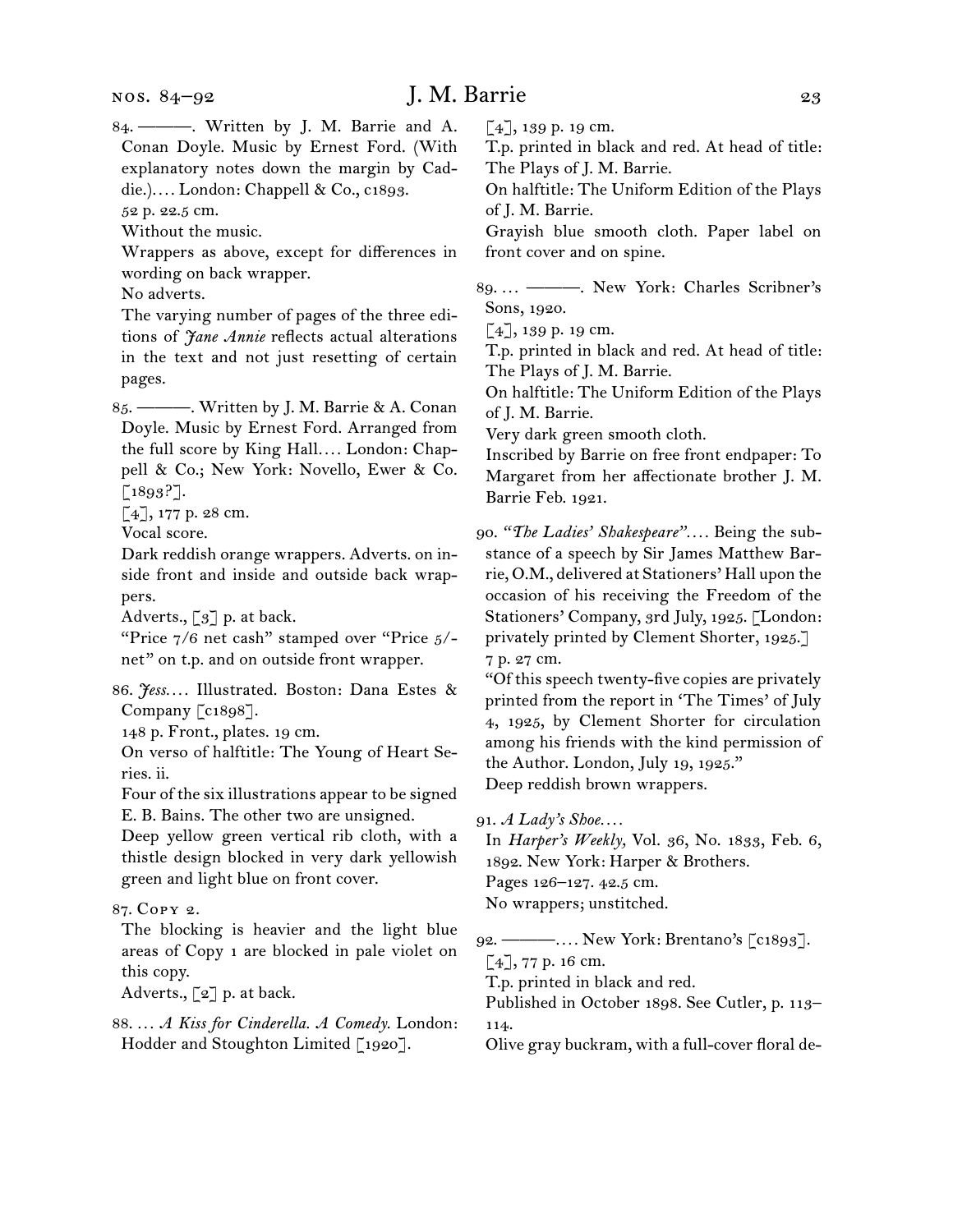sign blocked in red, white, and dark grayish blue on both covers. T.e.g. Advert.,  $\lceil 1 \rceil$  p. at back.

93.  Copy 2.

Dark purplish blue flexible fine morocco.T.e.g. Advert. as above.

94.  [*Letter to Mr. Murray Butler.*]

Single sheet, printed on one side. 19 cm. At head of page: The following has been sent by Mr. Barrie whose presence had been hoped for.

The letteris dated The Athenaeum, S. W.January 23, 1919, and begins: Dear Mr. Murray Butler: If I were there on the 20th....

Issued at the dinner in honor of the one-hundredth anniversary of the birth of James Russell Lowell, given by the American Academy of Arts and Letters, New York, Feb. 20, 1919.

Reprinted in *Commemoration of the Centenary of the Birth of James Russell Lowell.*

With a copy of the menu and the list of guests.

95.  *Letters of J. M. Barrie*, edited by Viola Meynell. London: Peter Davies [1942]. vii, 311 p. Front. 20.5 cm. Blackish blue buckram.

96.  ———, edited by Viola Meynell. New York: Charles Scribner's Sons, 1947. vii, 311 p. Front. 20.5 cm. Deep red smooth cloth, spine blocked in gold.

97.  *Life in a Country Manse. . . .* New York: J. S. Ogilvie Publishing Company [1894]. 44, [5]–149 p. 18 cm.

The second section, p.  $\lceil 5 \rceil$ –149, is "The Mystery of No. 13" [by Helen Mathers], with a caption title only and no indication of authorship.

Strong yellowish pink wrappers. On outside front wrapper: The Sunset Series. No. 100,July 5, 1894. Adverts. on inside front and inside and outside back wrappers.

Adverts., [3] p. at back.

98.  Copy 2.

19 cm.

No date. No series statement. (This information appears only on the wrappers of Copy 1.) Issued in 1899?

Moderate yellow green buckram, with panels of flowers and other decoration blocked in black on front cover and on spine. On front cover and on spine: Brighton Edition. No adverts.

99.  ———*. . . .* Neely's Booklet Series. No. 29, July 17, 1899*. . . .* London, New York, Chicago: F. Tennyson Neely [1899].

103 p. 18 cm.

White illustrated (by H. Kratzner) wrappers, printed in red and blue. On outside front wrapper: Neely's Booklets. Adverts. on outside back wrapper.

Adverts.,  $\lceil 1 \rceil$  p. at front and  $\lceil 16 \rceil$  p. at back.

100.  *Life in a Country Manse And Other Sketches. . . .* New York: Hurst & Company, c1901.

2 prel. leaves, 37–117 p. 18 cm.

Very light yellowish green glazed decorated wrappers, printed in dark yellowish green and red. Adverts. on outside back wrapper. On spine: The Universal Library. No. 283.

Adverts., [6] p. at back.

Stamped on verso of title leaf: The Library of Congress, Two Copies Received Feb. 27 1901 Copyright entry [ in manuscript:] Jan. 12-1901. Stamped below this: Library of Congress June 2 1931 Duplicate Exchanged.

101.  *The Little Minister. . . .*

In *Good Words 1891.* London: Isbister and Company Limited.

Pages 51–66, 126–139, 195–208, [270]–281,  $\left[341\right]$ –353, 415–426, 488–497,  $\left[561\right]$ –569, 631–642, 704–713, [775]–785, 847–855. Plates. 24 cm.

The 11 illustrations are by John Watson Nicol.

Dark grayish olive green diagonal fine rib cloth, front cover and spine blocked in black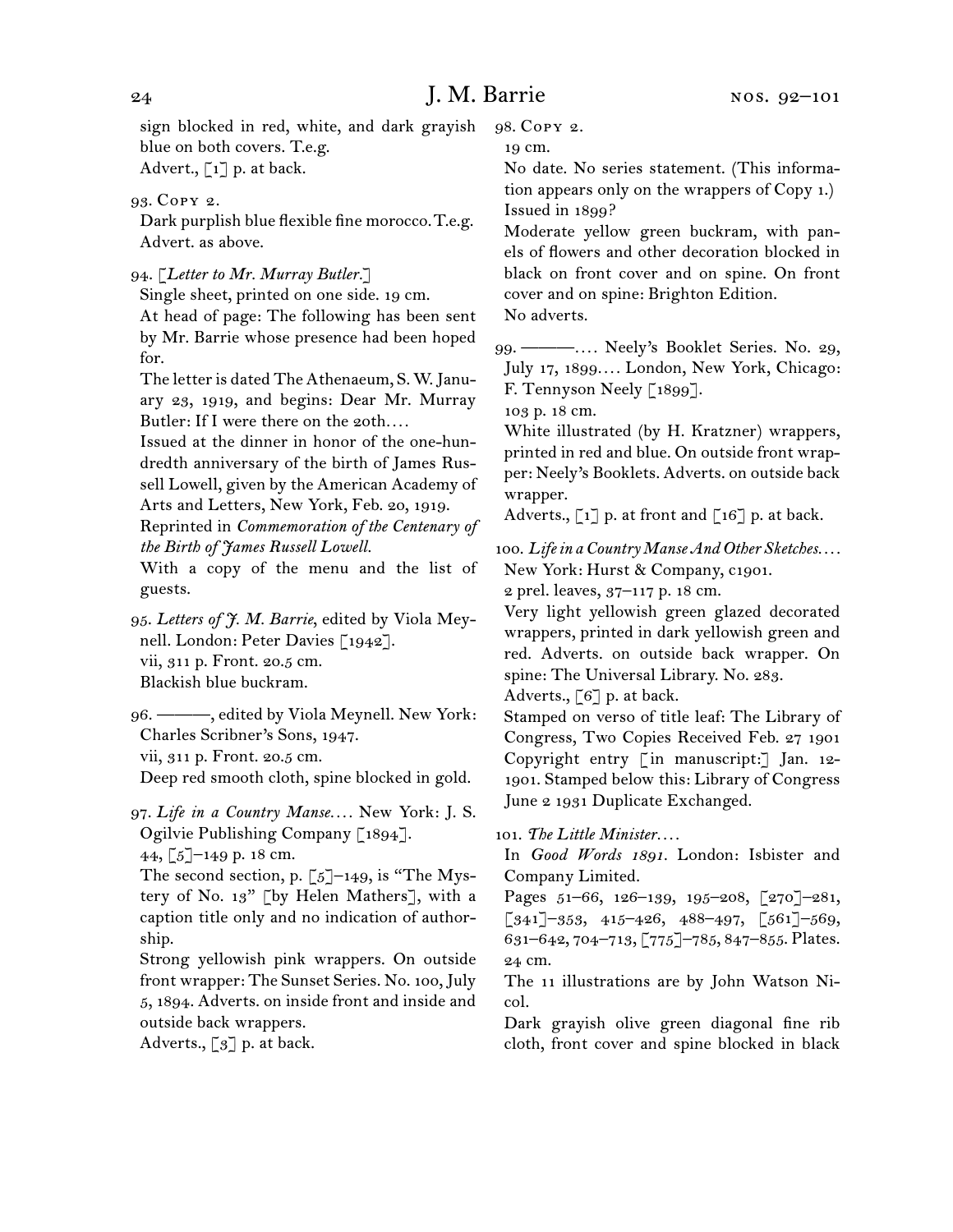102.  ———*. . . .* London, Paris & Melbourne: Cassell & Company, Limited, 1891.

3 vols. 19.5 cm.

Light reddish brown diagonal fine rib cloth. Leaf-patterned endpapers, grayish yellow on white.

"Selections from Cassell & Company's Publications," [16] p. at back of Vol. i.

Unopened.

103.  ———*. . . .* Leipzig: Heinemann and Balestier (Ltd. London), 1891.

2 vols. 16 cm.

On halftitles: The English Library. No. 75  $\lceil 76 \rceil$ .

Light yellowish brown wrappers, printed in dark brown. Adverts. on inside front and inside and outside back wrappers.

"The English Library," 8 p. at back of Vol. ii.

104.  ———*. . . .* New York:John W. Lovell Company [c1891].

310 p. 19 cm.

Pale orange yellow wrappers, printed in dark reddish brown. On outside front wrapper: 181. Lovell's International Series. September 22, 1891. Adverts. on inside front and inside and outside back wrappers.

"United States Book Company's Announcements and New Publications," [10] p. at back.

105.  Copy 2.

No series statement (which appears only on the wrappers of Copy 1).

Light yellowish brown smooth cloth, with a design and lettering in dark brown on front cover and on spine.

Adverts. as above.

106.  ———*. . . .* New York: United States Book Company, Successors to John W. Lovell Company [1892].

1 prel. leaf, 329 p. Front., plates. 19.5 cm.

On verso of t.p.: Copyright, 1891, by United States Book Company.

The frontispiece is a portrait of Barrie; the 9 plates (with a repeat on front cover) are by John Watson Nicol.

Pale orange yellow illustrated wrappers, printed in brown and green. On outside front wrapper: No. 6. Lovell's Illustrated Series. On spine: January, 1892. Adverts. on inside front and inside and outside back wrappers.

"United States Book Company's Announcements and New Publications," [4] p. at back.

107.  Copy 2.

20.5 cm.

No date. No series statement. (This information appears only on the wrappers of Copy 1.) Dark purplish blue diagonal fine rib cloth, with an illustrated panel blocked in blue, gold, and yellowish gray on front cover.

No adverts.

Inscribed by Barrie on free front endpaper: Edmund Gosse with all good greetings from his friend J. M. Barrie 26 Jan. '98.

Bookplate of Edmund William Gosse.

108.  ———*. . . .* New York: Lovell, Coryell & Company [1892].

1 prel. leaf, 329 p. Front., plates. 19.5 cm.

On verso of t.p.: Copyright, 1891, by United States Book Company.

Pale orange yellow illustrated wrappers, printed in brown and green. On outside front wrapper: No. 6. Lovell's Illustrated Series. On spine: January, 1892. Adverts. on inside and outside back wrapper.

Publisher on outside front wrapper and spine: United States Book Company, Successors to John W. Lovell Company.

109.  Copy 2.

Publisher on outside front wrapper and spine: Lovell, Coryell & [on spine: and] Company.

110.  Copy 3.

19 cm.

No date. No series statement. (This information appears only on the wrappers of Copies 1 and 2.)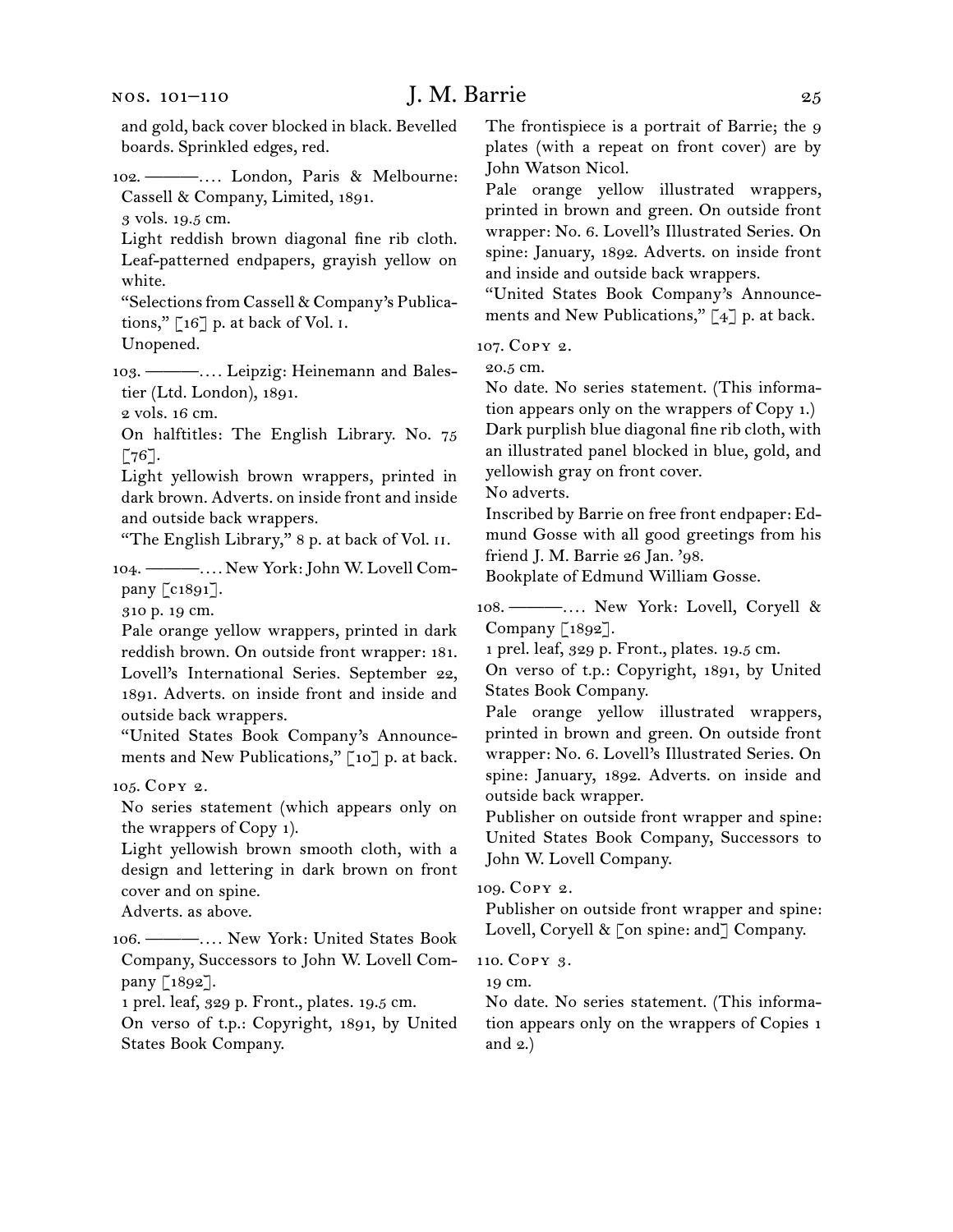A different portrait of Barrie serves as frontispiece. The publisher's address on t.p. is given as "East Tenth Street," as opposed to "East 10th Street" in Copies 1 and 2.

Dark purplish blue smooth cloth. Bevelled boards. T.e.g.

111.  ———*. . . .* Embellished With Ten Etchings*. . . .* New York: Lovell, Coryell and Company, 1892.

2 vols. Fronts., plates, illus. 19 cm.

T.p. printed in black and red; the initial letter of each chapter in red throughout.

On halftitles: Kirriemuir Edition.

The frontispiece of Vol. One is a portrait of Barrie; the frontispiece of Vol. Two and the plates are etchings by S. W. Ritchie after the illustrations by J. W. Nicol; the 3 illustrations are by U. L. George.

Light violet smooth cloth, with an oval-shaped floral pattern, covering almost the length of the spine and extending onto front and back covers, blocked in gold. T.e.g.

112.  *. . .* ———*. . . .* New York: R. H. Russell, 1898.

[5], 375 p. Front., plates. 23.5 cm.

At head of title: Maude Adams Edition.

"Many of them [the illustrations] were drawn by C. Allen Gilbert, while others are from photographs which appear here for the first time."— "Note," leaf following t.p.

Light grayish yellowish brown buckram, front cover blocked in gold and brown, with an oval portrait of Maude Adams as she appeared in the play mounted at center, spine blocked in gold. T.e.g.

With "a set of  $\lceil 7 \rceil$  extra illustrations suitable for framing." See Garland, p. 41.

113.  *. . .* ———*. . . .* Illustrated with a series of etchings by G. W. H. Ritchie. New York and Boston: H. M. Caldwell Company [c1898]. 2 vols. Fronts., plates. 19 cm.

T.p. printed in green and red. At head of title: The Kirriemuir Edition.

Bright yellowish green vertical rib cloth, with front cover and spine elaborately blocked in gold in floral designs. Mounted, as part of the decoration, on front cover of Vol. i: photograph of Maude Adams; on front cover of Vol. ii: photograph of Robert Edeson. T.e.g.; fore edges untrimmed.

With a photogravure portrait of Maude Adams and an envelope containing 25 "Extra Illustrations for The Little Minister Illustrating the Play."

All contained in olive green cardboard box with paper label.

114.  *The Little White Bird. . . .* London: Hodder and Stoughton, 1902.

viii, 312 p. Front. 19.5 cm.

The frontispiece is "The child's map of Kensington Gardens" by H. J. Ford.

Blackish blue buckram. Bevelled boards. T.e.g.

115.  *The Little White Bird; or, Adventures in Kensington Gardens. . . .* New York: Charles Scribner's Sons, 1902.

iv p., 1 leaf, 349 p. Plate. 18.5 cm.

T.p. printed in black and orange.

The plate, Ford's map, is between p. 150–151.

Very deep red vertical rib cloth, spine blocked in gold. Title in brief on front cover; no imprint on spine.

Penciled signature of Anne Parrish on free front endpaper.

116.  Copy 2.

19.5 cm.

Dark olive green smooth cloth, with a circular illustration and a single rule border blocked in gold on front cover (with monogram of Evelyn W. Clark in gold in lower right-hand corner), spine blocked in gold as Copy 1. Title in full on front cover; "Scribners" at foot of spine. T.e.g.

117.  ———*. . . .* Toronto: The Copp, Clark Company, Limited, 1902.

1 prel. leaf, iv p., 1 leaf, 349 p. Plate. 19.5 cm.

T.p. printed in black and orange.

The plate is between p. 144–145.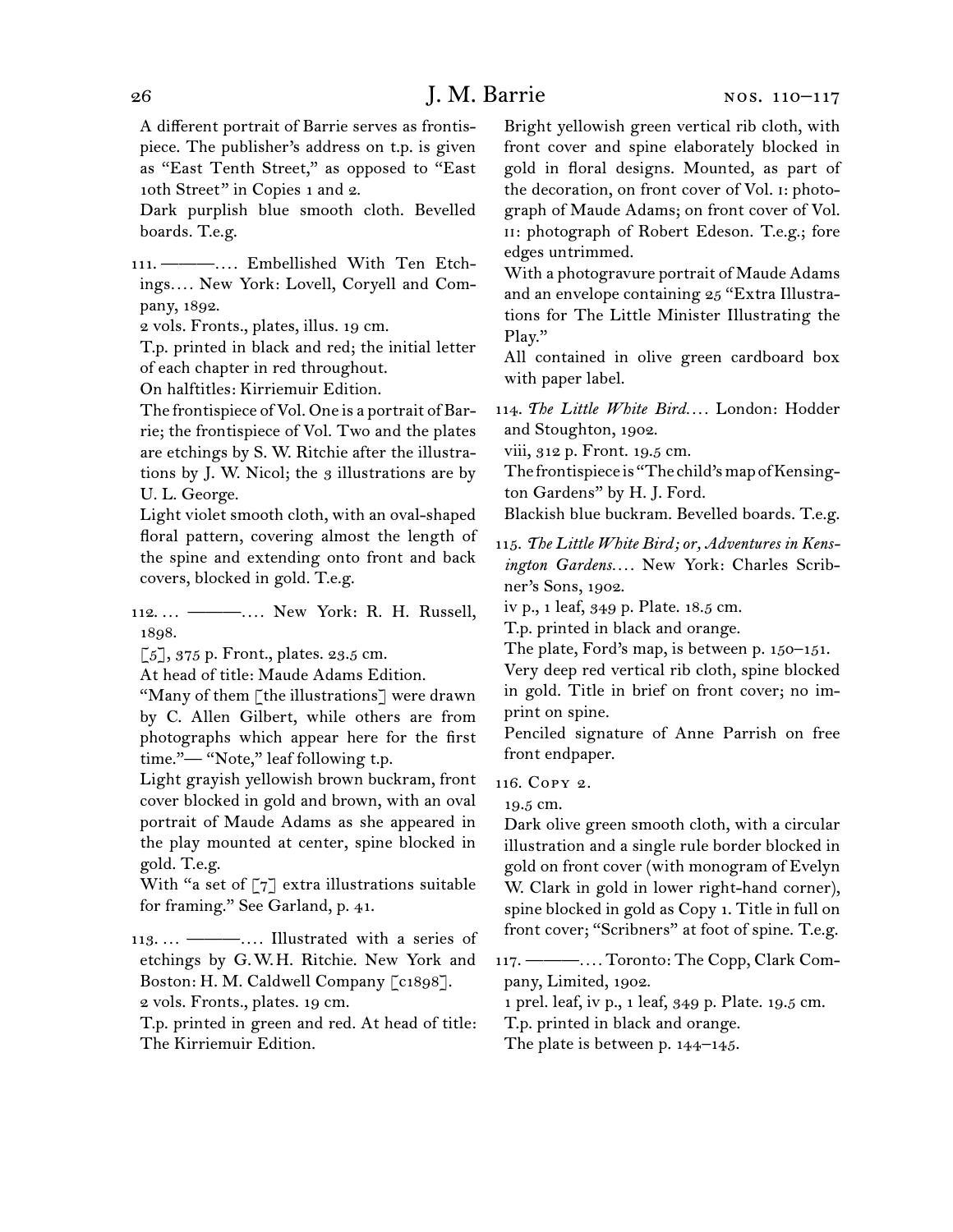#### nos. 117–128

# J. M. Barrie 27

Dark greenish gray diagonal fine rib cloth, front cover and spine blocked as Copy 2 of Scribner 1902 edition, but with a broader single rule border and no monogram on front cover; publisher's monogram blocked in blind in center of back cover.

118.  *The Little White Bird. . . .* Copyright Edition. Leipzig: Bernhard Tauchnitz, 1903.

287, [1] p. 17 cm.

Lacks halftitle.

Bound in parchment (by Giulio Giannini, Firenze), with overlapping fore edge and a pair of chamois ties. Hand-colored endpapers in red and yellow.

119.  ———*. . . .* Illustrated by Arthur Rackham. New York: Charles Scribner's Sons, 1912. vii, 286 p. Front., plates. 19.5 cm.

"Copyright, 1902."

The two plates are by Rackham; the frontispiece, however, is "From a drawing by Walter Appleton Clark."

Moderate reddish brown vertical fine rib cloth, with a circular cut of Peter Pan blocked in gold on front cover, spine blocked in gold. T.e.g.; other edges stained reddish brown.

### 120.  *The Littlest Ones Peter Pan & Wendy. . . .* London: Hodder & Stoughton Limited [1930].

2 prel. leaves, 44, [2] p. Colored plates, illus. 14 cm.

Illustrated (by Kathleen Atkins) t.p., printed in color on plate paper.

On front cover: Retold for the Nursery by May Byron[.] Illustrated by Kathleen Atkins[.]

White illustrated (by Kathleen Atkins) boards, printed in color. Illustrated (by Kathleen Atkins) endpapers, printed in color.

Inscribed in pencil on halftitle: H. M. Westermann. 1935.

121.  *"Love Me Never or For Ever". . . .*

In *Stage Props,* Summer Annual 1923. London: Hutchinson & Co.

Pages 4, 6–7. 29 cm.

White illustrated wrappers, printed in color.

122.  *M'Connachie and J.M.B.: Speeches by J. M. Barrie.* With a Preface by Hugh Walpole. London: Peter Davies Limited [1938]. xv, 275 p. 20.5 cm. "Preface," p. v–x.

Blackish blue buckram.

123.  ———. With a Preface by Hugh Walpole. New York: Charles Scribner's Sons, 1939.

xv, 254 p. 20.5 cm.

"Preface," p. v–x.

Very dark bluish green smooth cloth, spine blocked in gold. Top edges stained brownish pink.

124.  *Margaret Ogilvy.* By Her Son J. M. Barrie. London: Hodder and Stoughton, 1896. viii, 204 p. Front. 19.5 cm.

T.p. printed in black and red.

Blackish blue buckram. Bevelled boards. T.e.g. Adverts., 4 p. at back.

125.  ———. By Her Son J. M. Barrie. New York: Charles Scribner's Sons, 1896.

[7], 207 p. Front. 17.5 cm.

Greenish gray boards, front cover blocked in yellowish gray and gold, spine blocked in gold. T.e.g. Two flyleaves in both front and back.

#### 126.  Copy 2.

Light bluish gray boards, same blocking. T.e.g. No flyleaves.

127.  Copy 3.

Yellowish gray boards, same blocking. T.e.g. Two flyleaves in both front and back.

Inscribed on first flyleaf: Mrs. John E. Andrus, from Fred M. Davenport. Yonkers, Jan. 23, '97.

128.  … *Mary Rose. A Play in Three Acts.* London: Hodder and Stoughton Limited, 1924.

[4], 139 p. 19 cm.

T.p. printed in black and red. At head of title: The Plays of J. M. Barrie.

On halftitle: The Uniform Edition of the Plays of J. M. Barrie.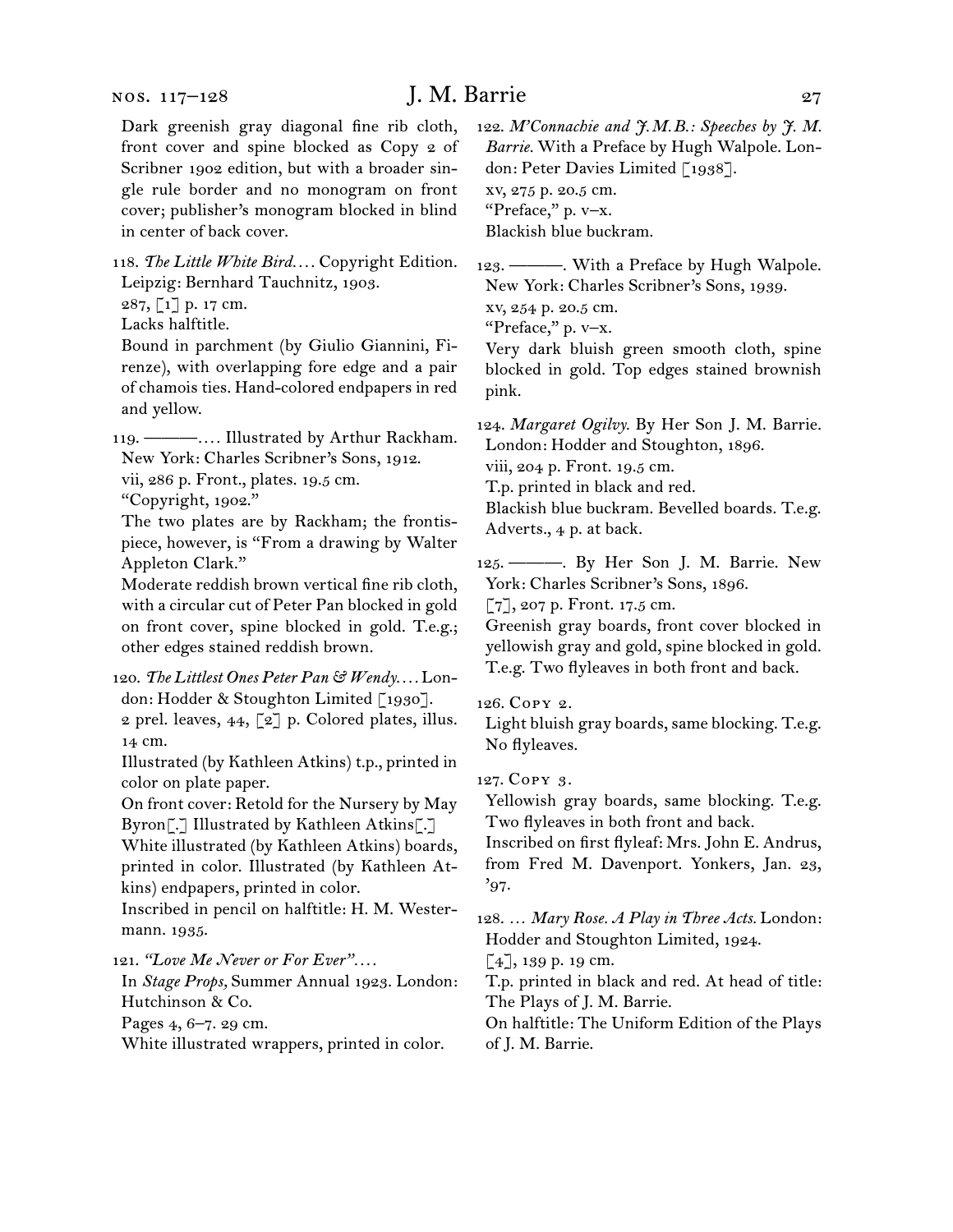Grayish blue smooth cloth. Paper label on front cover and on spine.

129.  … ———. New York: Charles Scribner's Sons, 1924.

[6], 139 p. 19 cm.

At head of title: The Plays of J. M. Barrie.

On halftitle: The Uniform Edition of the Plays of J. M. Barrie.

Dark grayish green boards.

Adverts., [1] p. at front.

130.  *My Lady Nicotine. . . .* London: Hodder and Stoughton, 1890.  $\lceil 2 \rceil$ , 265 p. 19.5 cm.

Blackish blue buckram. Bevelled boards. T.e.g. Adverts., [6] p. at back.

131.  *My Lady Nicotine: a Study in Smoke. . . .* Illustrated by M. B. Prendergast. Boston: Joseph Knight Company, 1896.

xiii, 276 p. Front., illus. 19 cm.

Colored illustrated t.p.

Illustrated halftitle.

Illustrations on pages  $\lceil 1 \rceil$  and  $276$  in black, white, and red; remaining illustrations in black and white.

Moderate reddish brown buckram, with an illustration of the lady and flowers blocked in black, green, and pinkish white on front cover, a floral decoration in green and pinkish white on spine. T.e.g.

132.  *Neil and Tintinnabulum. . . .* [n.p.]: Privately Printed, 1925.

1 leaf, 31 p. Illus. 25.5 cm.

Cover title.

The three illustrations are signed with the initial L.

"This edition, privately printed, is limited to twelve copies."

Light greenish blue wrappers.

In a case with bookplate of Oliver Brett.

133.  … *Old Hyphen.*

In *Macmillan's Annual,* edited by E. V. Lucas. New York: The Macmillan Company, 1914. Pages 5-30. 19 cm.

On outside front wrapper and spine: Lucas'Annual.

Moderate green, light yellow, white, black, and strong red illustrated wrappers, from a design by Lovat Fraser.

See Catalogue of STEVENSON collection for a second copy (Part III, No. 41B) and for two other editions of this anthology (Part III, Nos. 41 and 41a).

134.  *The Old Lady Shows Her Medals. . . .* London: Hodder and Stoughton Limited [1921].

 $[5]$ , 168 p. 19 cm.

Four plays: The Old Lady Shows Her Medals, The New Word, Barbara's Wedding, A Well-Remembered Voice.

London edition, 1918, has title: *Echoes of the War* (See No. 43).

Grayish blue smooth cloth. Paper label on front cover (The Plays of J. M. Barrie) and on spine.

135.  *The Old Lecture Room. Edinburgh University Revisited. . . .*

In *Home Chimes,* New Series, Vol. 3. London: Richard Willoughby, 1887.

Pages [452]–453. 21.5 cm.

Deep red diagonal fine rib cloth, front cover blocked in black and gold, back cover in blind, spine blocked in black.

Also in this volume: The Haunted Hotel.

136.  *Peter and Wendy. . . .* Illustrated by F. D. Bedford. London: Hodder & Stoughton [1911]. vii, 267 p. Front., plates. 20 cm. Illustrated t.p.

Grayish olive green buckram, with an illustration at center and an illustrated border blocked in gold on front cover and an elaborately decorated spine blocked in gold.

137.  ———*. . . .* Illustrated by F. D. Bedford. New York: Charles Scribner's Sons [1911]. vii p., 1 leaf, 267 p. Front., plates. 21 cm. Illustrated t.p.

Grayish olive green buckram, blocked as above.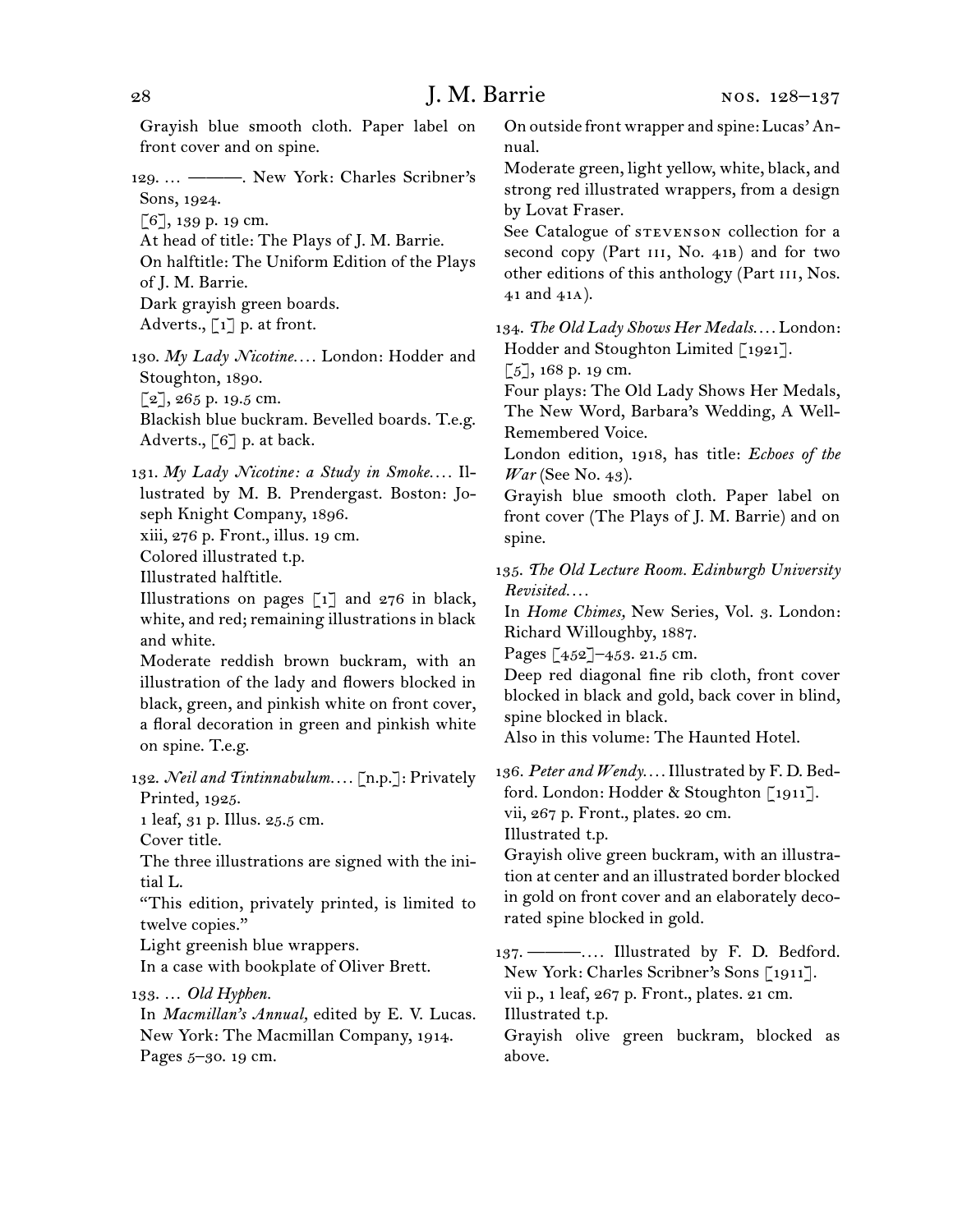138.  *Peter Pan and Wendy. . . .* Illustrated by F. D. Bedford. (Authorised School Edition). London: Henry Frowde, Oxford University Press, Hodder and Stoughton [1915].

126 p. Front., plates. 18.5 cm.

Abridged edition of *Peter and Wendy.*

Grayish yellow green buckram, with a fullcover illustration on front cover blocked in very dark yellowish green.

Adverts., [1] p. at back.

139.  ———*. . . .* Illustrated in Colour and Black & White by Mabel Lucie Attwell. New York: Charles Scribner's Sons, 1921.

viii, 185 p. Colored front., colored plates, illus. 25 cm.

Illustrated t.p., signed with the initials M.L.A. "Published October, 1911 Under the title of Peter and Wendy Illustrated by F. D. Bedford[.] Peter Pan and Wendy Illustrated by Mabel Lucie Attwell Published October, 1921[.]"—p. [ii].

Moderate olive green diagonal fine rib cloth, with a cut of Peter Pan and Wendy, with two small fairies, standing under a treehouse, blocked in gold, black, and light blue on front cover.

140.  *Peter Pan In Kensington Gardens. . . .* (From 'The Little White Bird'). With Drawings by Arthur Rackham*. . . .* London: Hodder & Stoughton, 1906.

xii, 125, [1] p.Mounted colored front.,mounted colored plates, illus. 26 cm.

The plates are mounted on brownish gray paper in a separate section at back; each has tissue guard with caption.

Moderate reddish brown buckram, with an illustration blocked in gold on front cover. All edges stained grayish brown. Map, printed in blue, on free front endpaper.

141.  ———. . . . (From 'The Little White Bird'). With Drawings by Arthur Rackham.... London: Hodder & Stoughton, 1906.

xii, 125, [1] p.Mounted colored front.,mounted colored plates, illus. 28 cm.

The plates are mounted on moderate yellowish brown paper in a separate section at back; each has tissue guard with caption.

"This Edition is limited to Five hundred Copies, numbered, and signed by the Artist, of which this is No. [in manuscript:] 6 Arthur Rackham."

Vellum, with an illustration blocked in gold on front cover; with one pair of grayish brown silk ties. T.e.g.; other edges deckled. Map, printed in blue, on free front endpaper.

142.  … *Peter Pan; or, The Boy Who Would Not Grow Up. . . .* London: Hodder and Stoughton Limited, 1928.

xxxiii, 160 p. 18.5 cm.

T.p. printed in black and red. At head of title: The Plays of J. M. Barrie.

On halftitle: The Uniform Edition of the Plays of J. M. Barrie.

"First Edition . . October 1928."

Grayish blue smooth cloth. Paper label on front cover and on spine.

With a presentation inscription to Mr. Parrish from his sister on his 61st birthday, London, 5 November 1928.

143.  *The Peter Pan Picture Book.* By Alice B. Woodward and Daniel O'Connor. London: George Bell & Sons, 1907.

x, 62 p., 1 leaf. [28] colored plates (including front.), music. 25.5 cm.

Illustrated t.p., printed in red and black.

Each plate has a lettered guard leaf.

"The present volume, issued with Mr. Barrie's kind assent, is intended to enable children to revive their memories of the play as often as they wish*. . . .* The text is an amended version of that which appeared last year in 'The Peter-Pan Keepsake'...."-"Preface," p. v-vi.

Light brown smooth cloth, with Peter Pan on front cover and the publisher's device on back cover, both blocked in red. All edges stained green. Grayish green illustrated endpapers.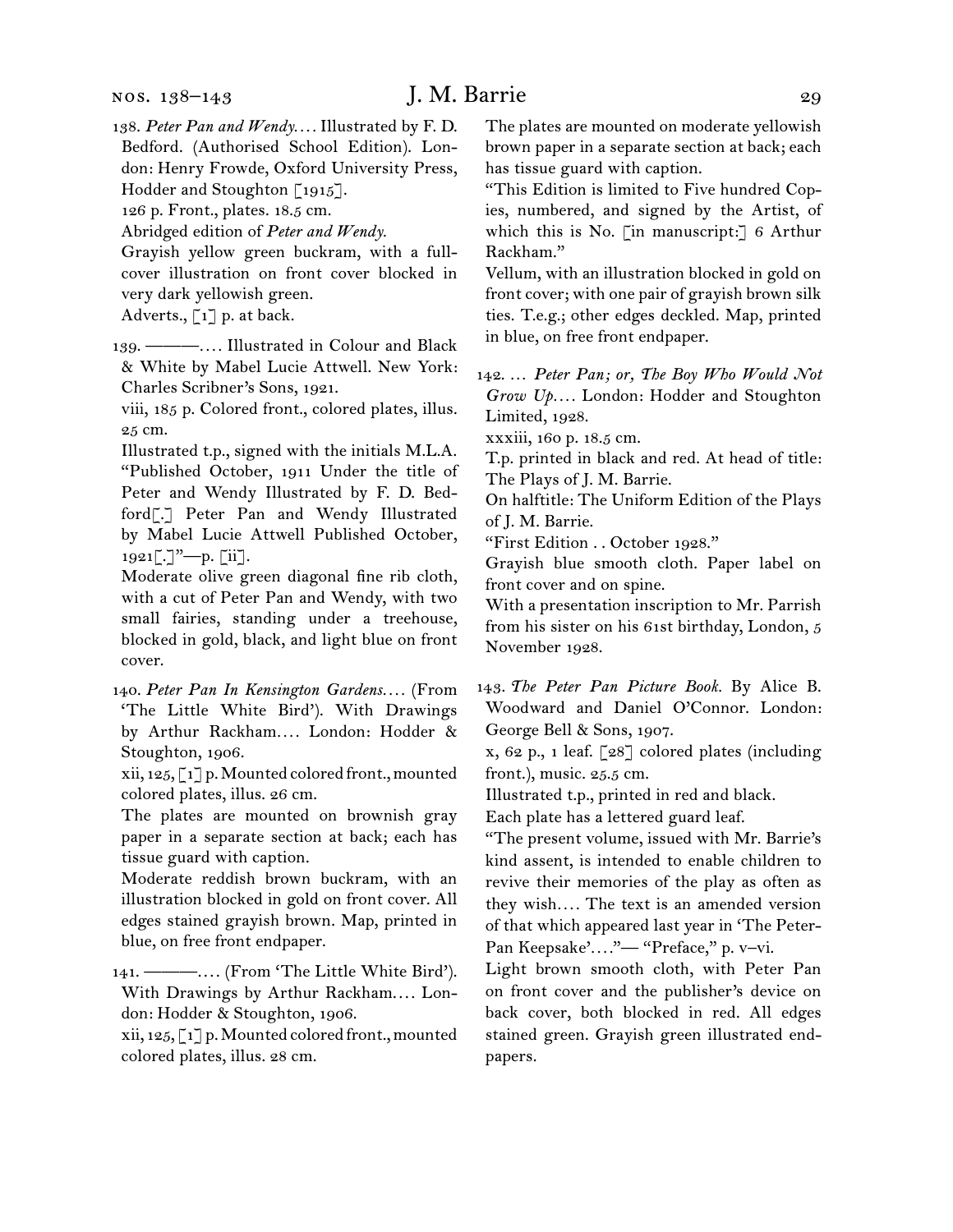144.  *The Plays of J. M. Barrie. . . .* London: Hodder and Stoughton, 1928. v, 844 p. Front. 22.5 cm. The frontispiece is an engraved portrait of Bar-

rie, with eight lines of verse by Thomas Hardy ("at a rehearsal of 'Mary Rose'").

"First Edition."

Deep blue smooth cloth. Bevelled boards. Adverts.,  $\lceil 1 \rceil$  p. at back.

145.  ———*. . . .* Edited by A. E. Wilson*. . . .* London: Hodder and Stoughton, 1942.

xii, 1272 p. 23 cm.

"Foreword," p. vii–x.

On spine: The Definitive Edition of The Plays of J. M. Barrie.

"First Edition November 1928 … Revised Edition February 1942."

Brownish gray buckram. Adverts., p. [ii] at front.

### 146.  *The Polite Letter-Writers. At Lord's.*

In *Eton College Chronicle,* No. 1820, July 20, 1922. Eton: Spottiswoode, Ballantyne & Co., Ltd.

Pages 271–272. 34.5 cm.

Published anonymously.

No wrappers; the issue consists of only p.  $[269]$ <sup>-272.</sup>

147.  *A Powerful Drug; and Other Stories. . . .* New York: J. S. Ogilvie Publishing Company  $\lceil$  c1893].

 $[2]$ ,  $[185]$ -270,  $[197]$ -282 p. 18 cm.

On verso of t.p.: Copyright, 1893, by United States Book Company.

Printed from the plates of the second halves of *A Tillyloss Scandal* and *Two of Them.* See Cutler, p. 107.

Deepreddishorangeandwhiteillustratedwrappers, with a photograph in black and white on outside front wrapper. Also on outside front wrapper: No. 259. The Sunset Series. Adverts. on outside back wrapper.

Adverts.,  $\lceil 18 \rceil$  p. at back.

148.  *Quality Street, A Comedy in Four Acts. . . .* Illustrated by Hugh Thomson. London: Hodder and Stoughton, Limited [1913].

 $\lceil 2 \rceil$ , vii,  $\lceil 1 \rceil$ , 197,  $\lceil 1 \rceil$  p., 1 leaf. Mounted colored front., mounted colored plates, illus. 28.5 cm.

Illustrated t.p.

The plates are mounted on yellowish white parchment paper sheets with light grayish olive border. Each plate has guard sheet with a vignette illustration and the caption.

Grayish violet buckram, with illustrations and decoration blocked in white and gold on front cover, spine blocked in white and gold. Illustrated endpapers, light grayish olive on white.

149.  ———*. . . .* Illustrated by Hugh Thomson. [London]: Hodder & Stoughton [1913].

1 prel. leaf, [2], vii, [1], 197, [1] p., 1 leaf. Mounted colored front., mounted colored plates, illus. 31.5 cm.

Illustrated t.p.

The plates are mounted on yellowish white parchment paper sheets with light grayish olive border. Each plate has guard sheet with a vignette illustration and the caption.

"This Edition is limited to One thousand Copies, signed by the Artist and numbered, of which this is No. [in manuscript:] 227 Hugh Thomson."

Vellum, blocked as the preceding edition, but all in gold and with an additional outer border of three rules in purple and two in gold on front cover; with one pair of light olive silk ties. T.e.g.; fore edges deckled.

Bookplate of Ruth F. Macrae.

150.  … *Quality Street. A Comedy.* London, New York, Toronto: Hodder and Stoughton [1918].

 $[4]$ , 143 p. 19 cm.

T.p. printed in black and red. At head of title: The Plays of J. M. Barrie.

On halftitle: The Uniform Edition of the Plays of J. M. Barrie.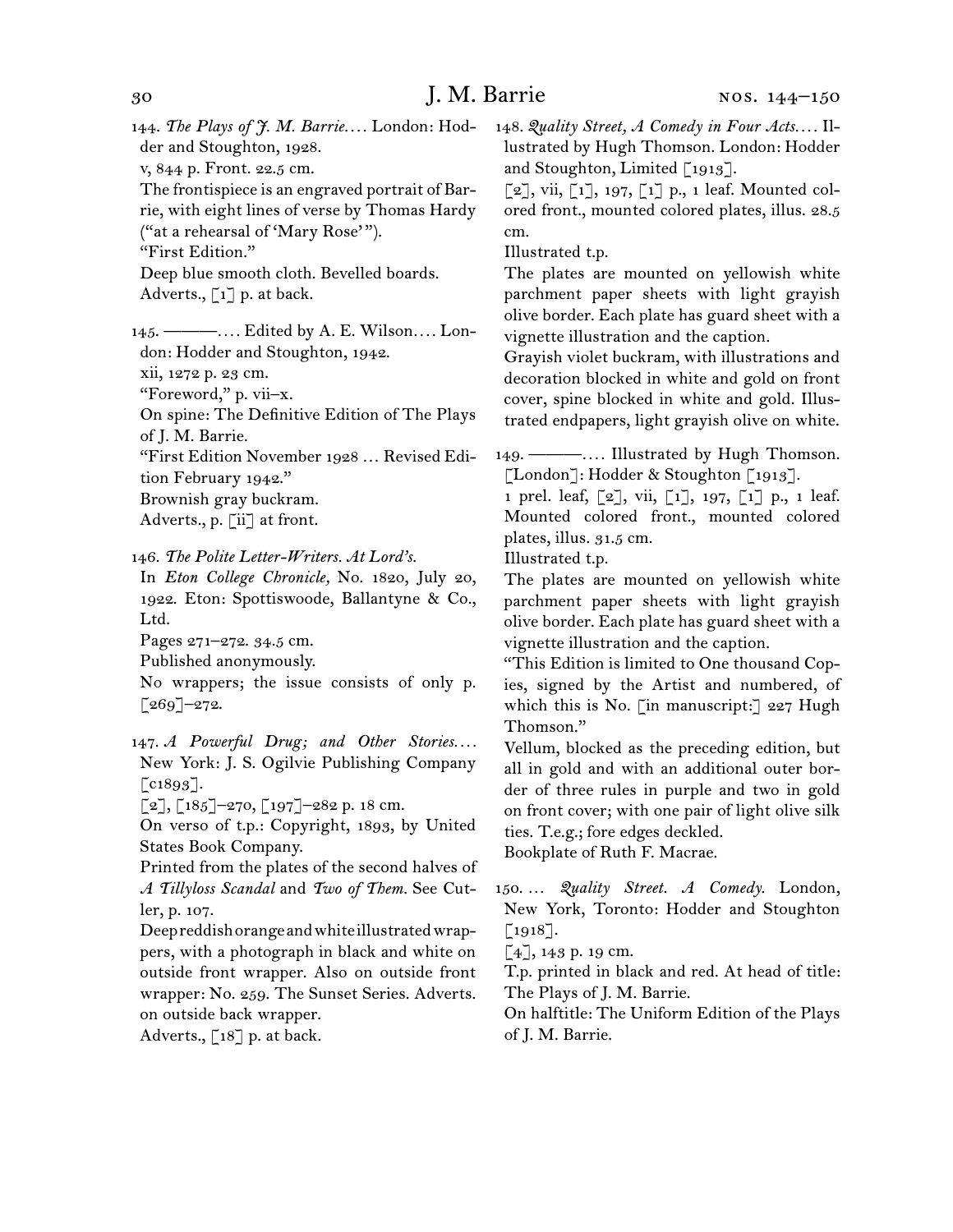nos. 150–159

| Grayish blue smooth cloth. Paper label on<br>front cover and on spine.                                                                                             | Photograph of Sir J. M. Barrie by G. C. Beres-<br>ford, p. 141.                                                                                                                                     |
|--------------------------------------------------------------------------------------------------------------------------------------------------------------------|-----------------------------------------------------------------------------------------------------------------------------------------------------------------------------------------------------|
| 151 ————. New York: Charles Scribner's<br>Sons, 1918.<br>$[4]$ , 143 p. 19.5 cm.<br>T.p. printed in black and red. At head of title:<br>The Plays of J. M. Barrie. | Light brown flexible buckram, printed in dark<br>brown, with a circular photograph of Steven-<br>son by J. Patrick mounted on front cover.<br>In STEVENSON collection. Catalogue, Part v,<br>No. 9. |
| On halftitle: The Uniform Edition of the Plays                                                                                                                     | 156. Scotland's Lament. A Poem on the Death of                                                                                                                                                      |
| of J. M. Barrie.                                                                                                                                                   | Robert Louis Stevenson December 3rd, 1894                                                                                                                                                           |
| Very dark green smooth cloth.                                                                                                                                      | London: Privately Printed for T. J. Wise                                                                                                                                                            |
|                                                                                                                                                                    | $[1895].$                                                                                                                                                                                           |
| 152. Representative Plays With an Introduc-                                                                                                                        | 7, [1] p. 22 cm.                                                                                                                                                                                    |
| tion by William Lyon Phelps New York,                                                                                                                              | "Twelve Copies only Privately Printed for T.                                                                                                                                                        |
| Chicago, Boston: Charles Scribner's Sons                                                                                                                           | J. Wise."                                                                                                                                                                                           |
| $\lbrack \text{c1926}\rbrack.$                                                                                                                                     | No wrappers; stitched.                                                                                                                                                                              |
| 1 prel. leaf, xvii, 439 p. 19.5 cm.<br>"Barrie," signed W.L.P., p. v-xvii.                                                                                         | In a case with bookplate of Oliver Brett.                                                                                                                                                           |
| Six plays: Quality Street, The Admirable Crich-                                                                                                                    | 157. Scotland's Lament: Robert Louis Stevenson                                                                                                                                                      |
| ton, What Every Woman Knows, Dear Bru-                                                                                                                             | London: Privately Printed by Clement Shorter,                                                                                                                                                       |
| tus, The Twelve-Pound Look, The Old Lady                                                                                                                           | May, 1918.                                                                                                                                                                                          |
| Shows Her Medals.                                                                                                                                                  | 10 p., 1 leaf. 26 cm.                                                                                                                                                                               |
| Black vertical fine rib cloth. Paper label on                                                                                                                      | "Note," signed C.K.S., p. 5-6.                                                                                                                                                                      |
| spine. All edges stained brownish red.                                                                                                                             | "Of this poem  twenty-five copies have been                                                                                                                                                         |
|                                                                                                                                                                    | privately printed  by kind permission of                                                                                                                                                            |
| 153.  Richard Savage. A Play in Four Acts.                                                                                                                         | the author. [in manuscript:] No. 20 Clement                                                                                                                                                         |
| [n.p.: privately printed, 1891.]                                                                                                                                   | Shorter."                                                                                                                                                                                           |
| 42 p. 18 cm.                                                                                                                                                       | Dark grayish blue wrappers. Deckle edges.                                                                                                                                                           |
| At head of title: Privately Printed.                                                                                                                               |                                                                                                                                                                                                     |
| Written in collaboration with H. B. Marriott                                                                                                                       | 158. Selections from the Plays of J. M. Barrie.                                                                                                                                                     |
| Watson.                                                                                                                                                            | [London]: University of London Press, Ltd.,                                                                                                                                                         |
| No wrappers; stapled.                                                                                                                                              | 1929.<br>174 p. 17 cm.                                                                                                                                                                              |
| 154. Scotland's Lament                                                                                                                                             | On halftitle: Treasuries of Modern Prose                                                                                                                                                            |
| In McClure's Magazine, Vol. 4, No. 3, Feb. 1895.                                                                                                                   | for Use in Schools.                                                                                                                                                                                 |
| New York: S. S. McClure, Limited.                                                                                                                                  | Moderate blue imitation sand grain cloth, au-                                                                                                                                                       |
| Pages [286]-288. Illus. 25 cm.                                                                                                                                     | thor's monogram blocked in blind on front                                                                                                                                                           |
| Light brown illustrated wrappers, printed in                                                                                                                       | cover.                                                                                                                                                                                              |
| reddish brown.                                                                                                                                                     |                                                                                                                                                                                                     |
| In STEVENSON collection. Catalogue, Part IX,                                                                                                                       | 159. Sentimental Tommy: The Story of His Boy-                                                                                                                                                       |
| No. 10.                                                                                                                                                            | hood London, Paris & Melbourne: Cassell<br>and Company Limited, 1896.                                                                                                                               |
| $155.$ ————                                                                                                                                                        | viii, 452 p. 19.5 cm.                                                                                                                                                                               |
| In Robert Louis Stevenson, A Bookman Extra                                                                                                                         | Dark purplish blue buckram. Bevelled boards.                                                                                                                                                        |
|                                                                                                                                                                    |                                                                                                                                                                                                     |

Number 1913. London: Hodder & Stoughton. Pages 147–149. 29 cm.

Dark purplish blue buckram. Bevelled boards. T.e.g.Endpapers patterned with publisher's device, light gray on white.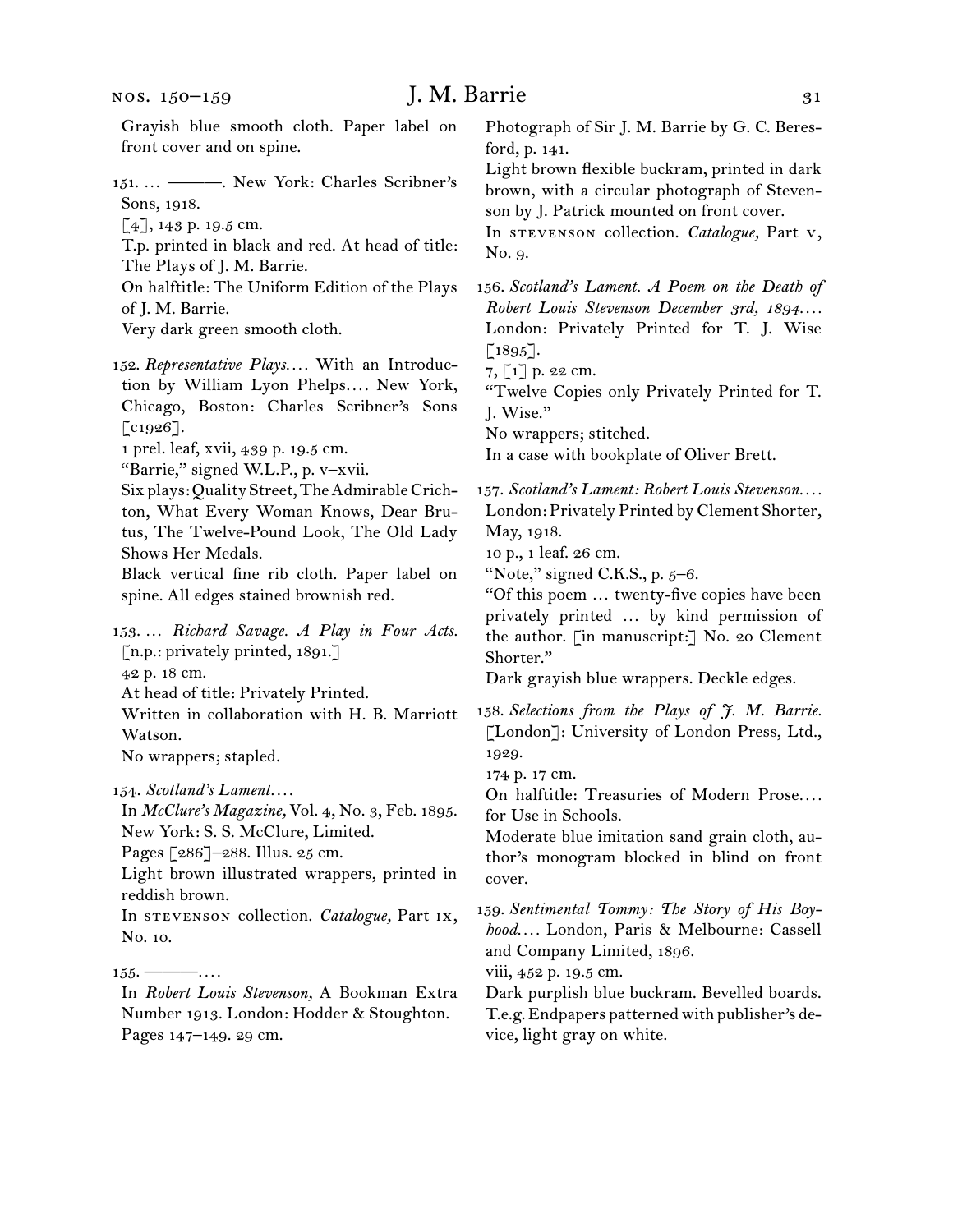"Important Works of Fiction," 4 p., and "A Selected List of Cassell & Company's Publications," dated "6 g-8.96" at foot of first page,  $\lceil 16 \rceil$  p., at back.

160.  ———*. . . .* Illustrated by William Hatherell. New York: Charles Scribner's Sons, 1896. vi p., 1 leaf, 478 p. Front., plates. 19.5 cm. Dark grayish yellowish brown buckram, with a floral design blocked in green and gold on front cover, spine blocked in gold.

161.  *Seven Women. A Play in One Act. . . .* New York, Hollywood, London, Toronto: Samuel French [c1928].

26, [1] p. 18.5 cm.

Acting edition.

Vivid yellow wrappers. Adverts. on inside front and inside and outside back wrappers. Adverts.,  $\lbrack 5 \rbrack$  p. at back.

162.  *Shakespeare's Legacy. . . .* [London: privately printed by Clement Shorter, 1916.]

 $26, 27$  p. 23 cm.

" 'Shakespeare's Legacy' … was first produced at Drury Lane Theatre, London, on April 14th, 1916, at a *matinée* for the benefit of the Young Women's Christian Association for funds to provide hostels, canteens and rest rooms for the munition and other war workers."—p.  $[4]$ 

"Of this play twenty-five copies with the permission of the author have been privately printed by Clement Shorter for distribution among his friends. London: May 9th, 1916. [in manuscript:] No. 8 Clement Shorter."

```
Dark gray wrappers.
```
In a case with bookplate of E. E. Taylor.

163.  … *Shall We Join the Ladies?* London: Hodder and Stoughton Limited, 1929.

 $\lceil 5 \rceil$ , 128 p. 18.5 cm.

T.p. printed in black and red. At head of title: The Plays of J. M. Barrie.

On halftitle: The Uniform Edition of the Plays of J. M. Barrie.

Four plays: Shall We Join the Ladies?, Half an Hour, Seven Women, Old Friends.

"First Edition *. . .* July, 1929" on verso of title leaf.

Grayish blue smooth cloth. Paper label on front cover and on spine.

#### 164.  Copy 2.

Without the first edition statement.

165.  *Sir J. M. Barrie and Mr. Johnston: A Message from J. M. Barrie.* [London: George W. Jones, 1929.]

[6] p. Front. 22.5 cm.

On outside back wrapper: Typ. by George W. Jones at The Sign of The Dolphin, near to Dr. Johnson's House, London, e.c.4.

Sent 2 Dec. 1929 in response to an invitation to the dedication dinner at Samuel Johnson's house in Gough Square.

The frontispiece is a reproduction of a drawing of the house.

White wrappers. Deckle edges.

166.  *Some Barrie Letters.*

In *Mark Twain Quarterly,* Vol. 2, No. 1, Fall 1937 (Barrie Memorial Number). Webster Groves, Missouri: The International Mark Twain Society.

Page 4. 27 cm.

Three brief letters from J. M. Barrie to Mr. [Cyril] Clemens, May 21, 1936; 8 October, 1936; 15 January, 1937. The text of a brief letter from J. M. Barrie to Mr. [Carroll] Sibley, 5 Sep 1935, is printed on p. 2.

Light gray wrappers. The letter of May 21, 1936 to Clemens and the letter to Sibley are reproduced in facsimile on the outside front wrapper, showing "Barrie's right and left hand penmanship."

167.  *Speech by Sir James Barrie at the Dinner to Rhodes Scholars, Oxford, June 20th, 1928.* [Oxford: W. & S. Ltd., 1928.]

4 p. 20.5 cm. Caption title. Unbound.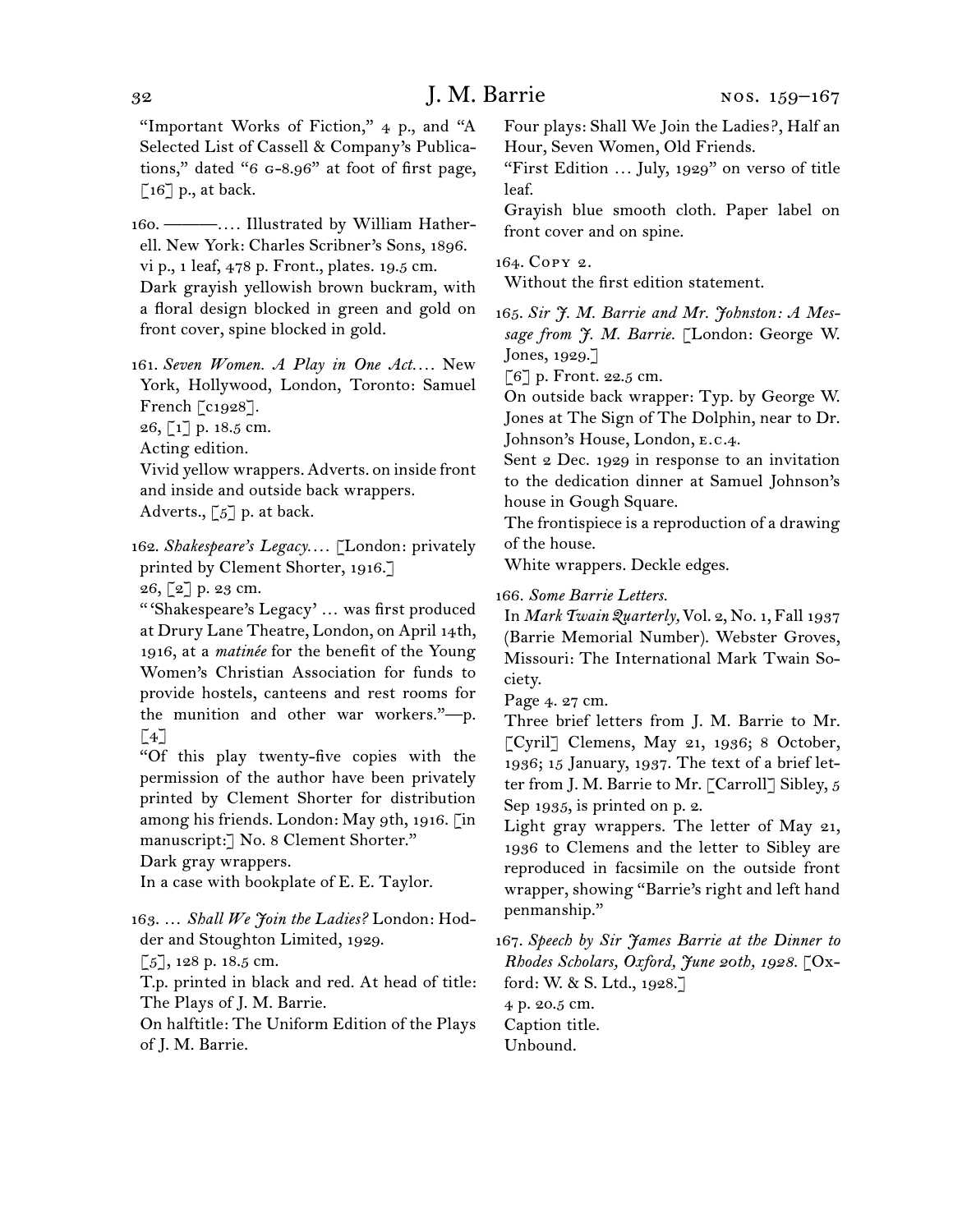168.  *Der Tag. A Play. . . .* London, New York, Toronto: Hodder and Stoughton [1914]. 39, [1] p. 19 cm.

Yellowish gray boards, printed in blue. Dark gray smooth cloth spine.

"Other Works by J. M. Barrie," [7] p. at back.

169. *"Der Tag"; or, The Tragic Man. . . .* New York: Charles Scribner's Sons, 1914.

 $[4]$ , 20 p. 21 cm.

Light olive gray boards.

With amimeographed postal card fromCharles Scribner's Sons, addressed to Chas S. Pratt, of New York City, soliciting orders for the book, to be "Ready December 30th," "Boards 25 cents net."

170.  *Der Tag. A Play. . . .* London, New York, Toronto: Hodder and Stoughton [1915].

39, [1] p. 19 cm.

Yellowish gray boards, printed in blue. Dark gray smooth cloth spine.

"Other Works by J. M. Barrie," [7] p. at back.

171.  *Thomas Hardy: The Historian of Wessex.*

In *The Contemporary Review,* July 1889. New York: Leonard Scott Publication Company; London: Isbister & Company, Limited.

Pages [57]–66. 26 cm.

Moderate yellowish pink wrappers. On outside front wrapper: Original Sheets. Authorized Edition.

172.  *A Tillyloss Scandal. . . .*

In *Good Words,* Jan. and Feb. 1890. London, Edinburgh, Dublin: Isbister and Company, Limited.

Pages 29–39, 100–111. 25 cm.

Grayish reddish orange illustrated wrappers.

173.  ———*. . . .* New York: Lovell, Coryell & Company [1893].

1 prel. leaf, 270 p. 18.5 cm.

Publisher's address on outside front wrapper, t.p., and outside back wrapper adverts.: 43, 45 and 47 East Tenth Street.

Pale orange yellow decorated wrappers, prin-

ted in dark brown. On outside front wrapper: Number 17. The Belmore Series. On spine: March, 1893. Adverts. on outside back wrapper. No front flyleaf.

For a discussion of priority of issue, see Cutler, p. 88–92.

174.  Copy 2.

19 cm.

No date. No series statement. (This information appears only on the wrappers of Copies 1 and 3.)

Address on t.p. as in Copy 1.

Dark purplish blue smooth cloth. Bevelled boards. T.e.g. Front flyleaf.

Tipped in on t.p. is a slip, "This Book is an editorial copy*. . . .*"

175.  Copy 3.

18.5 cm.

Address on outside front wrapper, t.p., and outside back wrapper adverts.: 5 and 7 East Sixteenth Street.

Decorated wrappers, mostly as Copy 1, but printed in moderate reddish brown. Outside front wrapper differs from Copy 1 in that the price and series number do not appear at top, and the address is different. Different adverts. on outside back wrapper. No front flyleaf.

176.  Copy 4.

19 cm.

No date. No series statement.

Address on t.p. as in Copy 3.

Binding as Copy 2, including bevelled boards and t.e.g., but no front flyleaf.

177.  Copy 5.

19 cm.

No date. No series statement.

Address on t.p. as in Copies 3 and 4.

Very dark red vertical rib cloth. Lettered on spine: A Tillyloss Scandal Doyle. At foot of spine: Oxford Edition. T.e.g. No front flyleaf.

178.  ———*. . . .* New York: Home Book Company [1893] [i.e. 1894].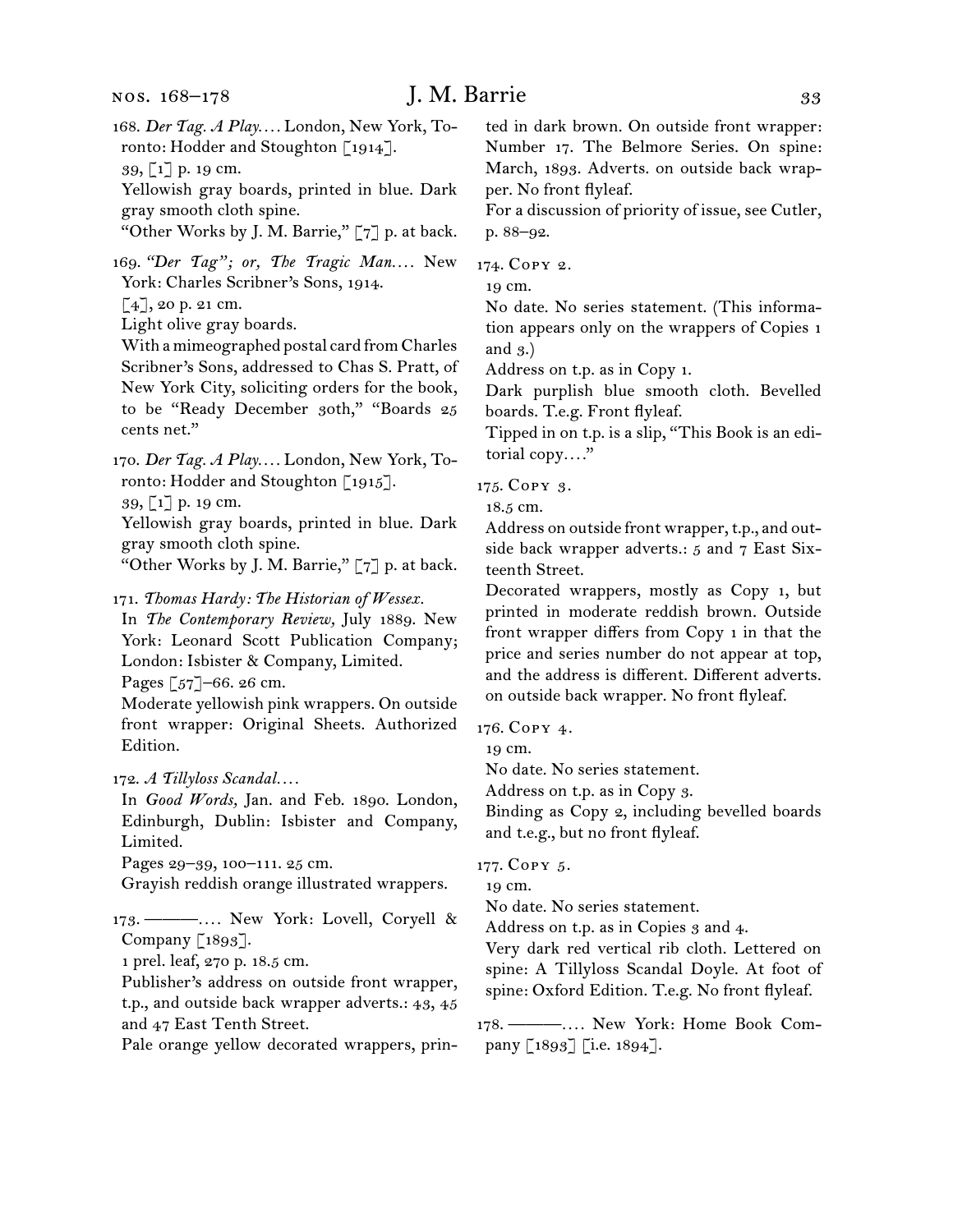vi,  $\lceil 5 \rceil$ -229 p. Front., plate. 18 cm.

The frontispiece is a portrait of Barrie; the plate appears to be unsigned.

Very pale blue glazed decorated wrappers, printed in dark blue and light bluish green. On outside front wrapper: Lovell's Modern Novelists' Series. [No. 2, April 22, 1893.] Adverts. on outside back wrapper.

179.  ———*. . . .* New York: American Publishers Corporation [1896?].

1 prel. leaf, 270 p. 18.5 cm.

Very dark red diagonal fine rib cloth, covers and spine embossed with a stylized floral pattern in blind. At head of spine: J. M. Barrie's Works. At foot of spine: Aldine Edition.

180.  ———*. . . .* New York: The Mershon Company [n.d.].

 $[iii]$ –vi,  $[5]$ –224 p. 15.5 cm.

Grayish olive buckram, floral decorations blocked in red on front cover and on spine.

181.  *Tommy and Grizel. . . .* London: Cassell and Company Limited, 1900.

viii, 431, [1] p. 19.5 cm.

Black buckram. Bevelled boards. T.e.g. Endpapers patterned with publisher's device, yellowish gray on white.

"Important Works of Fiction," 8 p. at back.

182.  ———*. . . .* Chapters i–x. New York: Charles Scribner's Sons [c1900].

 $[48]$  p. 24 cm.

Device of *Scribner's Magazine* on t.p. and on outside front wrapper.

Yellowish brown wrappers, with text on front wrapper from same setting of type as t.p.

One of a few copies printed for copyright purposes.

183.  ———*. . . .* New York: Charles Scribner's Sons, 1900.

vi p., 1 leaf, 509 p. Front., plates. 19.5 cm.

The illustrations are by Bernard Partridge. Dark yellowish brown buckram, with a holly design blocked in green and red on front cover, and a small design inside this blocked in black and gold, holly design blocked in gold on spine.

Adverts.,  $\lceil 2 \rceil$  p. at back.

184. ————.... Illustrated by Bernard Partridge. New York: Charles Scribner's Sons, 1900.

vi p., 1 leaf, 509 p. Front., plates. 19 cm.

Light olive gray buckram, with a holly design blocked in green and red on front cover, in green on spine. Imprint at foot of spine: Grosset and Dunlap.

Adverts., [2] p. at back.

Inscribed on free front endpaper: Clara C. Naylor.

185.  *The Twelve-Pound Look. A Play in One Act. . . .* New York, Hollywood, London, Toronto: Samuel French [c1942].

30, [1] p. 18.5 cm.

Acting edition.

Vivid yellow wrappers. Adverts. on inside front and inside and outside back wrappers.

Adverts.,  $\lceil 1 \rceil$  p. at back.

186.  … *The Twelve-Pound Look and Other Plays.* London: Hodder and Stoughton Limited  $\lceil 1921 \rceil$ .

vii, 180 p. 19 cm.

T.p. printed in black and red. At head of title: The Plays of J. M. Barrie.

On halftitle: The Uniform Edition of the Plays of J. M. Barrie.

Four plays: The Twelve-Pound Look, Pantaloon, Rosalind, The Will.

Grayish blue smooth cloth. Paper label on front cover and on spine.

The London and New York editions of 1914 have title: *Half Hours.*

187.  *Two of Them*. . . . New York: Lovell, Coryell & Company [1893].

282 p. Front., plates. 19.5 cm.

On verso of t.p.: Copyright, 1893, by United States Book Company.

The illustrations are by William Parkinson and others.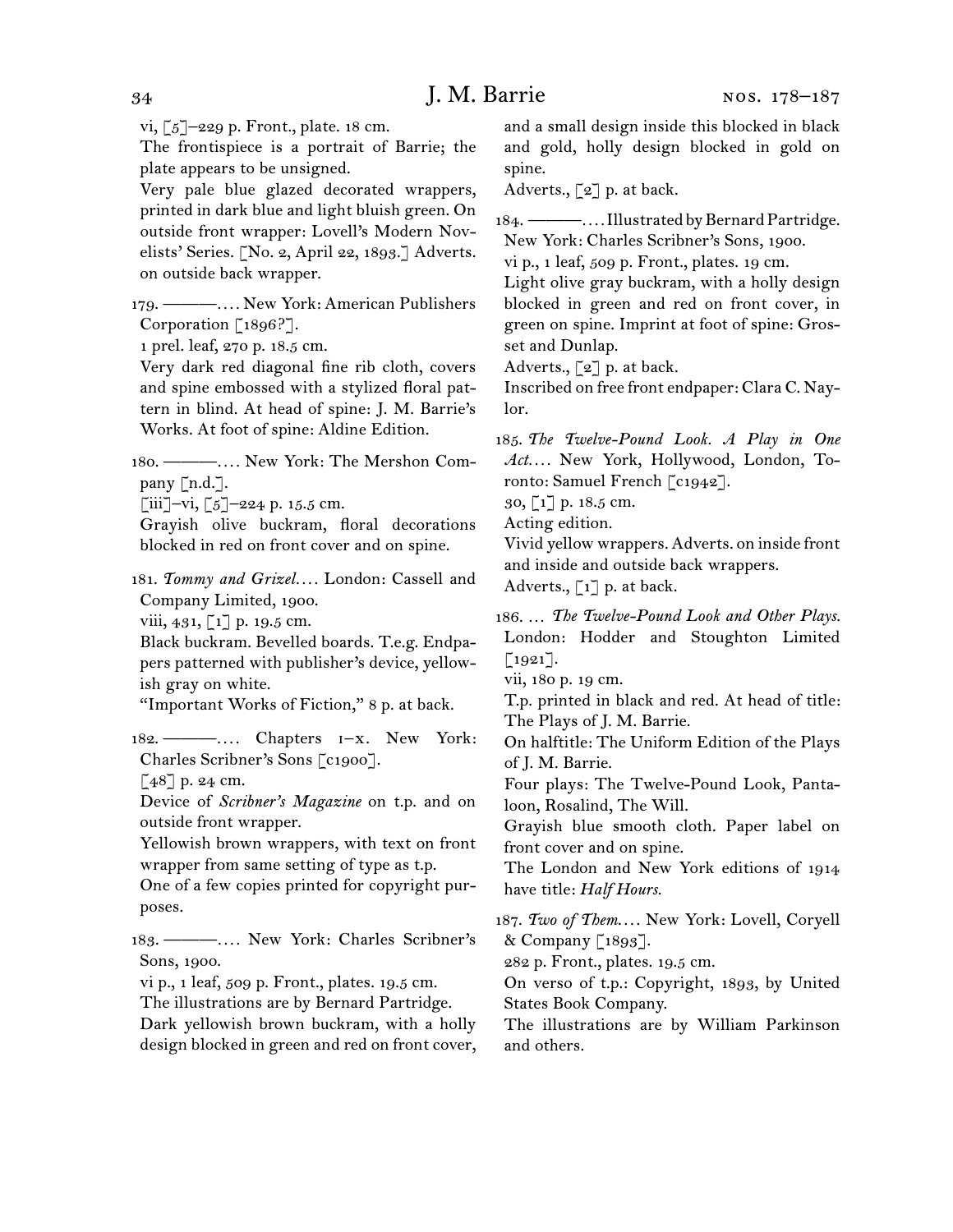Adverts., [4] p. at back.

188.  Copy 2.

20 cm.

No date. No series statement. (This information appears only on the spine of Copy 1.)

Dark purplish blue diagonal fine rib cloth, with an illustrated panel blocked in gold, blue, and silver at top of front cover. The picture is a simplified portion of the wrapper illustration of Copy 1, which is the same as the frontispiece in all copies.

Adverts. as above.

189.  Copy 3.

19 cm.

No date. No series statement.

Dark purplish blue smooth cloth, plain covers. Bevelled boards. T.e.g.

Adverts. as above.

190.  ———*. . . .* New York: International Book Company [c1893].

[3]–6, 9–282 p. 19 cm.

On verso of t.p.: Copyright, 1893, by United States Book Company.

Very dark red diagonal fine rib cloth, spine blocked in gold. On spine: Works of James M. Barrie. Popular Edition.

191.  *Walker London. A Farcical Comedy in Three Acts. . . .* New York: Samuel French; London: Samuel French, Ltd, c1907.

[5], 67 p. Front., diagram. 18.2 cm.

Halftitle with frontispiece (by J. Harker, 1892) on verso.

Except for t.p., the title always appears with a comma: *Walker, London.*

Dark yellowish green decorated wrappers. On outside front wrapper: The Dramatic Works of J. M. Barrie. "Acting Rights" on inside front wrapper.

Advert., verso of p. 67.

"Price one shilling and sixpence net." printed on outside front wrapper.

192.  Copy 2.

18.5 cm.

"one shilling and sixpence" marked out, and "Revised price, two shillings net." stamped below.

193.  ———*. . . .* New York: Samuel French; London: Samuel French, Ltd, c1907.

67 p. Front., diagram. 19.5 cm.

No halftitle; same frontispiece as in preceding edition.

Except for t.p., the title always appears with a comma: *Walker, London.*

Very light greenish blue decorated wrappers. On outside front wrapper: French's International Copyrighted … Edition of the Works of the Best Authors. No. 124. Adverts. on inside front and inside and outside back wrappers.

194.  … *The Wedding Guest. A Play in Four Acts*. . . . As Played at the Garrick Theatre*. . . .* [London]: Chapman and Hall, Limited, 1900. 42 p. 25.5 cm.

Cover title. At head of title: Literary Supplement. The Fortnightly Review. Edited by W. L. Courtney. December, 1900.

"The play is here printed with the consent of Mr. Arthur Bourchier, under whose management it was originally produced on Sept. 27, 1900, and is now being played, at the Garrick Theatre, London. It is copyright, and all rights are reserved."—p. [1], footnote.

Light yellowish brown wrappers. Adverts. on outside back wrapper.

#### 195.  Copy 2.

Very dark red flexible morocco. T.e.g. Wrappers not bound in.

Violet Vanbrugh's copy, with her name and address on free front endpaper, and two autographed photographs of her pasted in. Also inscribed "Violet Vanbrugh Bourchier," with a different address, on pastedown front endpaper. Autographed on various pages by J. M.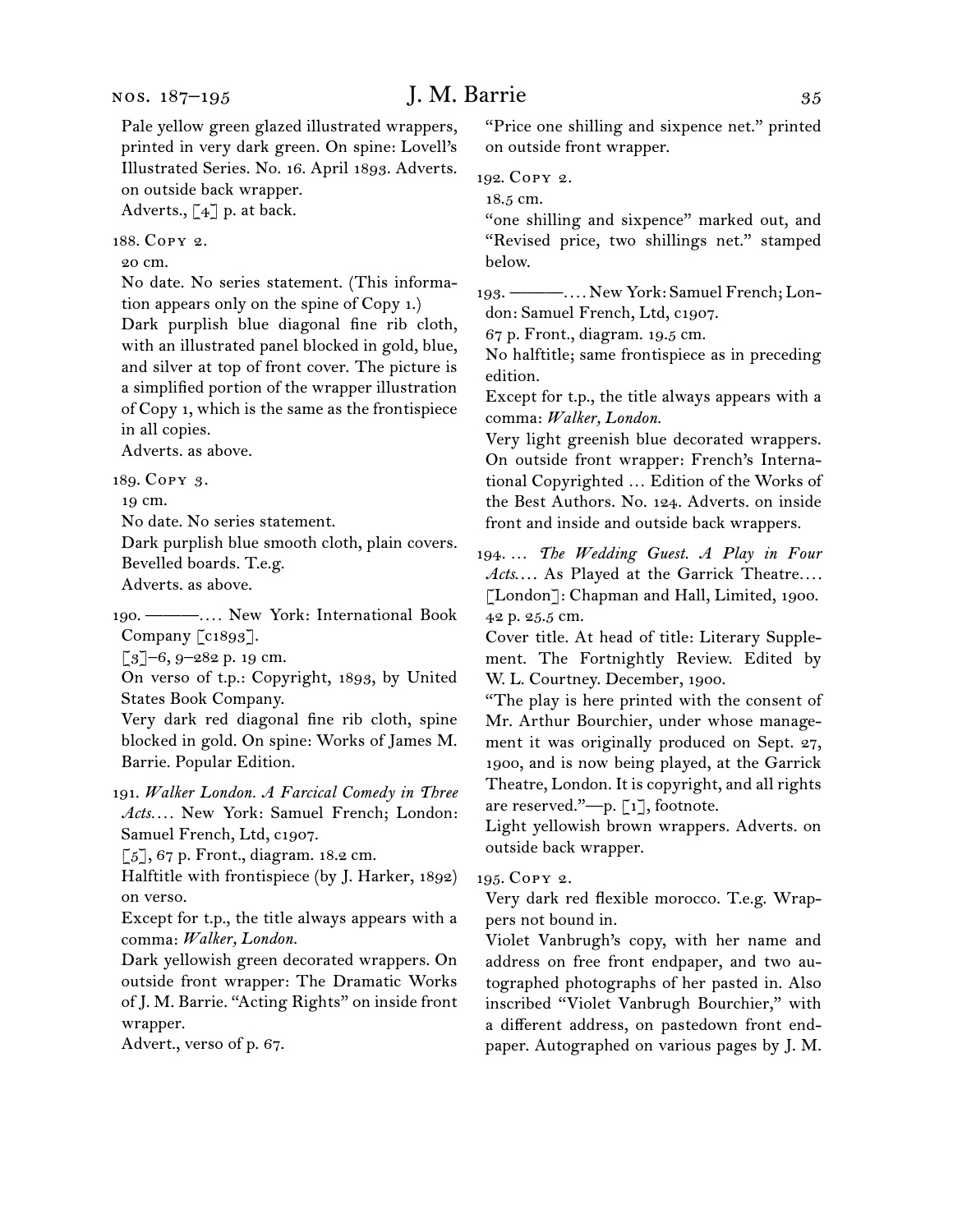Barrie, Dion Boucicault, and members of the cast.

Bookplate of Esher.

196.  …———*. . . .*As Played atthe Garrick Theatre. [London]: Chapman and Hall, Limited, 1900.

42 p. 25 cm.

Cover title. At head of title: The Fortnightly Review. Literary Supplement. December, 1900.

"The play is here printed from the acting edition with the consent of Mr. Arthur Bourchier, under whose management it was originally produced on Sept. 27, 1900, and is now being played at the Garrick Theatre, London."—p. [1], footnote.

Light yellowish brown wrappers.

For a more detailed comparison of this edition with the preceding edition, see *The Princeton University Library Chronicle,* Vol. 12, No. 3, Spring 1951, p. 163–164. Neither edition corresponds in all particulars to the entry in Garland, p. 65.

197.  *The Wedding Guest. A Comedy in Four Acts. . . .*  New York: Charles Scribner's Sons, 1900. [8], 121 p. 19.5 cm.

Grayish greenish yellow wrappers. Back wrapper not original.

One of a few copies printed for copyright purposes (three, according to Cutler, p. 131).

198.  … *What Every Woman Knows. A Comedy.* London, New York, Toronto: Hodder and Stoughton [1918].

 $[4]$ , 160 p. 19 cm.

T.p. printed in black and red. At head of title: The Plays of J. M. Barrie.

On halftitle: The Uniform Edition of the Plays of J. M. Barrie.

Grayish blue smooth cloth. Paper label on front cover and on spine.

199.  … ———. New York: Charles Scribner's Sons, 1918.

[4], 160 p. 19.5 cm.

T.p. printed in black and red. At head of title: The Plays of J. M. Barrie.

On halftitle: The Uniform Edition of the Plays of J. M. Barrie.

Very dark bluish green smooth cloth.

200.  *When a Man's Single. A Tale of Literary Life. . . .* London: Hodder and Stoughton, 1888. 289, [1] p. 19.5 cm.

Blackish blue buckram. Bevelled boards. T.e.g. Adverts.,  $\lceil 2 \rceil$  p. at back.

201.  ———*. . . .* New York: Harper & Brothers, 1889.

234 p. 21.5 cm.

Pale green wrappers, printed in blue. On outside front wrapper: No. 636. Harper's Franklin Square Library. January, 1889. On spine: New Series. Adverts. on inside front and inside and outside back wrappers.

Adverts.,  $\lceil 6 \rceil$  p. at back.

202.  ———*. . . .* New York: Lovell, Coryell & Company [1892].

303 p. 18.5 cm.

Publisher's address on outside front wrapper, t.p., and inside back wrapper adverts.: 43, 45 and 47 East Tenth Street.

Pale orange yellow decorated wrappers, printed in dark reddish brown. On outside front wrapper: Number 3. The Belmore Series. On spine: June, 1892. "Lovell's Illustrated Series" on inside back wrapper. "Walter Baker & Co's" advert. on outside back wrapper.

203.  Copy 2.

Address on t.p.: 5 and 7 East Sixteenth Street. Address on outside front wrapper and outside back wrapper adverts.: 43, 45 and 47 East Tenth Street.

Decorated wrappers as above, but printed in deep yellowish brown. Inside back wrapper plain. "The Works of J. M. Barrie" on outside back wrapper.

204.  Copy 3. 19 cm.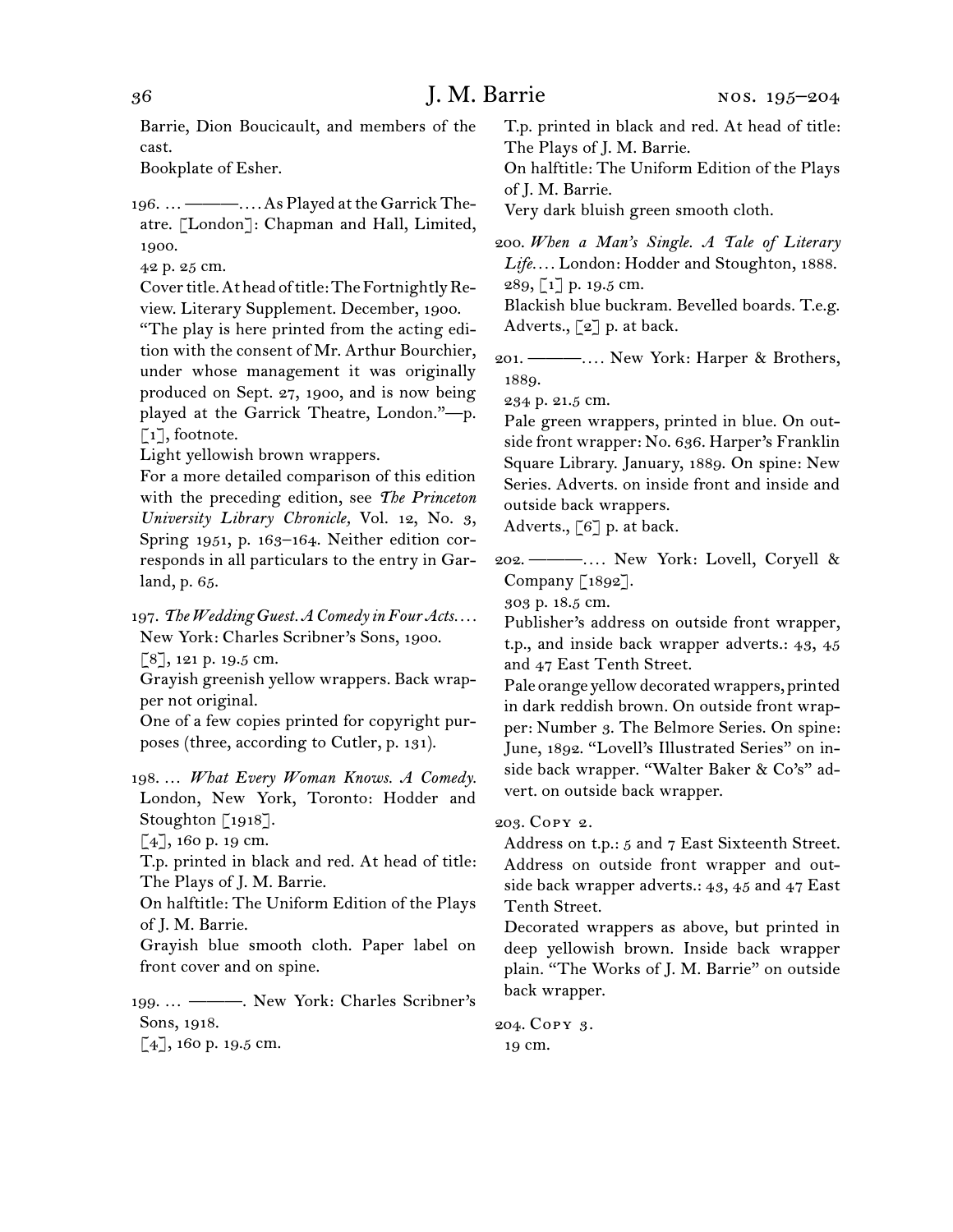| NOS. 204–212                                                                                                                                                                                                                                                                                                                                                                               | J. M. Barrie                                                                                                                                                                                                                                                                                                                                                                     | 37 |
|--------------------------------------------------------------------------------------------------------------------------------------------------------------------------------------------------------------------------------------------------------------------------------------------------------------------------------------------------------------------------------------------|----------------------------------------------------------------------------------------------------------------------------------------------------------------------------------------------------------------------------------------------------------------------------------------------------------------------------------------------------------------------------------|----|
| No date. No series statement. (This informa-<br>tion appears only on the wrappers of Copies 1<br>and $2.)$                                                                                                                                                                                                                                                                                 | Blackish blue buckram. Bevelled boards. T.e.g.<br>Adverts., [6] p. at back.<br>Bookplate of Gertrude Baillie Weaver.                                                                                                                                                                                                                                                             |    |
| Publisher's address on t.p.: 43, 45 and 47 East<br>Tenth Street.<br>Dark purplish blue smooth cloth. Bevelled<br>boards. T.e.g.<br>205. — —  Chicago: Donohue Brothers<br>$\left[1896? \right]$ .<br>$\lbrack 3 \rbrack$ -300 p. 19 cm.<br>Grayish yellow green buckram, with a design                                                                                                     | don: Hodder and Stoughton, 1892.<br>xiv, 217 p. Plates. 26.5 cm.<br>Engraved t.p., printed in black and red.<br>No. 51 of 550 copies.<br>Blackish blue smooth cloth. Deckle edges.<br>Inscribed by Barrie on p. [i]: To W. Mitchell<br>from his friend J. M. Barrie Dec 23.'92.                                                                                                  |    |
| of ribbons and medallions in blue and red on<br>covers and on spine.                                                                                                                                                                                                                                                                                                                       | 210. — —  New York: Cassell Publishing                                                                                                                                                                                                                                                                                                                                           |    |
| 206.  When Wendy Grew Up: An Afterthought.<br>With a foreword by Sydney Blow. [Edin-<br>burgh]: Nelson, 1957.<br>$[5]$ , 32 p. Front., illus. 22.5 cm.<br>At head of title: J. M. Barrie.                                                                                                                                                                                                  | Company [1892].<br>7, 217 p. 19.5 cm.<br>Blackish blue smooth cloth, front cover blocked<br>in gold. Bevelled boards. T.e.g.                                                                                                                                                                                                                                                     |    |
| Halftitle with frontispiece on verso.<br>"Illustrations by D. Michael Leonard."<br>"Foreword," $p. 1-11$ .<br>Strong purplish blue smooth cloth, with Bar-<br>rie's signature blocked in gold on front cover.                                                                                                                                                                              | 211. — —  New York: Lovell, Coryell &<br>Company [1892].<br>234 p. 18.5 cm.<br>Publisher's address on t.p. and on outside front<br>wrapper: 43, 45 and 47 East Tenth Street.<br>Pale orange yellow decorated wrappers,<br>printed in dark reddish brown. On outside                                                                                                              |    |
| 207. Who Was Sarah Findlay? By Mark Twain<br>[pseud.]. With a Suggested Solution of the<br>Mystery by J. M. Barrie. London: Privately<br>Printed by Clement Shorter, April 1917.<br>11, [1] p. 26 cm.<br>"Prefatory," by Clement Shorter, p. 5-6. "The                                                                                                                                     | front wrapper: Number 1. The Belmore Series.<br>On spine: April, 1892. Adverts. on inside and<br>outside back wrapper.<br>"Announcements and New Publications," [4]<br>p. at back.                                                                                                                                                                                               |    |
| Suggestion," by J. M. Barrie, p. 7-10. "An<br>American Pirate" (letter from Mark Twain), p.<br>$11-[12]$ .<br>"Of this pamphlet twenty-five copies only have<br>been privately printed by Clement Shorter<br>for distribution among his friends. London:<br>April 1917. [in manuscript:] No 10 Clement<br>Shorter."<br>Dark gray wrappers. Deckle edges.<br>Bookplate of William F. Gable. | 212. COPY 2.<br>19 cm.<br>No date. No series statement. (This informa-<br>tion appears only on the wrappers of Copy 1.)<br>A later issue. Publisher's address on t.p.: 310-<br>318 Sixth Avenue. Adverts. for The Belmore<br>Series bound in at back list 20 titles.<br>Dark purplish blue smooth cloth. Bevelled<br>boards. T.e.g.<br>"Announcements and New Publications," not |    |
| 208. A Window in Thrums London: Hodder<br>and Stoughton, 1889.<br>7, 217 p. 19.5 cm.                                                                                                                                                                                                                                                                                                       | same as in Copy 1, $[6]$ p. at back.<br>Inscribed on free front endpaper: Bertha Stern,<br>Feb. 2, 1895.                                                                                                                                                                                                                                                                         |    |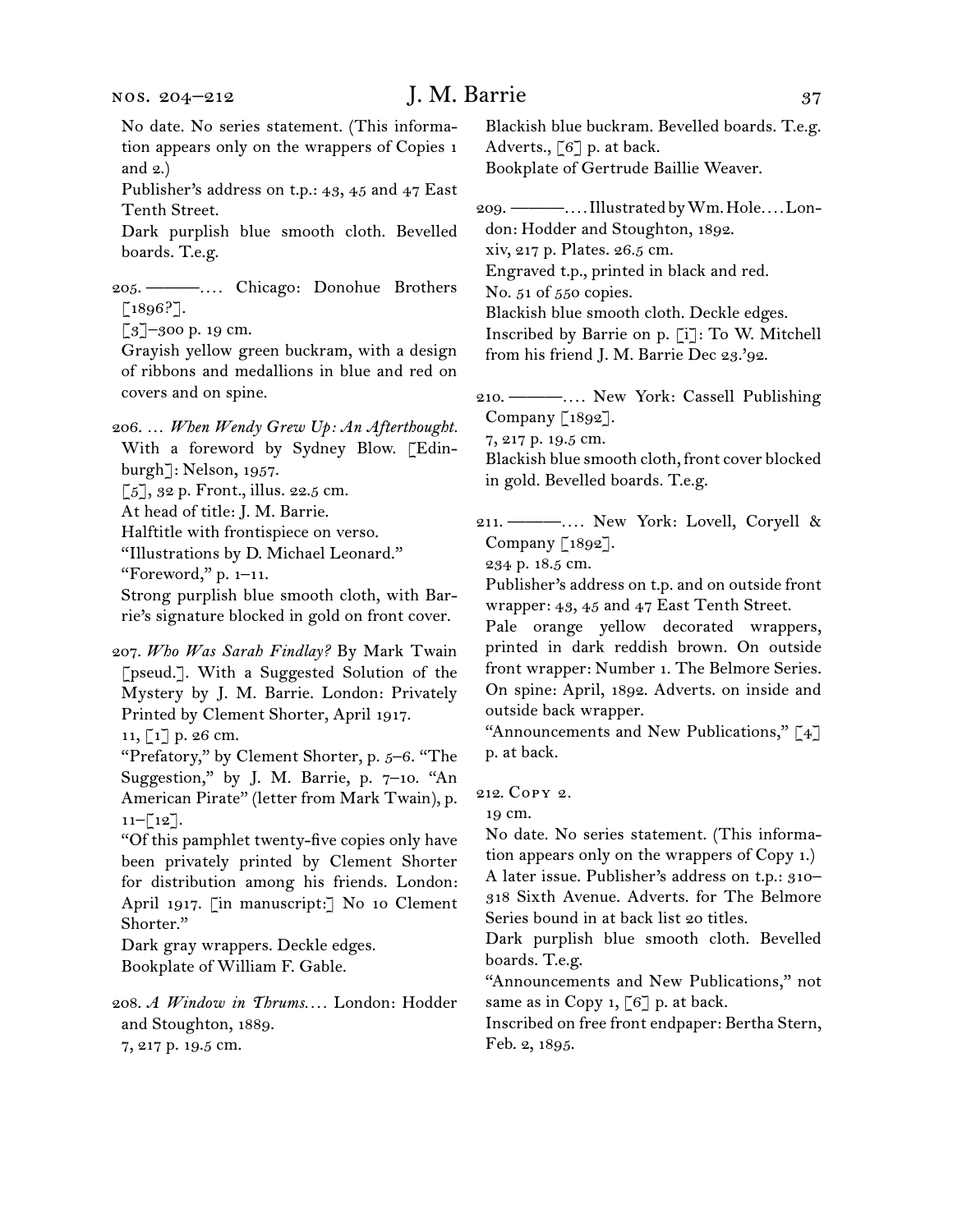213.  ———*. . . .* Illustrated by Wm. Hole*. . . .* New York: R. F. Fenno & Company [c1894]. 183 p. Plates. 20 cm.

T.p. printed in brown and red.

Medium gray smooth cloth, front cover and spine blocked in red and gold. Bevelled boards. T.e.g.

214.  ———*. . . .* With Illustrations by Clifton Johnson. New York: Dodd, Mead and Company, 1896.

xix, 268 p. Front., plates, illus. 21 cm.

Moderate yellow green diagonal fine rib cloth, with an illustration and other decoration blocked in black, light grayish yellow brown, and gold on front cover, spine blocked in light grayish yellow brown.

215.  ———*. . . .*With anEtching byAdrien Marcel. New York: Charles Scribner's Sons, 1897. vi p., 1 leaf, 177 p. Front. 17 cm.

On verso of halftitle: Cameo Edition.

Dark grayish olive green smooth cloth, with a single rule border in gold and a cameo embossed in pink and white (within a double rule oval frame in gold) on front cover. T.e.g. Book label of Marjorie MacIntosh.

216.  ———*. . . .* with Twelve Illustrations from Etchings by William Hole*. . . .* Sixteenth Edition. London: Hodder and Stoughton, 1898.

vii, 217 p. Front., plates. 19.5 cm.

T.p. printed in black and red.

Bluish black buckram. Bevelled boards. T.e.g. Adverts.,  $\lceil 6 \rceil$  p. at back.

Inscription in 20 lines of verse on halftitle, from Barrie to Mrs. [Augustine] Birrell, Feb. 1900.

Pasted on verso of free front endpaper is an als, Barrie to [Augustine] Birrell, 18 Feb. 1929, concerning the inscription.

217.  ———*. . . .* Chicago: Donohue, Henneberry & Co. [189-].

183 p. 15 cm.

Pale blue diagonal fine rib cloth, front cover and

spine blocked in silver. Patterned endpapers, yellowish white on light yellowish brown.

#### contributions

218.  American Academy of Arts and Let-TERS.

*Commemoration of the Centenary of the Birth of James Russell Lowell, Poet, Scholar, Diplomat, Born in Cambridge, Mass., February 22, 1819, Died in Cambridge, August 12, 1891.* Held under the Auspices of the American Academy of Arts and Letters in New York, February 19–22, 1919. New York: Published for the Academy, Charles Scribner's Sons, 1919.

vi p., 1 leaf, 88 p. Front. 25.5 cm.

On p. 30, a letter from J. M. Barrie, dated The Athenaeum, S. W. January 23, 1919, and beginning: Dear Mr. Murray Butler: If I were there on the 20th*. . . .*

Light yellowish brown boards. Dark violet diagonal fine rib cloth spine. T.e.g.

219.  Archer, David Wallace.

*Leaves from Logiedale. . . .* With Introduction By J. M. Barrie*. . . .* Arbroath: Brodie & Salmond, 1889.

136 p. 16.5 cm.

"Introduction," p. 9–15.

The book is dedicated to Barrie.

Grayish reddish orange decorated wrappers.

220.  Ashford, Daisy.

*The Young Visiters; or, Mr. Salteenas Plan....* With a Preface by J. M. Barrie. London: Chatto & Windus, 1919.

85, [1] p., 1 leaf. Front., facsim. 17.5 cm.

"… the unaided effort in fiction of an authoress of nine years."—"Preface", p. 7.

"Preface," p. 7–17.

Deep reddish brown curl marbled boards. Black smooth cloth spine. Paper label on spine.

221.  Ashford, Daisy.

*The Young Visiters; or, Mr. Salteena's Plan....* With a Preface by J. M. Barrie. New York: George H. Doran Company [c1919].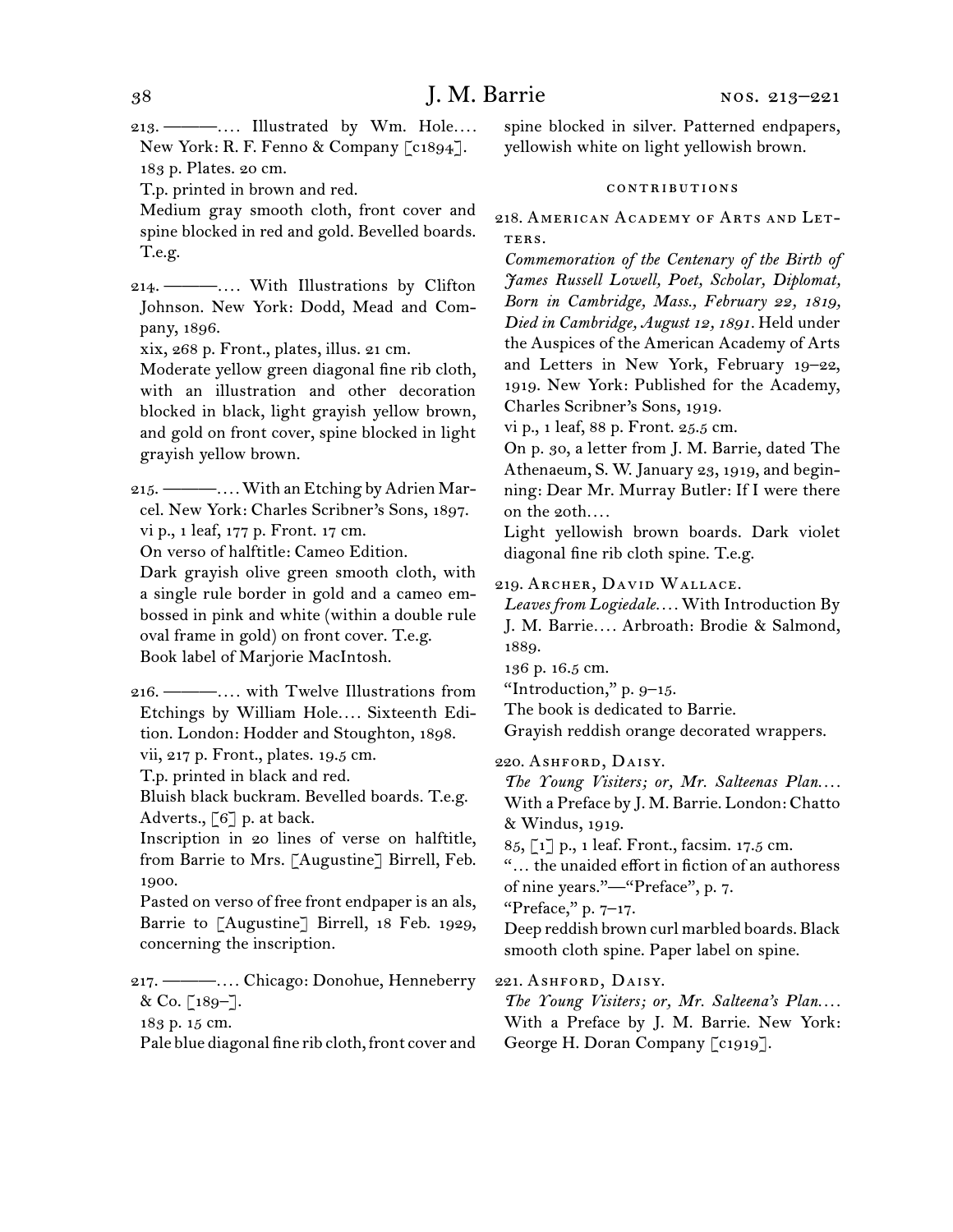## J. M. Barrie 39

xix p., 1 leaf, 23–105 p. Front., facsim. 20 cm. "Preface," p. vii–xix.

Yellowish gray illustrated boards, printed in dark gray.

222.  *The Black Cap. New Stories of Murder & Mystery.* Compiled by Cynthia Asquith. London: Hutchinson & Co. (Publishers), Ltd. [1927]. 318 p., 1 leaf. 24 cm.

"Shall We Join the Ladies? An Uncomfortable Play," by J. M. Barrie, p. 9-31.

Deep purplish blue smooth cloth, with an illustration blocked in very light greenish blue on front cover.

223.  *The Book of the Queen's Dolls' House.* Edited by A. C. Benson, C.V.O. and Sir Lawrence Weaver, K.B.E. With Ninety-two Plates of which Twenty-four are in Colour. London: Methuen & Co. Ltd. [1924].

2 vols. xcii, xxiv plates including fronts. (some colored), plans. 26.5 cm.

T.p. printed in black and red.

T.p. of Vol. ii varies: The Book of the Queen's Dolls' House Library. Edited by E. V. Lucas. With Twenty-four Plates of which Eight are in Colour.

"Autobiography," by Sir J. M. Barrie, Vol. ii, p. 6. Reproduction of the manuscript of same, Plate III, facing p. 6.

No. 867 of 1,500 copies.

Grayish purplish blue boards. On front cover: a crown, Queen Mary's monogram, and the date 1924, all stamped in gold. Yellowish white raw silk spine. Paper label on spine. Deckle edges.

224.  Cable, George Washington.

*The Grandissimes: A Story of Creole Life. . . .* with an Introductory Note by J. M. Barrie. London: Hodder and Stoughton, 1898.

xv, 383 p. 20.5 cm.

"Note," p. xi–xv.

Blackish blue buckram. Bevelled boards. T.e.g.

225.  Campbell, Mrs. Patrick.

*My Life and Some Letters.* By Mrs. Patrick Campbell (Beatrice Stella Cornwallis-West).

With a Photogravure Frontispiece and 40 other Illustrations on art paper. London: Hutchinson & Co. [1922].

[10], 359 p. Front., plates. 23 cm.

Letters from Sir James Barrie to Mrs. Camp-

bell, p. 272–281 and p. 330–331.

Dark purplish blue buckram, with author's signature blocked in gold on front cover.

226.  Chapin, Harold.

*The Comedies of Harold Chapin.* With an Introduction by J. M. Barrie. London: Chatto & Windus, 1921.

 $ix, 241, 1] p. 23 cm.$ 

"Introduction," p. v–vii.

Grayish green smooth cloth. Paper label on spine. Top edges stained grayish green, other edges untrimmed.

227.  Donald, David Lamie.

*The Conversations of Padan Aram. . . .* With a Foreword by Sir J. M. Barrie. London: R. T. S. [1921].

211, [1] p. 19 cm.

"Foreword," p. 7–8.

Moderate blue smooth cloth, front cover and spine blocked in dark blue.

Adverts. of The Religious Tract Society, [12] p. at back.

228.  ———*. . . .* With a Foreword by Sir J. M. Barrie. London: The Religious Tract Society [1933?].

96 p. 18.5 cm.

"Foreword," p. 4.

Light grayish yellowish brown wrappers, printed in reddish brown, with a colored illustration mounted on outside front wrapper. Advert. on outside back wrapper.

229.  Edinburgh Book Exhibition.

*Programme and Catalogue. Edinburgh Book Exhibition.* Music Hall, October 10–17 1936. [Edinburgh: Printed by Morrison & Gibb Ltd., 1936.]

48 p. Illus. 21.5 cm.

"Introduction," by J. M. Barrie, p.  $5-6$ .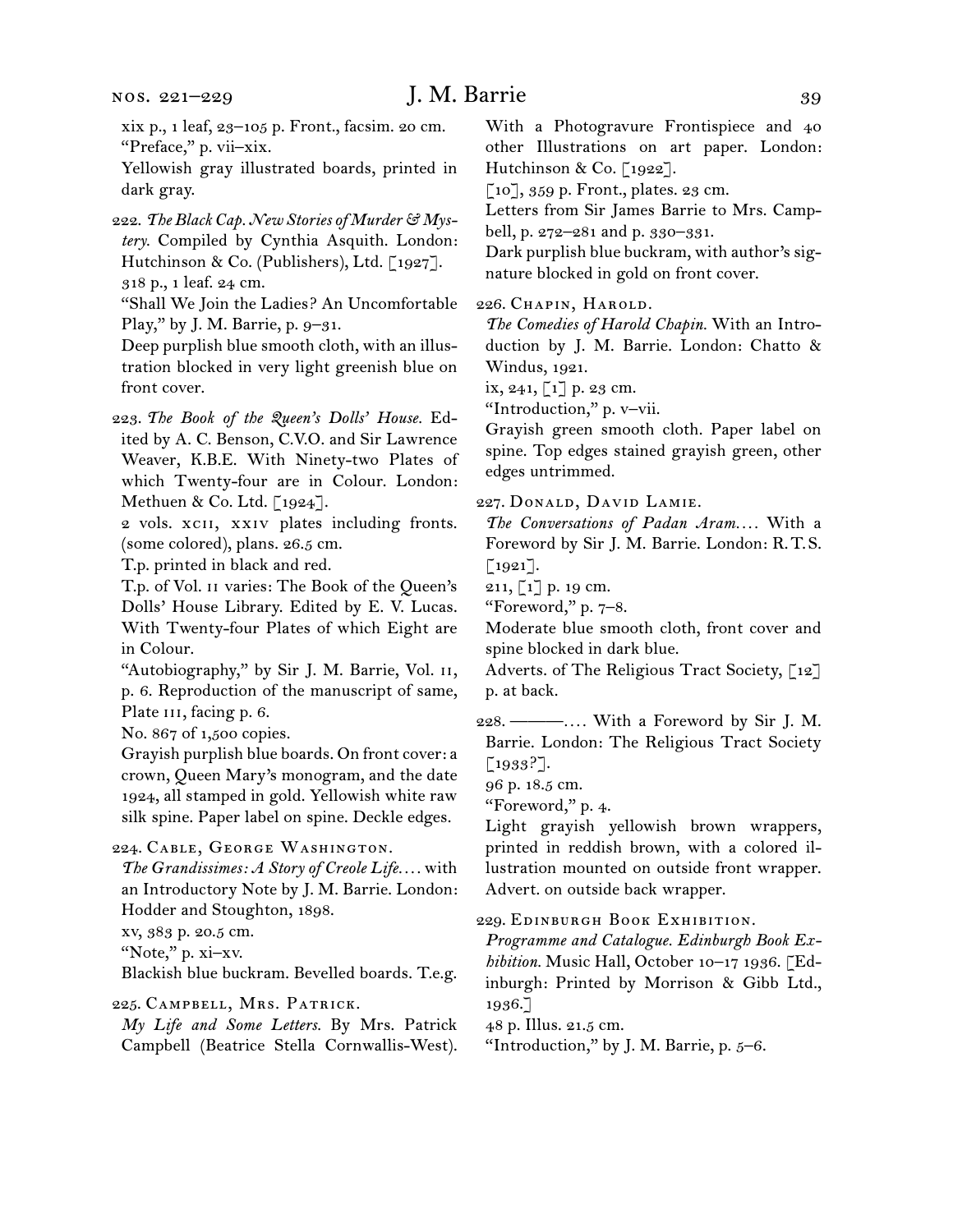White wrappers, with two black and white photographs on outside front wrapper. Adverts. on inside front and inside and outside back wrappers.

230.  Edinburgh University Union.

… *The New Amphion. Being the Book of the Edinburgh University Union Fancy Fair, in Which are Contained Sundry Artistick, Instructive, and Diverting Matters, All Now Made Publick for the First Time. . . .* Edinburgh: Imprinted at the University Press by T. & A. Constable, Printers to Her Majesty the Queen, 1886.

xvi, 240 p. Plates. 14.5 cm.

T.p. printed in black and red. Red single rule border on each page.

The illustrations are by John Pettie, William Hole, and others.

"The Scotch Student's Dream," by J. M. Barrie, p. [105]–117.

"This large paper Edition consists of 100 Copies, of which this is No. [in manuscript:] 74 R. F. B. J. A. C." (Robt. Fitzroy Bell and James Avon Clyde, Joint Honorary Secretaries, who signed the "Preface.")

Vellum, covers and spine blocked in gold; with two pairs of pale yellow silk ties. T.e.g.; fore and bottom edges deckled.

For two variant copies of the regular edition and for Copy No. 7 of the large paper edition, see *Catalogue* of stevenson collection, Part iii, Nos. 4 and 4a. Copy No. 27 of the large paper edition is listed under Robert Browning in miscellaneous authors section of this catalogue [misc 41].

231.  Essex Institute, Salem, Massachusetts.

*The Proceedings in Commemoration of the One Hundredth Anniversary of the Birth of Nathaniel Hawthorne held at Salem, Massachusetts, June 23, 1904.* Salem, Mass.: The Essex Institute, 1904.

vi, 116 p. Front., plates. 25 cm.

T.p. printed in black and red.

"Letter from J. M. Barrie [to Robert S. Rantoul]," p. 68.

No. 191 of 250 copies.

Pale blue boards. Dark blue smooth cloth spine. Paper label on spine.

232.  Flower, Newman.

*The Boy Who Did Grow Up. . . .* With an Introductory Note by Sir J. M. Barrie. London, New York, Toronto and Melbourne: Cassell and Company, Ltd [1919].

 $[ix], 243, [1]$  p. 19 cm.

"Note," p. [ix].

Grayish green horizontal rib cloth, front cover and spine blocked in blue.

233.  *General Passavant's Will.* By Grant Allen. And other stories. London: Josephs & Edwards [after 1892].

127, [1] p. 24 cm.

This collection comprises all of the selections in *Stories from "Black and White"* and five additional stories.

"Is It a Man?" by J. M. Barrie, p.  $\lceil 63 \rceil$ -70.

Moderate orange wrappers. Bound: Light gray modern marbled boards and matching endpapers. Dark purplish blue leather spine and corners. Lettered on front cover and on spine: To Please His Wife ["By" on front cover only] Thomas Hardy.

Pasted onto free front endpaper is an undated note from Thomas Hardy to Shorter.

Bookplate of Clement K. Shorter.

In HARDY collection  $\left[HA\ 367\right]$ .

234.  *The General's Will.* By Grant Allen. And Other Stories. London: Richard Butterworth & Co. [after 1892].

2 prel. leaves, 263 p. 18.5 cm.

On front cover and on spine: General Passevant's [i.e. Passavant's] Will.

Contents same as those of *Stories from "Black and White,"* with the last story in that edition rotated to first position here.

"Is It a Man?" by J. M. Barrie, p. [205]–232. Strong yellow green smooth cloth, with floral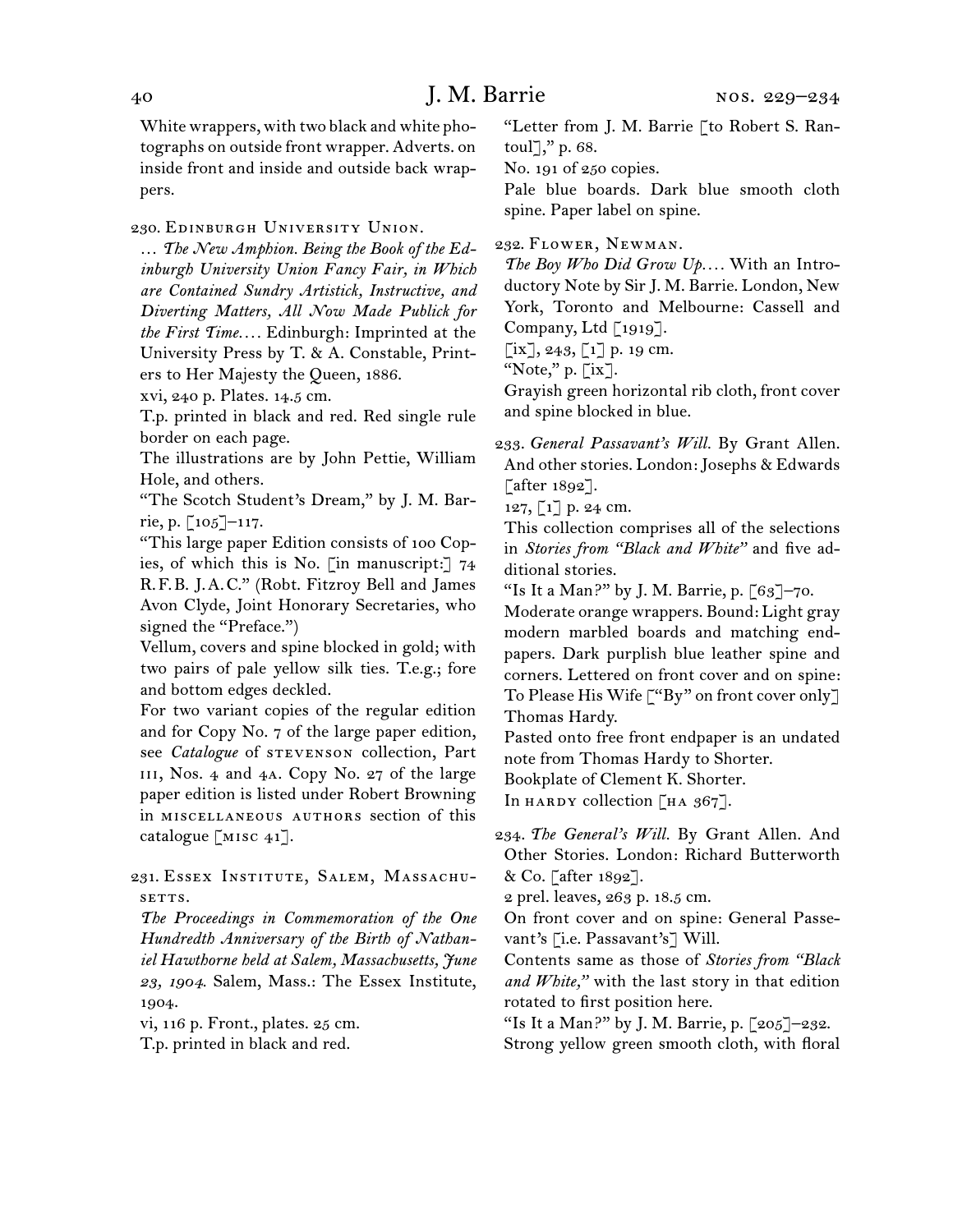decorations and horizontal rules blocked in black on front cover and on spine.

Another copy is in HARDY collection [HA 368].

235.  *I Can Remember Robert Louis Stevenson.* Edited by Rosaline Masson. Enlarged Edition with New Contributions from Sir James M. Barrie, Mr Will H. Low and Mr S. S. McClure. London, Edinburgh: W. & R. Chambers, Limited, 1925.

xii, 305 p. Front., plates. 23 cm.

The frontispiece is a photograph of Stevenson "taken in 1890 at Sydney," with an inscription from him to J. M. Barrie, "Lent by Sir James M. Barrie, O.M."

"An Echo," Sir James M. Barrie, O.M., p. 291– 292; "Letter from Sir James M. Barrie (Imaginary Interview with R.L.S.)," p. vi-viii.

Reddish brown buckram, spine blocked in gold.

Advert.,  $\lceil 3 \rceil$  p. at back.

Signed by the editor on t.p., and inscribed by her on free front endpaper: To Will H. Low, with the editors compliments and thanks. Rosaline Masson, Edinburgh November 1925.

In stevenson collection. *Catalogue,* Part v, No. 53.

236.  *In Memoriam: Robert Louis Stevenson, Dec. 3d, 1894. . . .* Supplement to The Bookman, Vol. 1, No. 1. [New York: Dodd, Mead & Company, c1895.]

8 p. Illus. 24 cm.

The illustration is a photograph of Stevenson's home at Samoa.

"Robert Louis Stevenson. Scotland's Lament," by J. M. Barrie, p. [3]–4.

No wrappers; stapled.

Another copy isin stevenson collection.*Catalogue,* Part ix, No. 47.

237.  Kirriemuir Free Press.

Clippings from *The Kirriemuir Observer,* June 13, 1930, and *The Kirriemuir Free Press,* June 12, 1930, concerning Barrie's visit to Kirriemuir,

and including speeches and other contributions by Barrie. Mounted on 35 pages numbered in pencil, and bound. Moderate olive green smooth cloth, lettered in gold on front cover: Kirriemuir Free Press. T.e.g. 22.5 cm. Bookplate of Rainforth Armitage Walker.

238.  *Letters to Macmillan.* Selected and Edited by Simon Nowell-Smith*. . . .* London, Melbourne, Toronto, New York: Macmillan, St Martin's Press, 1967.

384 p. Front., plates, illus., facsims. 22 cm.

"James Matthew Barrie," p. [332].

Deep purplish red smooth cloth, spine blocked in gold. Top edges stained deep purplish red. Illustrated endpapers, white on black.

In stevenson collection. *Catalogue,* Part iii, No. 52.

239.  Lytton, Victor Alexander George ROBERT BULWER-LYTTON, 2D EARL OF.

*Antony* (*Viscount Knebworth*)*: A Record of Youth.* By his Father The Earl of Lytton. With a Foreword by J. M. Barrie*. . . .* London: Peter Davies  $[1935]$ .

xv, 368 p. Front., plates. 22 cm.

"Foreword," p. vii–viii.

Dark purplish blue fine net cloth.

240.  Marcosson, Isaac Frederick.

*Charles Frohman: Manager and Man*, by Isaac F. Marcosson and Daniel Frohman. With an Appreciation by James M. Barrie. Illustrated with Portraits. [London]: John Lane, The Bodley Head, 1916.

 $\lbrack 8 \rbrack$ ,  $\lbrack v \rbrack$  p., 1 leaf, 439,  $\lbrack 1 \rbrack$  p. Front., plates. 21 cm.

"Charles Frohman: an Appreciation," p. [i–v]. The piece first appeared in the *Daily Mail,*  May 10, 1915, and was published separately by Clement Shorter in May 1915 under title *Charles Frohman: A Tribute.* See Cutler, p. 162. Grayish blue boards. Dark blue vertical rib cloth spine. Top edges stained dark grayish blue.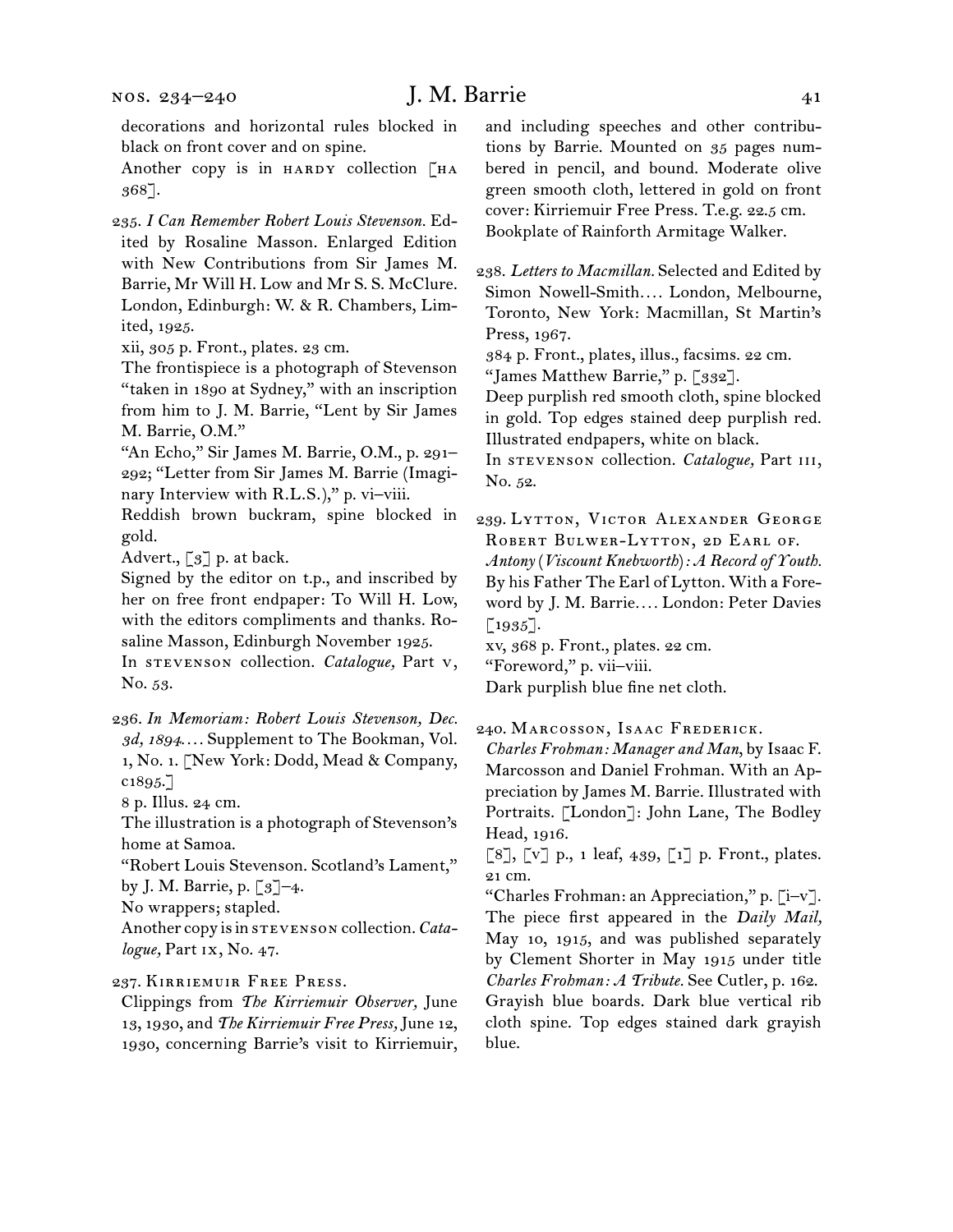241.  … *The Meal-Poke.* Edited by H. Bellyse Baildon … & R. Cochrane Buist … for the Committee of The Students' Union Bazaar. Dundee: James P. Mathew & Co., 1903.

vii, 112 p. Front., plates, illus. 25 cm.

At head of title: University of St Andrews, University College, Dundee.

The illustrations are by G. Ogilvy Reid, W. D. Mackay, and other artists.

"A Confession," by J. M. Barrie, p. 1–3.

Light brown buckram, with designs(by T. Delgaty Dunn) on covers blocked in green. Adverts. on endpapers, including both sides of free back endpaper, printed in black on pale yellowish pink paper.

Adverts., [20] p. at back, on same paper as endpapers.

242.  Merrick, Leonard.

*Conrad in Quest of His Youth. . . .* With an Introduction by J. M. Barrie. London, New York, Toronto: Hodder & Stoughton [1918].

xiii p., 1 leaf, 272 p. 19.5 cm.

T.p. printed in blue and black.

On halftitle: The Works of Leonard Merrick. "Introduction," p. vii–xiii.

Dark blue vertical rib cloth, front cover and spine blocked in blind, with the monogram L M blocked in gold on front cover.

243.  Oliphant, Margaret Oliphant Wilson.

*A Widow's Tale and Other Stories. . . .*With an Introductory Note by J. M. Barrie.Edinburgh and London: William Blackwood and Sons, 1898. viii p., 1 leaf, 418 p. 19.5 cm.

"Introductory Note," p. [v]–viii.

Moderate yellowish green buckram.

"Catalogue of Messrs Blackwood & Sons' Publications," dated 5/98 at foot of p. 32, 32 p. at back.

244.  Parrish, Morris Longstreth.

*J. M. Barrie's First Book, "Better Dead". . . .* In *The Publishers' Weekly,* Vol. 138, No. 22, Nov. 30, 1940, Rare Book Number. Camden, N.J.

Pages 2030–2032. Illus. 24 cm.

Includes the text of a three-page letter from Barrie to Wellwood Anderson, 20.11.87, on the fourth page of which Anderson has written his reply in pencil,  $22/11/87$  (also included); a facsimile of a letter from Barrie to Messrs Sonnenschein, 29 May 93, which is partially quoted in the article; and the text of a two-page manuscript of a poem by Anderson, "Lines suggested on reading Mr J. M. Barrie's First Book entitled 'Better Dead.' "

The originals of the two Barrie letters and the manuscript of the Anderson poem are in the Parrish Collection.

White wrappers.

245.  *Pot Pourri of Gifts Literary and Artistic. Contributed as a Souvenir of the Grand Masonic Bazaar in Aid of the Annuity Fund of Scottish Masonic Benevolence, Edinburgh 1890.* Edited by W. Grant Stevenson*. . . .* Edinburgh: Printed for Lodge Dramatic and Arts, No. 757, by Turnbull & Spears, 1890.

98, [5] p. Front., plates, illus. 25.5 cm.

T.p. printed in black and red.

Halftitle with frontispiece on verso.

The illustrations are by George Reid, W. Grant Stevenson, William Small, and others.

"Bazaars," by J. M. Barrie, p.  $\lceil 95 \rceil$ -98.

Yellowish white illustrated parchment paper wrappers, outside front wrapper printed in gold; folded over plain white endpapers.

246.  *The Princess Elizabeth Gift Book.* In aid of The Princess Elizabeth of York Hospital for Children. Edited by Cynthia Asquith & Eileen Bigland. [London]: Hodder & Stoughton  $\lceil 1935 \rceil$ .

224 p. Colored front., colored plates, illus. 25.5 cm.

The illustrations are by Paul Bloomfield, Bip Pares, and others.

"A Children's Hospital in War Time," by J. M. Barrie, p. 15–19.

White smooth cloth, with a wreath, initial E,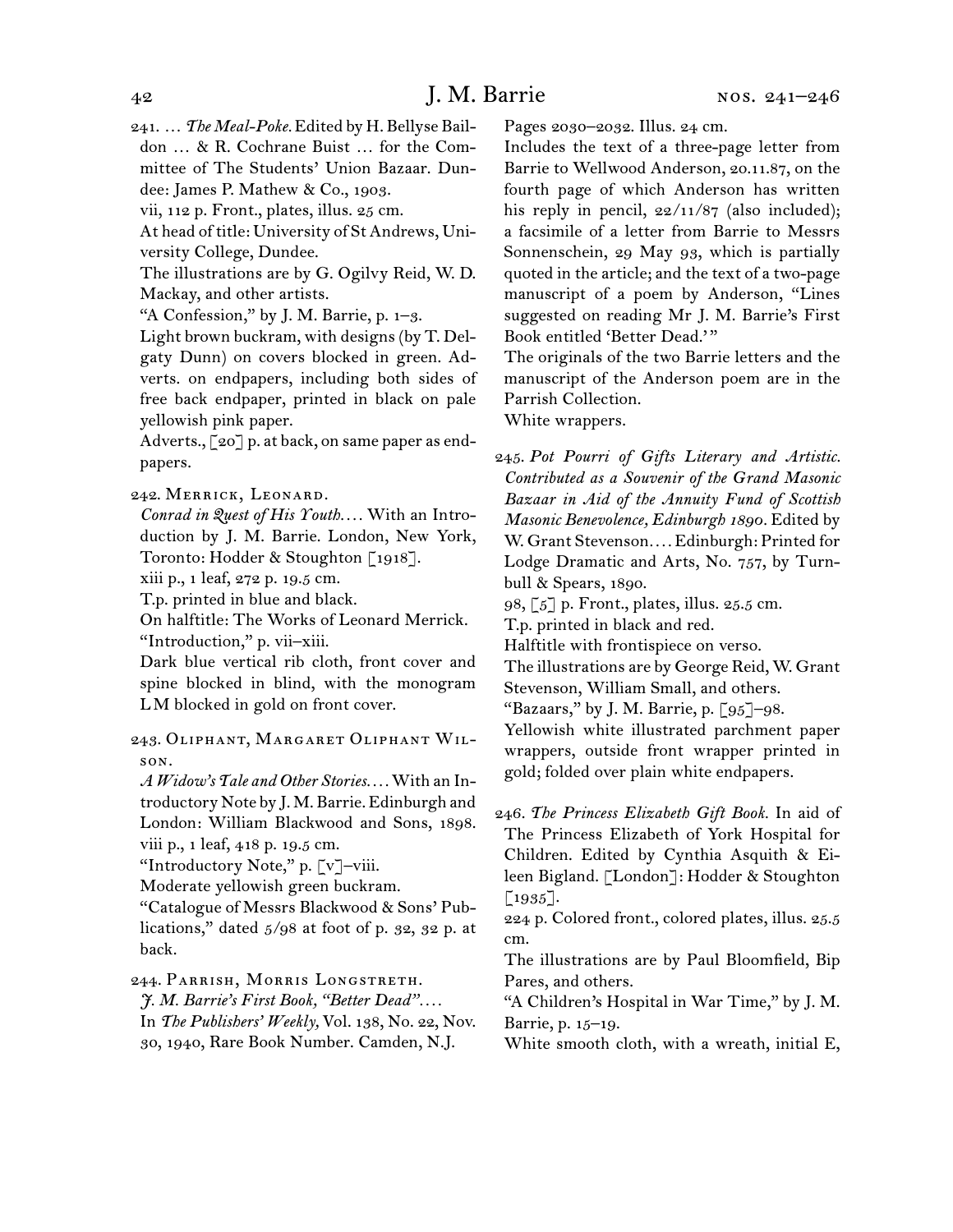247.  *Princess Mary's Gift Book. . . .* London, New York, Toronto: Hodder & Stoughton [1914]. [6], 140 p. Mounted colored front., mounted colored plates, illus. 25 cm.

"All profits from sale are given to The Queen's 'Work for Women' Fund which is acting in conjunction with The National Relief Fund."—t.p. The various contributions are illustrated by different artists, including Arthur Rackham, J. Byam Shaw, and Edmund Dulac.

"A Holiday in Bed," by J. M. Barrie, p. 1–8. "Painting by W. Russell Flint, A.R.W.S., and Drawings by C. E. Brock."

Pale yellow buckram, front cover blocked in blind and green, spine blocked in green. White endpapers with the monogram M in pale green.

248.  *The Queen's Gift Book.* In Aid of Queen Mary's Convalescent Auxiliary Hospitals for Soldiers and Sailors Who Have Lost Their Limbs in the War. London, New York, Toronto: Hodder and Stoughton [1915?].

160 p. Mounted colored front., mounted colored plates, illus. 25 cm.

The illustrations are by E. H. Shepard, W. Russell Flint, Arthur Rackham, C. E. Brock, W. Heath Robinson, and others.

"The New Dramatist," by J. M. Barrie, p. 10– 16.

A thick-and-thin variety of vertical fine bead cloth, moderate blue, with Queen Mary's device blocked in black on front cover.

With a four-page illustrated leaflet on the hospitals, including particulars of the Queen's Gift Book Fund.

#### 249.  Robey, George.

*Looking Back on Life. . . .* With an Introduction, "Mr. Robey, Auctioneer," by Sir James Barrie,

Bart., and Illustrations. London: Constable & Co., Ltd [1933].

xviii, 318 p. Front., plates. 19 cm.

On verso of halftitle: Lives of the Living.

"Mr. Robey, Auctioneer," p. vii–xiii.

Moderate blue smooth cloth.

Inscribed on halftitle: Best wishes Geo. Robey.

Printed slip laid in: With the Author's Compliments. Typed below this: Publication day September 21st.

250.  Royal Society of Literature. Academic Committee.

… *Commemorative Addresses on Andrew Lang by W. P. Ker and on Arthur Woollgar Verrall by J. W. Mackail. Award of the Edmond de Polignac Prize. Thursday, November 28th, 1912.* London: Henry Frowde, Oxford University Press, 1913.

38 p. 21.5 cm.

At head of title: Royal Society of Literature. The Academic Committee.

An indirectly quoted address by Mr. J. M. Barrie, Chairman, p. [5]–7.

Light bluish gray wrappers.

251.  St. Andrews University.

*Votiva Tabella: A Memorial Volume of St Andrews University in Connection with Its Quincentenary Festival, MCCCCXI . . . MDCCCCXI. . . .* [Glasgow]: Printed forthe University by Robert Maclehose and Company Limited, 1911.

xiii,  $\begin{bmatrix} 1 \end{bmatrix}$ , 426,  $\begin{bmatrix} 1 \end{bmatrix}$  p. Colored front., plates. 27 cm.

T.p. printed in black and red.

Frontispiece accompanied by guard sheet with descriptive letterpress. The illustrations are mostly by W. Hackstoun.

"A Word about Donkeys," by James Matthew Barrie, p. 387–398.

White smooth cloth, with a design (by Thomas D. Dunn) blocked in gold on front cover. Deckle edges.

Inscribed by Barrie on free front endpaper: William from J. M. B. Oct 11 1911.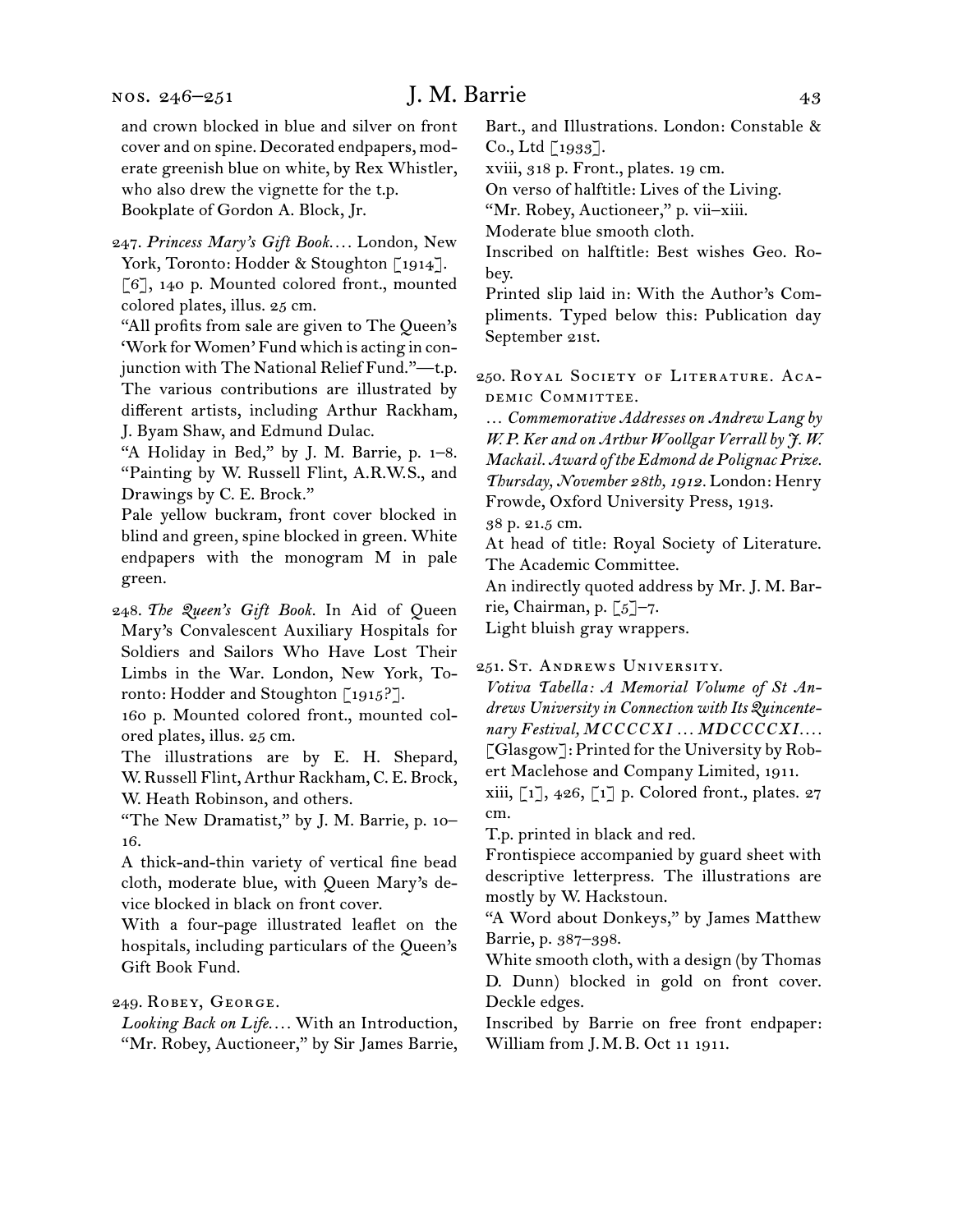252.  Scribner, Publishers (Charles Scribner's Sons).

*James M. Barrie. His Novels, Tales and Sketches. Thistle Edition.* New York: Charles Scribner's Sons [1913].

[36] p. [7] plates. 21.5 cm.

Publisher's prospectus for *The Novels, Tales and Sketches of J. M. Barrie,* Thistle Edition.

Includes sample pages from the volumes and a four-page "Introduction" by Barrie to this edition.

Dark olive green buckram, front cover blocked in gold. T.e.g. Two sample spines pasted on pastedown back endpaper.

253.  Scribner, Publishers (Charles Scribner's Sons).

*The Novels, Tales, Sketches and Plays of J. M. Barrie. The Peter Pan Edition. . . .* [New York: Charles Scribner's Sons, 1929.]

[ $36$ ] p. [7] plates. 24 cm.

Caption title.

Publisher's prospectus for *The Works of J. M. Barrie,* Peter Pan Edition.

Includes sample pages from the volumes and a four-page "Introduction" by Barrie to this edition.

Moderate brown boards, with a scalloped oval medallion of Peter Pan blocked in gold on front cover. Yellowish white linen spine. Patterned endpapers, olive on grayish reddish orange. Sample spine pasted on pastedown back endpaper.

254  … *Souvenir Programme of the Matinee organised by The Daily Telegraph as a tribute to Miss Marie Tempest on the occasion of Her Jubilee, Tuesday—May 28th, 1935.* [London and Andover: Printed by Suttley & Silverlock Ltd.], [1935.]

37, [1] p. Colored illus. 28 cm.

Colored illustrated t.p. At head of title: Theatre Royal Drury Lane.

Headlines and other highlights throughout printed in red.

The decorative designs are by Doris Zinkeisen and George Sheringham.

"Our Rogue in Porcelain," by Sir James Barrie, p. 8 and 11.

Light blue buckram. The back cover is of double width, extending up over the right side edges and folding under the front cover. In place of the free front endpaper is a blank leaf, which is counted as p.  $\lceil 1-2 \rceil$  in the pagination.

Laid in: "Additions to the Programme," printed in black and red on both sides of a single sheet.

255.  *Stevensoniana.* Edited by J. A. Hammerton*. . . .* London: Grant Richards, 1903.

xv, [1], 350 p. Front., [2] plates. 22.5 cm.

T.p. printed in black and red.

"Edinburgh: Printed by T. and A. Constable." Extracts from *An Edinburgh Eleven, Margaret Ogilvy,* and "Mr. Barrie's Speech at Edinburgh," p. 232–238.

Brightred buckram.Glazed paperlabel, printed in red and black, on spine (with an extra label tipped in on p. 350). T.e.g.

256.  *Stevensoniana. An Anecdotal Life and Appreciation of Robert Louis Stevenson.* Edited from the writings of J. M. Barrie, S. R. Crockett, G. K. Chesterton, Conan Doyle, Edmund Gosse, W. E. Henley, Henry James, Ian Maclaren, D. Christie Murray, W. Robertson Nicoll, A. W. Pinero, A. T. Quiller-Couch, Lord Rosebery, Leslie Stephen, I. Zangwill, etc. By J. A. Hammerton. A New and Revised Edition with Forty Illustrations. Edinburgh: John Grant, 1907.

xviii, 350 p. Front., plates. 23 cm.

T.p. printed in black and red.

"Edinburgh: T. and A. Constable, Printers to His Majesty."

In addition to a new introduction, the revision consists of the substitution of a section on "The High Chief of Samoa and R.L.S." for one on "Stevenson and Father Damien," p. 124–125, and "the collection of illustrations with which it has been enriched."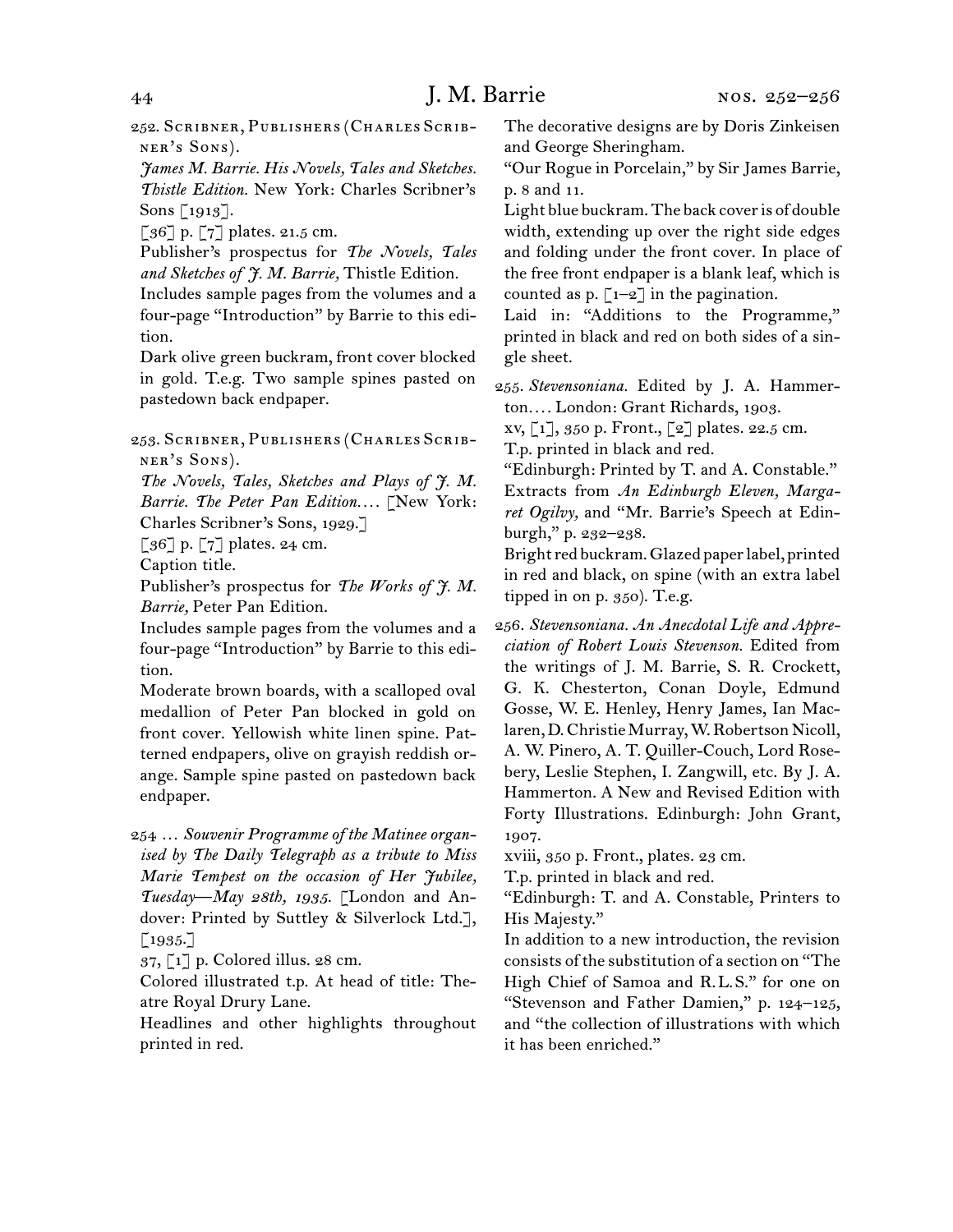Contributions by Barrie as in first edition.

Black buckram. T.e.g.; other edges untrimmed.

Both editions in **STEVENSON** collection. *Catalogue,* Part v, Nos. 33 and 33a.

257.  *Stories by English Authors. Scotland. The Courting of T'Nowhead's Bell. . . .* By J. M. Barrie*. . . .* New York: Charles Scribner's Sons, 1897.

183 p. Front. 17 cm.

"Copyright, 1896*. . . .*"

"The Courting of T'Nowhead's Bell," p. [9]– 38.

Deep yellow brown horizontal rib cloth, with publisher's monogram blocked in blind on front cover.

In stevenson collection. *Catalogue*, Part III, No. 26.

258.  *Stories from "Black and White". . . .* With Twenty-seven Illustrations. London: Chapman & Hall, Ld., 1893.

viii, 349 p. Illus. 19.5 cm.

"Is It a Man?" by J. M. Barrie, p. [236]–272, with a small portrait of Barrie and two illustrations by Wm. Parkinson.

Very dark greenish blue smooth cloth.

In HARDY collection  $\begin{bmatrix} H A & 397 \end{bmatrix}$ .

259.  *Stories in Black and White. . . .* With Twentyseven Illustrations. New York: D. Appleton and Company, 1893.

viii, 349 p. Illus. 18 cm.

"Authorized Edition."

Same as *Stories from "Black and White."* See preceding entry for contribution by Barrie.

Dark reddish orange wrappers, printed in blue. On outside front wrapper: No. 110. Appletons' Town and Country Library. January 15, 1893. Adverts. on inside front and inside and outside back wrappers.

Adverts., [8] p. at back.

260.  Copy 2.

18.5 cm. No series statement. Grayish yellowish pink smooth cloth, with a quill pen blocked in black and beige on front cover.

Adverts. as above, with an additional  $\lceil 2 \rceil$  p. at back.

Both copies in HARDY collection  $\lceil H A \rceil 398$ -399].

261.  *To Please His Wife.* By Thomas Hardy. A Memorial Swim. By W. Clarke Russell. The Ghost of the Past. By Mrs. E. Lynn Linton. And Other Tales. With 27 Illustrations. Vol. i. London: Croome & Co. [after 1892].

2 vols. with continuous pagination  $(\tilde{\text{r}}\text{iii}~]-\text{viii}$ ,  $\lceil 1 \rceil$ –192 p.; 1 prel. leaf,  $\lceil 193 \rceil$ –349 p.). Illus. 18.5 cm.

Same as *Stories from "Black and White,"* but bound in two vols. The original t.p. and halftitle are omitted, so that the pagination of the preliminary pages is inaccurate for this edition. The edition in fact has no proper title. Instead, each of the two vols. has a t.p. listing three of the four stories in that vol. T.p. of Vol. i as above.

T.p. of Vol. ii: Rebecca's Remorse. By James Payne. General Passavant's Will. By Grant Allen. The Golden Rule. By Mrs. Oliphant. And Other Tales. With 27 illustrations. Vol. ii. [imprint as Vol. i].

"To Please His Wife," by Thomas Hardy, p.  $\lceil 99 \rceil$ -145, with a small portrait of Hardy and two illustrations by W. Hennesy. "Is It a Man?" by J. M. Barrie, p. [236]–272, with a small portrait of Barrie and two illustrations by Wm. Parkinson.

Dark red smooth cloth. On spine of Vol. i: To Please His Wife Thomas Hardy &c. &c. Vol. i. On spine of Vol. ii: General Passavant's Will Grant Allen &c. &c. Vol. ii.

Vol. I in HARDY collection [HA 406]. Vol. II in barrie collection.

262.  Turley, Charles.

*The Voyages of Captain Scott.* Retold from 'The Voyage of the "Discovery" ' and 'Scott's Last Expedition'*. . . .* With an Introduction by Sir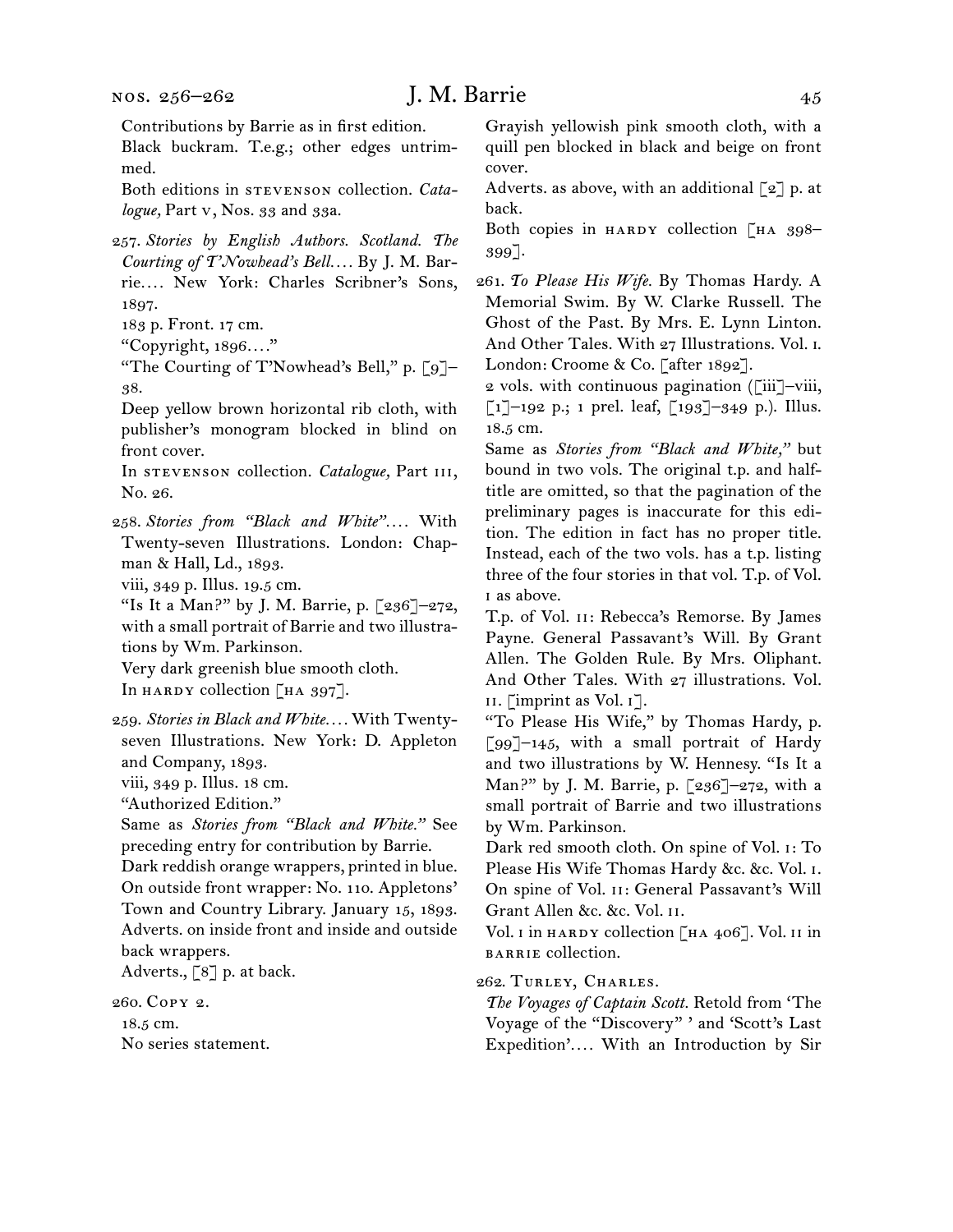J. M. Barrie, Bart*. . . .* London: John Murray, 1914.

viii p., 1 leaf, 440 p. Front., plates (some colored), folding map, facsim. 20.5 cm.

"Introduction," leaf following p. viii and p.  $1 - 12.$ 

Dark blue smooth cloth, with a cut of Scott on skis blocked in light blue and moderate olive brown on front cover, and with a cut of a ship blocked in light blue and bluish gray on spine. Errata slip tipped in on p.  $\lceil v \rceil$ .

263.  Zlek [pseud.].

*The Circus Girl.* (Produced at Daly's Theatre, New York.)

In *The Yellow Kid,* Vol. 1, No. 9, July 17, 1897. New York: Howard, Ainslee & Co.

Page 26. Illus. 26.5 cm.

A review of the musical comedy, *The Circus Girl,* by James T. Tanner and W. Palings. The epigraph to the article is a stanza taken from a poem by J. M. Barrie; the quoted stanza begins: "If you want to write a musical burlesque*. . . .*" White illustrated (by Sydney Adamson) wrap-

pers, printed in color.

#### miscellanea

264.  Elkin Mathews Ltd.

*Books from the Libraries of Sir James Barrie and Mr Aldous Huxley together with the Personal Library of Mary Webb Consisting of only 30 Volumes.* Catalogue 73. London: Elkin Mathews Ltd., February 1938.

42 p. 20.5 cm.

"Books from the Library of Sir James Barrie," Nos. 1–194, p. 3–22.

Light pink wrappers.

#### 265.  Henley, William Ernest.

… *Richard Savage. Prologue. . . .* [London, Belfast and New York: David Allen & Sons, 1891.]

[4] p. 13 cm.

At head of title: Criterion Theatre Lessee and Manager—Mr. Charles Wyndham.

Light brown morocco grain paper, printed in dark brown.

Unbound.

With a copy of the program for the play, "Special Matinee On Thursday, April 16th, 1891."

266.  *Maude Adams in Quality Street. A Comedy in Four Acts.* By J. M. Barrie. Published with the Authorization of Mr. Charles Frohman. New York: R. H. Russell, 1901.

 $\lceil 16 \rceil$  p. Illus. 30.5 cm.

Embossed white wrappers, with an overall design in yellowish green, light blue, and red.

267.  *Maude Adams In The Little Minister.* Edition-de-Luxe Souvenir Published by Arrangement with Mr. Charles Frohman. With Drawings by C. Allan Gilbert. New York: R. H. Russell, 1899.

 $\lceil 16 \rceil$  p. Illus. 31 cm.

"Copyright 1898, by Robert Howard Russell." Halftitle: Maude Adams In J. M. Barrie's Play The Little Minister.

Yellowish brown decorated wrappers.

268.  May, Phil.

… *The Little Minister.* Drawings by Phil May

98. [London: Nassau Press, c1898.]

17 unnumbered plates. 28 cm.

Cover title. At head of title: Theatre Royal, Haymarket.

Portfolio of stiff red boards, embossed in a morocco pattern, with lettering on front cover in white, and with a pair of red silk ties. A program for the play, in black and red, is printed on pastedown front endpaper.

269.  Munson, M. O.

*The Story of Peter Pan.* Verses by M. O. Munson. Rochester, N.Y.: E. M. Leavens Co., Inc., c1921.

 $\lceil 12 \rceil$  p. Colored illus. 27.5 cm.

T.p. printed in black and red.

The illustrations are unsigned.

Text and wrappers printed on stiff paper.

Colored illustrated wrappers. On outside front wrapper: Wearever Toy Books. Illustrations in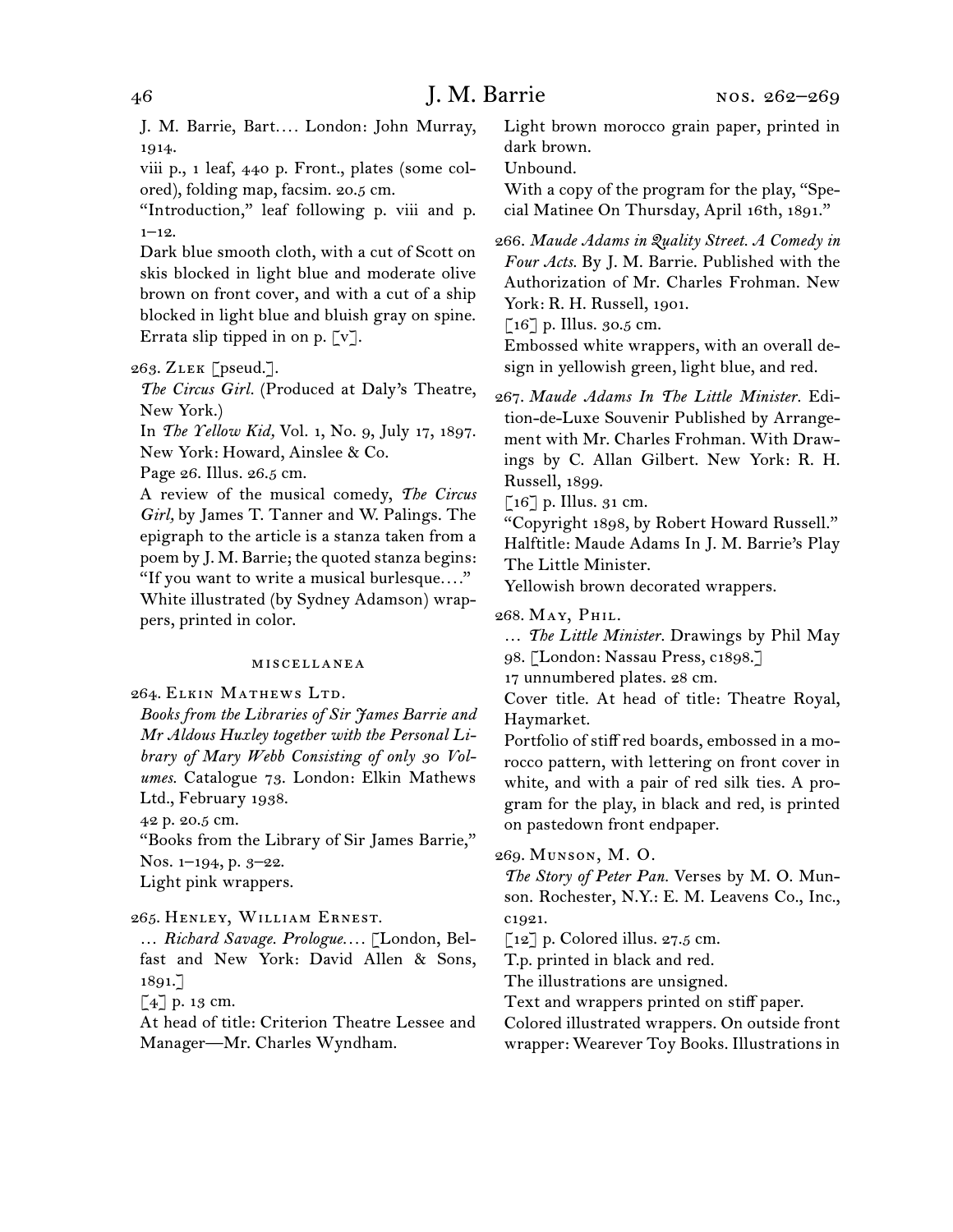270.  O'Neill, Norman.

Music *to J. M. Barrie's Famous Play Quality Street.* Arranged for Pianoforte*. . . .* London: Schott & Co. [c1921].

19, [1] p. 31 cm.

Decorated t.p., printed in grayish green.

Light brown wrappers with same decoration as t.p., printed in red and grayish green. Adverts. on final page and on inside and outside back wrapper.

271.  *Peter Pan, the Boy who would never grow up to be a Man.* Retold from Sir James M. Barrie's Famous Play. Edited and Arranged by Frederick Orville Perkins*. . . .* With Sixteen Illustrations by Alice B. Woodward. Boston, New York, Chicago: Silver, Burdett & Company [c<sub>1916</sub>].

xii p., 1 leaf, 73 [i.e. 79] p. Colored front., plates. 20 cm.

T.p. printed in black and blue.

Light brown buckram, with a design on front cover blocked in dark brown and yellow, publisher's monogram blocked in dark brown on back cover, spine blocked in dark brown. Illustrated endpapers.

272.  *The Peter Pan Picture Book.* The Picture Story is based on the Play of the same Name. Illustrations by Roy Best. Racine, Wisconsin: Wiiitman [i.e. Whitman] Publishing Company [c1931].

[88] p. Colored illus. 32.5 cm.

Cream boards, with repeats in color on front and back covers of two of the illustrations. Title on front cover: The Picture Story Book of Peter Pan. Brown smooth cloth spine. Light blue and white illustrated endpapers. Music ("The Arrival of Wendy") printed on recto of free back endpaper.

273.  *Peter Pan's Postbag. Letters to Pauline Chase.* With Illustrations by Albert Rothenstein. London: William Heinemann, 1909.

xvi, 64 p. Colored front., plates, illus., folding map. 19 cm.

Illustrated t.p.

The frontispiece is a reproduction of a portrait of Pauline Chase by Frank Haviland.

"This little volume is made up from a large number of letters addressed by children to Miss Pauline Chase, when she was playing the part of Peter Pan. Those which display amusing instances of childish orthography are given as they were written and in some instances it has been thought worth while to reproduce them in facsimile."—"Publisher's Note," p. [ii].

Light yellowish brown buckram, with a design by Rothenstein on front cover blocked in black, red, and white.

Inscribed on halftitle: To my dear father & mother this slight effort. Albert. 08. Bookplate of William Rothenstein.

274.  The Play-Pictorial.

*"Quality Street" at the Vaudeville.* Number 4. [London: Printed and Published for the Proprietors by Messrs. Harrison and Sons, 1902.] Pages 121–160. Illus. 29.5 cm.

Cover title.

White illustrated wrappers, printed in light and dark blue.

#### 275.  Copy 2.

Stiff white glazed decorated wrappers, printed in light blue, dark blue, and gold. On outside front wrapper: Theatre Edition. A.e.g.

### 276.  Rackham, Arthur.

*The Peter Pan Portfolio*, by Arthur Rackham, from "Peter Pan in Kensington Gardens," by J. M. Barrie. London: Hodder & Stoughton [1912].

2 prel. leaves, 12 mounted colored plates. 54.5 cm.

Each plate is mounted on stiff paper and is in a mat with a gold and gray border; each has a guard sheet with caption.

"This Edition with each plate signed by the Artist, is limited to 100 copies numbered 1 to 100,